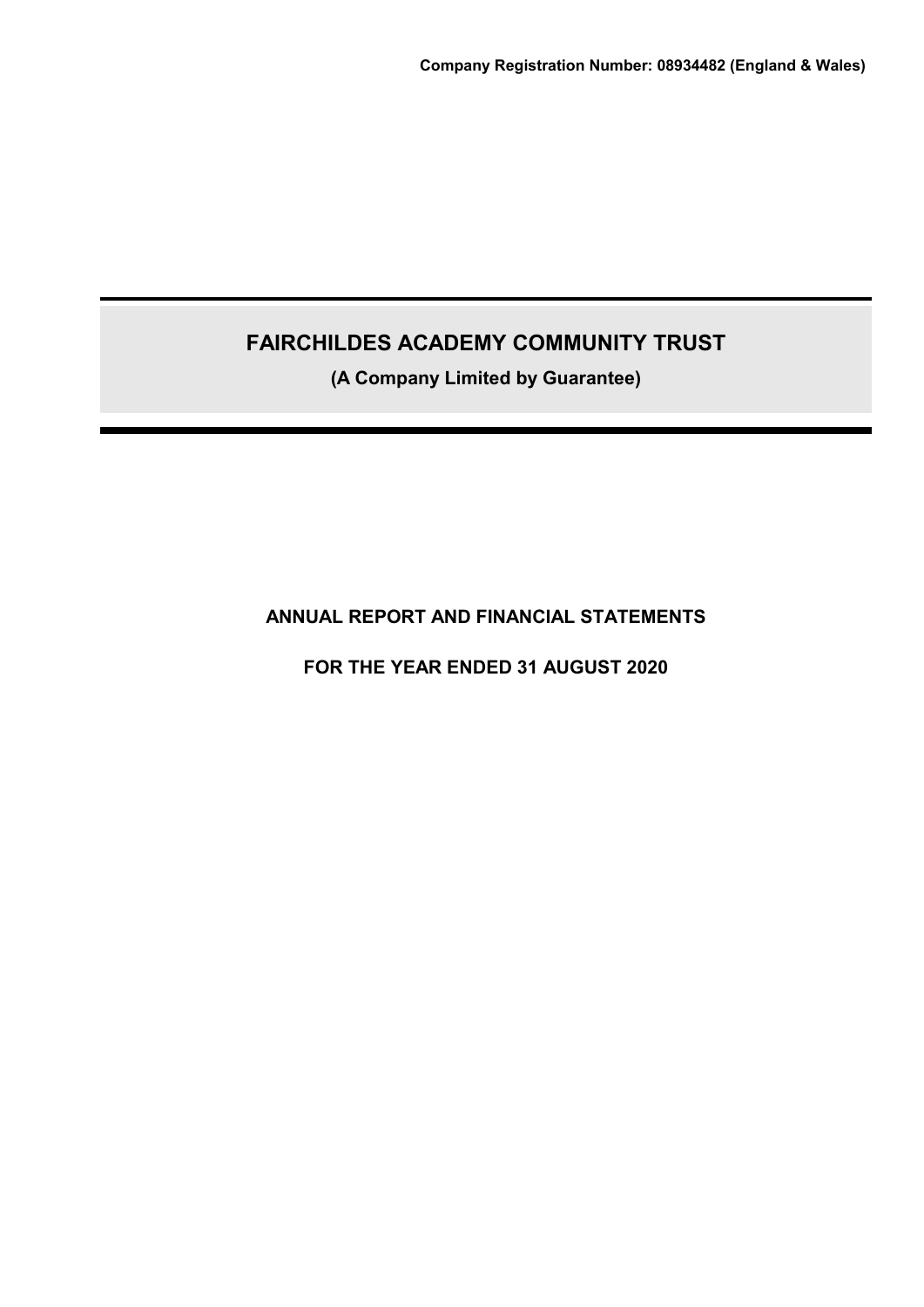**(A Company Limited by Guarantee)**

# **CONTENTS**

|                                                                                | Page      |
|--------------------------------------------------------------------------------|-----------|
| <b>Reference and Administrative Details</b>                                    | 1         |
| <b>Trustees' Report</b>                                                        | $2 - 8$   |
| <b>Governance Statement</b>                                                    | $9 - 12$  |
| <b>Statement on Regularity, Propriety and Compliance</b>                       | 13        |
| <b>Statement of Trustees' Responsibilities</b>                                 | 14        |
| Independent Auditors' Report on the Financial Statements                       | $15 - 17$ |
| Independent Reporting Accountant's Report on Regularity                        | $18 - 19$ |
| Statement of Financial Activities Incorporating Income and Expenditure Account | 20        |
| <b>Balance Sheet</b>                                                           | $21 - 22$ |
| <b>Statement of Cash Flows</b>                                                 | 23        |
| <b>Notes to the Financial Statements</b>                                       | $24 - 50$ |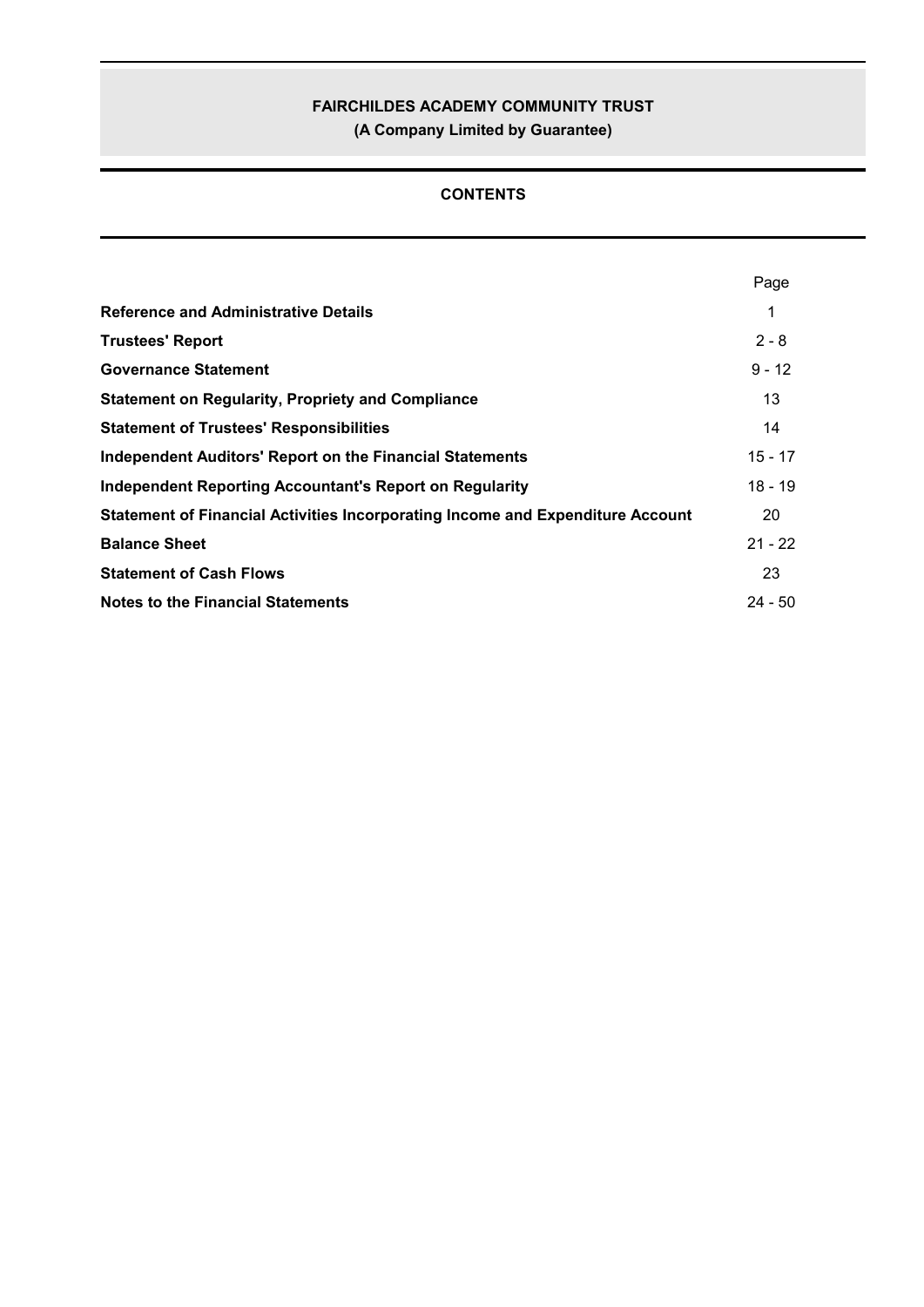**(A Company Limited by Guarantee)**

# **REFERENCE AND ADMINISTRATIVE DETAILS**

| <b>Members</b>                            | Mrs RoseAnne Ellis<br>Mrs Linda Cress<br>Mr Robert Hitchcock<br>Mrs Caroline Warner (resigned 13 December 2019)                                                                                                                                                                                                       |
|-------------------------------------------|-----------------------------------------------------------------------------------------------------------------------------------------------------------------------------------------------------------------------------------------------------------------------------------------------------------------------|
| <b>Trustees</b>                           | Mrs RoseAnne Ellis, Chairman<br>Ms Natalie Patel<br>Ms Kathleen Conroy<br>Mr Robert Hitchcock<br>Mr Stuart Bailey (appointed 12 February 2020)<br>Ms Ros Sandell, Executive Head Teacher and Accounting Officer                                                                                                       |
| <b>Company registered</b><br>number       | 08934482                                                                                                                                                                                                                                                                                                              |
| <b>Company name</b>                       | <b>Fairchildes Academy Community Trust</b>                                                                                                                                                                                                                                                                            |
| <b>Principal and registered</b><br>office | <b>Fairchildes Avenue</b><br>New Addington<br>Croydon<br>Surrey<br>CR00AH                                                                                                                                                                                                                                             |
| <b>Company secretary</b>                  | Mrs Roxana Huque-Dowlet                                                                                                                                                                                                                                                                                               |
| <b>Chief executive officer</b>            | Miss Ros Sandell                                                                                                                                                                                                                                                                                                      |
| Senior management<br>team                 | Ms Ros Sandell, Chief Executive Officer (CEO) and Accounting Officer<br>Mrs Roxana Huque-Dowlet, Chief Financial Officer (CFO)<br>Ms Jo Hussey, Head of School (Fairchildes Primary School)<br>Mr John Green, Head of School (Rowdown Primary School)<br>Mr Guy Fairbairn, Headteacher (Monks Orchard Primary School) |
| <b>Independent auditors</b>               | Landau Baker Limited<br><b>Chartered Accountants</b><br><b>Statutory Auditors</b><br><b>Mountcliff House</b><br>154 Brent Street<br>London<br>NW4 2DR                                                                                                                                                                 |
| <b>Bankers</b>                            | Lloyds Bank<br>25 Gresham Street<br>London<br>EC2V 7HN                                                                                                                                                                                                                                                                |
| <b>Solicitors</b>                         | <b>Winckworth Sherwood</b><br>Minerva House<br>5 Montagu Close<br>London<br>SE1 9BB                                                                                                                                                                                                                                   |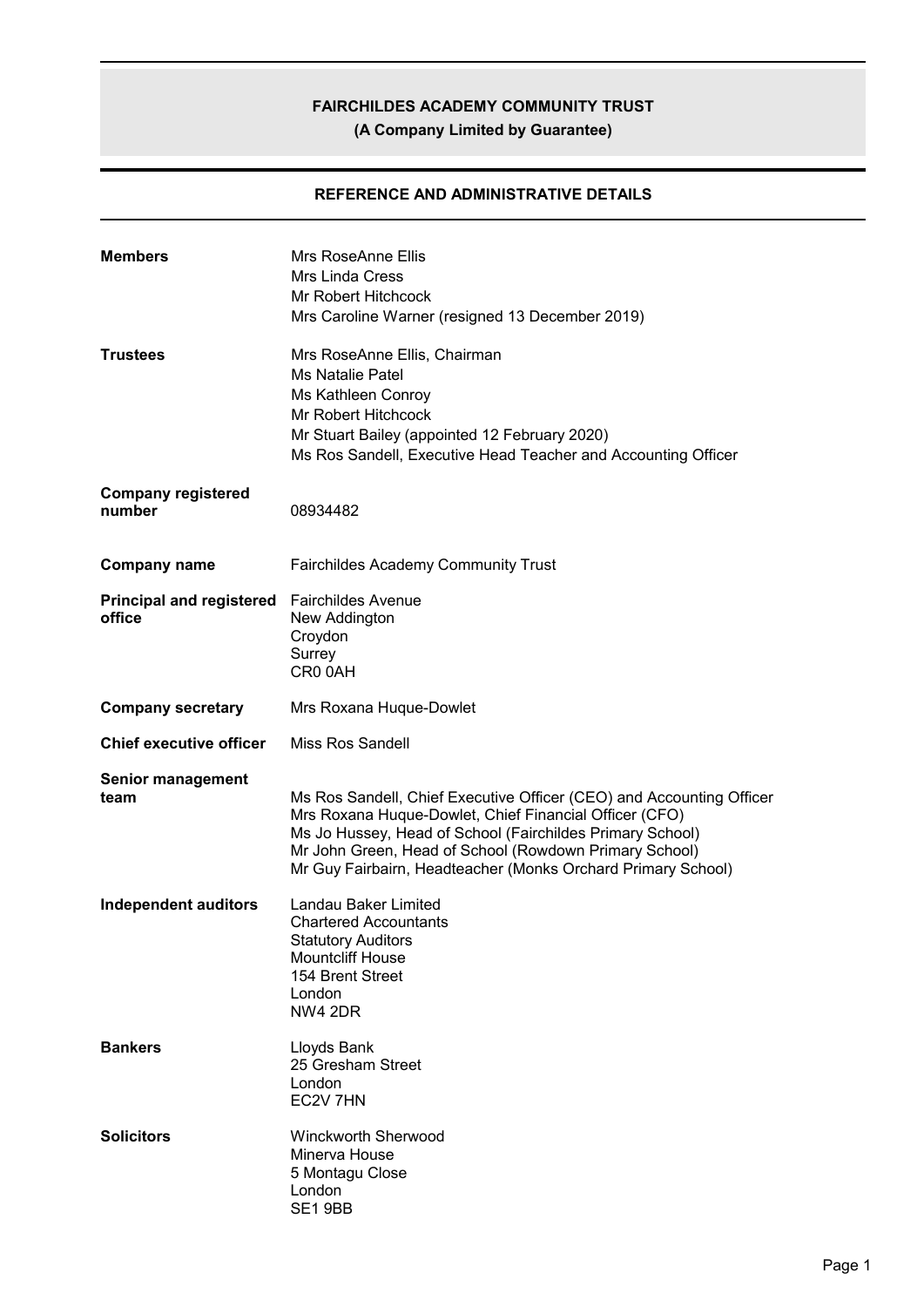**(A Company Limited by Guarantee)**

## **TRUSTEES' REPORT FOR THE YEAR ENDED 31 AUGUST 2020**

The trustees present their annual report together with the financial statements and auditor's report of the charitable company for the period 1st September 2019 to 31 August 2020. The annual report serves the purposes of both a trustees' report, and a directors' report under company law.

The Trust's primary object, as set out in the Article of Association is to advance, for the public benefit, education by offering a broad and balanced curriculum.

 The trust operates 3 primary academies in Croydon; Fairchildes Primary School, Rowdown Primary School and Monks Orchard Primary School. The trust also runs a children centre under a service level agreement on behalf of Croydon Council. The trust has a combined pupil capacity of 1412 and had a roll of 1094 in the school census in January 2020.

# **Structure, Governance and Management**

### **Constitution**

The academy trust is a company limited by guarantee and an exempt charity. The charitable company's memorandum and articles of association are the primary governing documents of the academy trust. The trustees of Fairchildes Academy Community Trust Limited are also the directors of the charitable company for the purposes of company law. The charitable company is known as Fairchildes Academy Community Trust.

Details of the trustees who served during the year are included in the Reference and Administrative Details on page [1].

#### **Members' Liability**

Each member of the charitable company undertakes to contribute to the assets of the charitable company in the event of it being wound up while they are a member, or within one year after they cease to be a member, such amount as may be required, not exceeding £10, for the debts and liabilities contracted before they ceased to be a member.

### **Method of Recruitment and Appointment or Election of Trustees**

The management of the academy is the responsibility of the Trustees who are elected and co-opted under the terms of the Articles of Association and funding agreement. The board of trustees is accountable for all of the academies within the trust. However, it can choose to delegate governance functions to a committee known as Academy Committee. The Trustees in order to discharge their responsibilities will appoint people who are more locally based to serve on a committee, which has been established to ensure the good governance of the Academies within the trust. The Board of Directors draws representation from the Academy Committee. The committee members elects the Chair, although their appointment requires ratification by the Board of trustees.

The Members of the Trust and existing Trustees will appoint new Trustees to the Board. The senior executive leader (executive Headteacher) should be appointed as accounting officer, under the guidance of the board.

The Trustees, in consultation with the Academy Committee, must appoint a headteacher (also known as Head of School) to the academy who will also act as an ex-officio committee member.

The term of office for any governor is 4 years. The Head of School's term of office runs parallel with his/her term of appointment. Subject to remaining eligible to be a particular type of trustee or committee member, any one may be reappointed or re-elected.

### **Trustees' indemnities**

Subject to the provisions of the Companies Act 2006 s236, every Trustee or other officer of the Charitable. Company shall be indemnified out of the assets of the Charitable Company against any liability incurred by them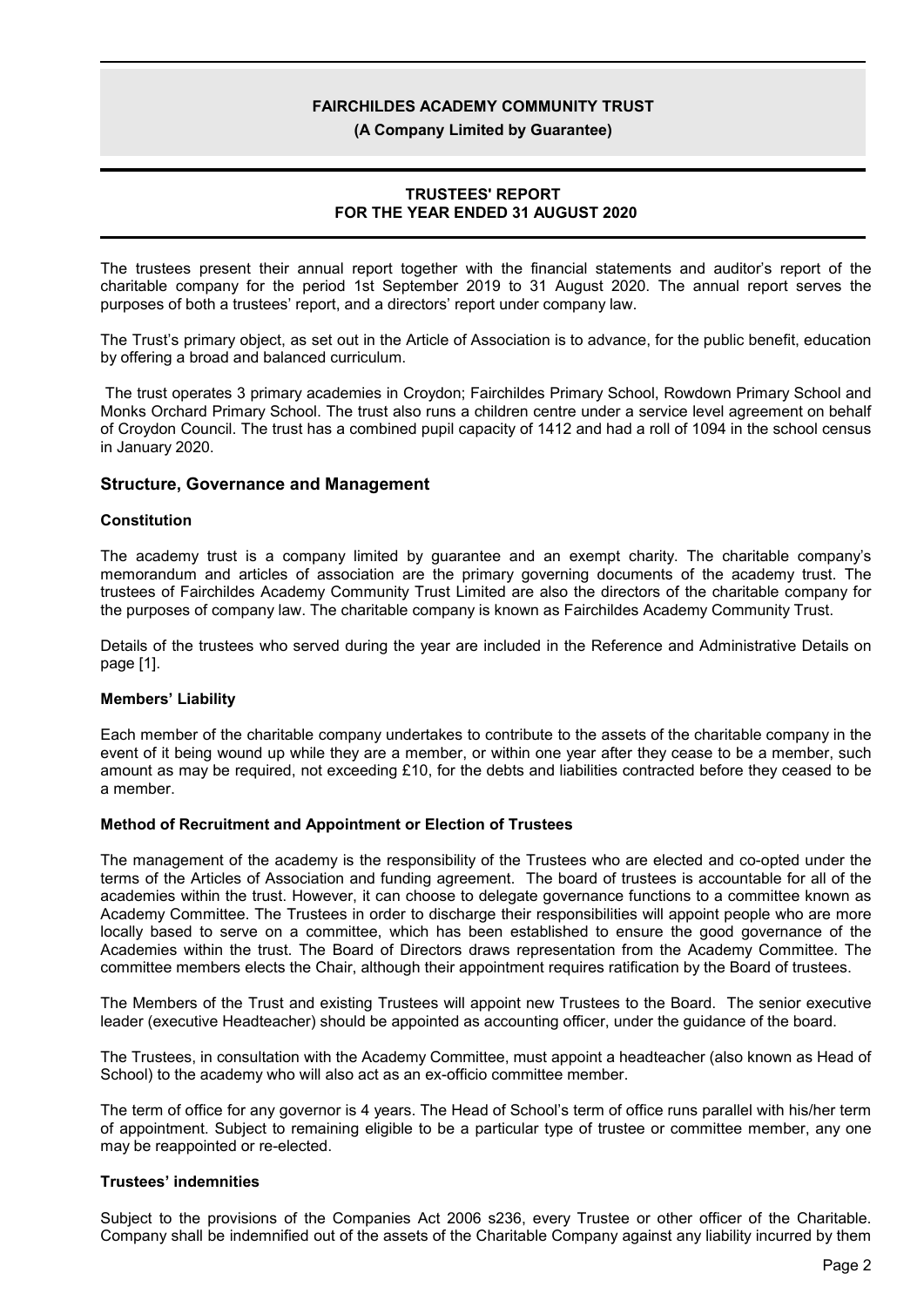**(A Company Limited by Guarantee)**

# **TRUSTEES' REPORT (CONTINUED) FOR THE YEAR ENDED 31 AUGUST 2020**

in that capacity in defending any proceedings, whether civil or criminal, in which judgment is given in favour or in which they are acquitted or in connection with any application in which relief is granted to them by the court from liability for negligence, default, breach of duty or breach of trust in relation to the affairs of the Charitable Company

# **Policies and procedures adopted for the induction and training of trustees**

During the period under review, the Trustees held Full Board of Trustees meetings covering Teaching and Learning, Pupil Focus and Finance. In addition, there were 6 meetings of a sub-committee Finance, Personnel & Audit covering Finance and audit.

Individual trustees and Academy committee member attend training courses organised by appropriate bodies in order to ensure their knowledge and understanding is fully up to date

The training and induction provided for new Trustees and Academy committee members will depend on their existing experience. Where necessary an induction will provide training on charity and educational legal and financial matters.

All new Trustees are given a tour of the Academy and the chance to meet with staff and pupils. All Trustees are provided with copies of policies, procedures, minutes, accounts, budgets, plans and other documents that they will need to undertake their role as Trustees of the Academy.

## **Organisational Structure**

Fairchildes Academy Community Trust has established a management structure to enable its efficient running. The structure consists of two levels: the Trustees and the executives who are in the senior leadership team.

The Board of Trustees has considered its role thoughtfully and decided that the role of the Trustees is to approve the strategic direction and objectives of the Academy and monitor its progress towards these objectives. Trustees are responsible for setting general policies, adopting an annual plan and budget, monitoring the Academy by use of budgets and making major decisions about the direction of the Academy, including capital expenditure and senior staff appointments. The trustees decided to take the responsibility for financial and other corporate functions being carried centrally, leaving the Local Governing Body of each academy free to focus on teaching and learning. Therefore, the schools within the trust have their financial systems, governance and legal issues managed for them by the trust. This in turn, may mean LGB are free to focus on the core business of their pupils' attainment and progress

The Board of Trustees has approved a scheme of delegation which sets out a statement on the system of internal control, responsibilities, standing orders, and a scheme of delegation and terms of reference. The Head of School is directly responsible for the day to day running of the Academy and is assisted by a Senior Leadership Team of the school.

The Trust has appointed a Responsible Officer (RO) who provides oversight of the operation of financial management arrangements. The RO undertakes checks to help ensure that the financial responsibilities of the board of Trustees are properly discharged.

The Executive Head teacher assumes the accounting officer role, the Finance and Business Director assumes the CFO role.

#### **Arrangement for setting pay and remuneration of key management personnel**

The key management personnel of academies of Faichchildes Academy Community Trust are the executive Head teacher, Finance and Business Director, and the heads of the schools.

The executive head teacher and the Finance & Business director are part of the trust's executive team and are paid by the trust on behalf of its 3 academies from its central pot which is retained as a percentage of each academy's EFA annual funding.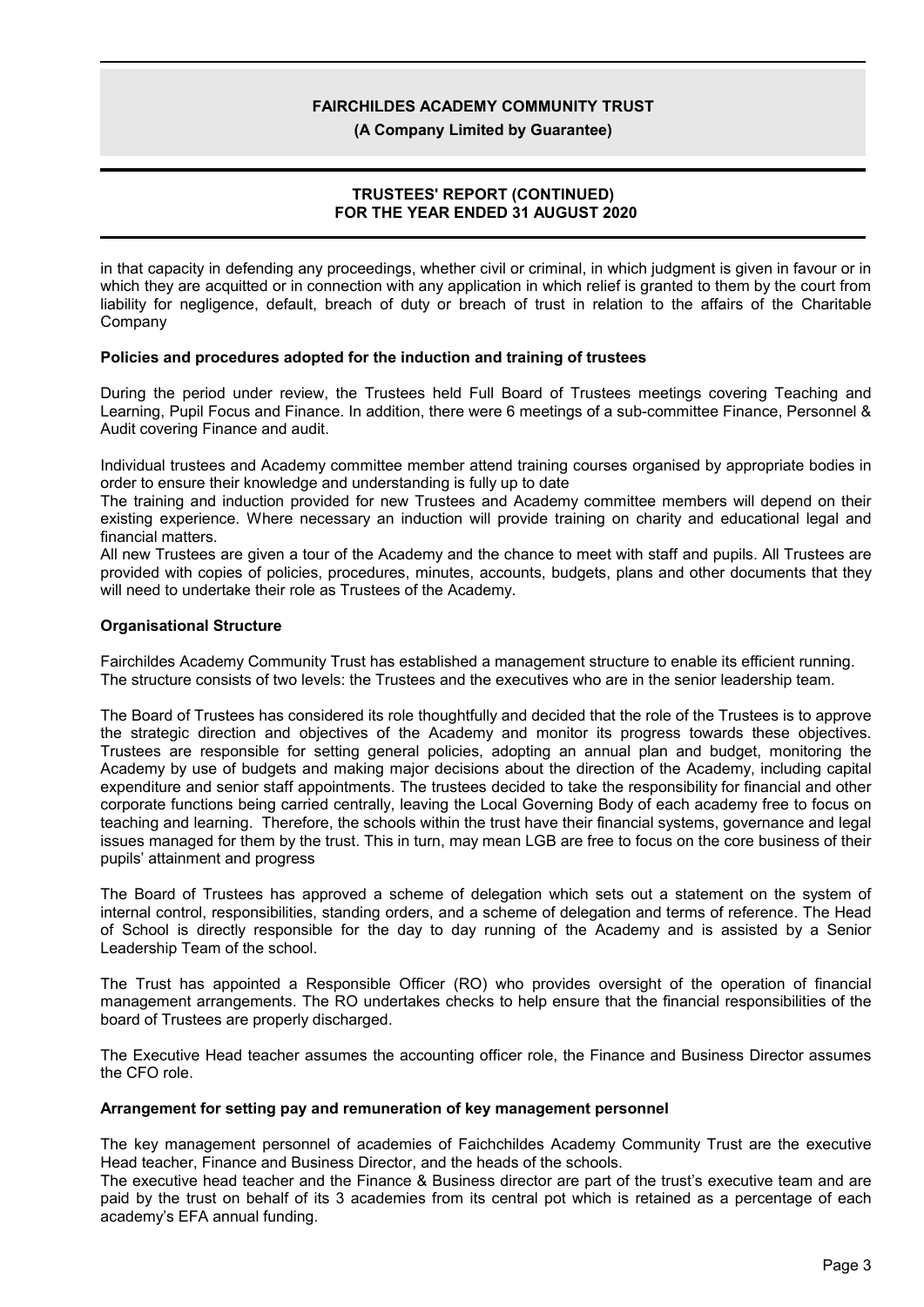**(A Company Limited by Guarantee)**

# **TRUSTEES' REPORT (CONTINUED) FOR THE YEAR ENDED 31 AUGUST 2020**

The board of trustees sets up the pay and remuneration of key management personnel.

The board of trustees must ensure its decisions about levels of executive pay (including salary and any other benefits) follow a robust evidence-based process and are a reasonable and defensible reflection of the individual's role and responsibilities. The trustees must discharge its responsibilities effectively, ensuring its approach to pay and benefits is transparent, proportionate and justifiable including

## **Trade union facility time**

Under the provisions of the Trade Union (Facility Time Publication Requirements) Regulations 2017, **where an academy trust has more than 49 full time equivalent employees throughout any 7 months within the reporting period**, it must include information included in Schedule 2 of the Regulations. The information to be published consists of four tables covering: Relevant union officials, Percentage of time spent on facility time, Percentage of pay bill spent on facility time and Paid Trade union activities

#### **Connected organisations, including related party relationships**

The composition of the Board of Trustees is drawn from local public and private sector organisations. It is therefore inevitable that transactions may take place with organisations in which a member of the board of Trustees may have an interest. All such transactions would be conducted at arm's length.

#### **Risk Management**

The Trustees have assessed the major risks to which the Academy is exposed, in particular those relating to the specific teaching, provision of facilities and other operational areas of the Academy, and its finances. The Trustees have implemented a number of systems to assess risks that the Academy faces, especially in the operational areas (e.g. in relation to teaching, health and safety, bullying and school trips) and in relation to the control of finance. They have introduced systems, including operational procedures (e.g. vetting of new staff and visitors, supervision of school grounds) and internal financial controls in order to minimise risk.

Risks are scored and prioritised in terms of their potential operational or financial impact and assessed in terms of the likelihood of occurrence. Where significant financial risk still remains they have ensured they have adequate insurance cover.

The Academy has an effective system of internal financial controls.

# **Objectives and Activities**

# **Objects and aims**

The principal object and activity of the Academy is the operation of Fairchildes Academy Community Trust, to advance for the public benefit education in the United Kingdom, by establishing, maintaining, carrying on, managing and developing schools offering a broad and balanced curriculum. The Trustees have referred to the guidance issued by the Charity Commission in respect of public benefit when reviewing the aims and objectives of the Trust. In accordance with the articles of association, the Trust has adopted a "Scheme of Government" approved by the Secretary of State for Education. The Scheme of Government is part of the wider 'Master Funding Agreement' between the Company and the Secretary of State and 'Supplemental Funding Agreements' for each Academy.

#### **Objectives, Strategies and Activities**

The Scheme of Government specifies, amongst other things, the basis for admitting pupils to the Academy, the catchment area from which the pupils are drawn, and that the curriculum should comply with the substance of the national curriculum.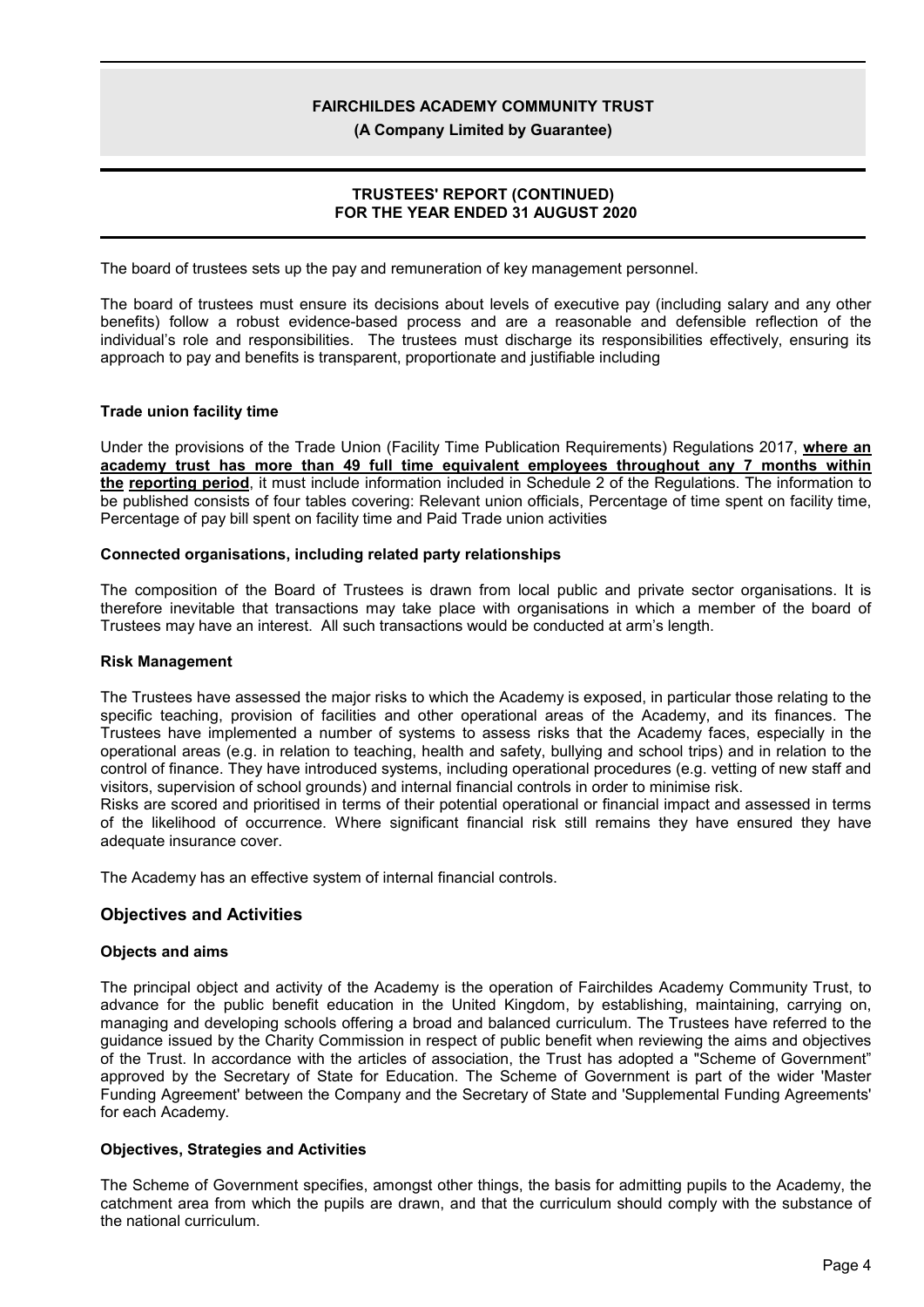**(A Company Limited by Guarantee)**

# **TRUSTEES' REPORT (CONTINUED) FOR THE YEAR ENDED 31 AUGUST 2020**

The main objectives of the Academy during the period ended 31 August 2020 are summarised below:

- To develop more effective relationships between all stakeholders to positively impact on the ethos of the academies and behaviour of pupils within the academies.
- to ensure that every child enjoys the same high quality education in terms of resourcing, tuition and care;
- to raise the standard of educational achievement of all pupils;
- to improve the effectiveness of the Academy by keeping the curriculum and organisational structure under continual review
- to comply with all appropriate statutory and curriculum requirements;
- to maintain close links with industry and commerce;
- Provide support building upon individual learning and/or areas of strength between schools to improve key aspects of performance.
- Achieve best value in service delivery especially where partnership working can add value.
- to conduct the Academy's business in accordance with the highest standards of integrity, probity and openness.
- to provide support building upon individual learning and/or areas of strength between schools to improve key aspects of performance.
- The trust will strengthen its accountability structure through a review of the effectiveness of leadership and management. It will achieve this through developing a more effective appraisal framework.

The Academy's vision is to create:

- a strong ethos of achievement leading to improved standards
- personal confidence
- appropriate thinking skills
- It is the responsibility of all of the adult staff in each academy to remove the barriers to each individual child's development and create the conditions in which they are able to love and enjoy learning.
- It is the responsibility of each academy to reach out, raise, and support the aspiration of their community to believe in their children's potential.

This is achieved through developing:

- a sense of personal identity
- a sense of belonging to an individual academy
- an emphasis on personal and community responsibility
- a positive learning climate in terms of the nature of courses offered and teaching styles utilised
- positive relationships with external partners

The main activities for achieving objectives the academy will undertake will be:

- Developing a new teaching and learning policy and implementing this effectively.
- The academy will review and develop its curriculum provision to enhance creativity and engagement.
- The accountability of the academy will be strengthened by the development of new policies and
- procedures and implementation of a new self-evaluation framework. • Where possible the Trust secures value for money and consistent quality of support services through a combination of centrally procured and provided services

# **Public Benefit**

In setting the objectives, the Trustees have given careful consideration to the Charity Commission's general guidance on public benefit and in particular to its supplementary public benefit guidance on advancing education. As a multi academy trust we make the best use of our skills, expertise and experience with regards to the community. Some examples of this are:

Raising money for local, and national charities.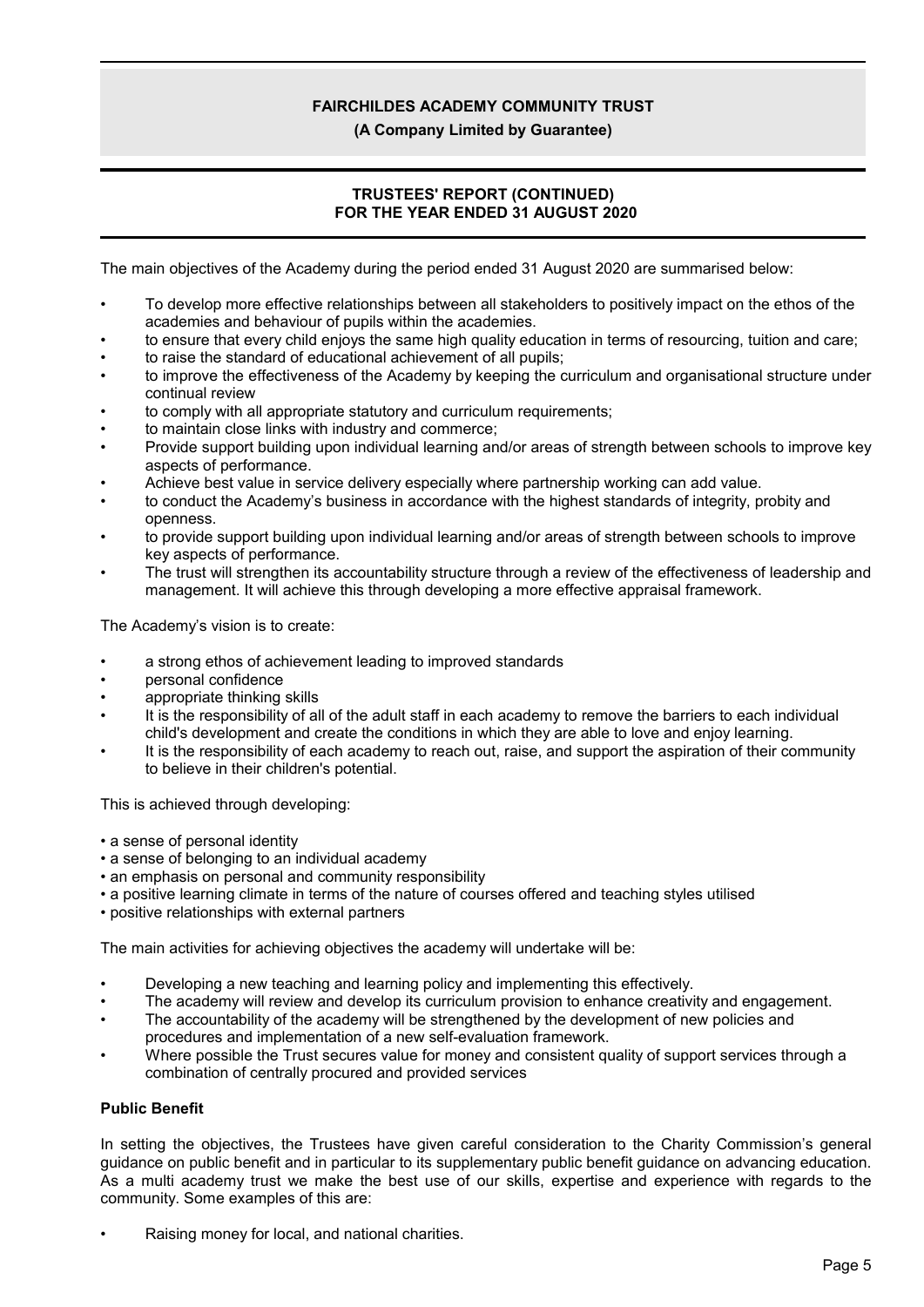**(A Company Limited by Guarantee)**

# **TRUSTEES' REPORT (CONTINUED) FOR THE YEAR ENDED 31 AUGUST 2020**

Providing community events.

# **Strategic Report**

## **Achivement and performance**

Unfortunately, due to the cancellation of the statutory end of key stage testing in the Summer of 2020, we have no data to give you to evidence performance at the three schools. However, early evidence this year suggests that, despite the loss of teaching time, the majority of our pupils will be able to "catch up" this year as they are working from a sound base.

One key achievement last year was an Ofsted Inspection at Rowdown in October 2019, resulting in a Good grade (the school had not been judged to be at this level for the previous 20 years)

# **Going Concern**

After making appropriate enquiries, the Board of trustees has a reasonable expectation that the Academy has adequate resources to continue in operational existence for the foreseeable future. For this reason it continues to adopt the going concern basis in preparing the financial statements. Further details regarding the adoption of the going concern basis can be found in the Accounting Policies.

During COVID-19 Schools remained open for limited pupil numbers since lockdown. Risk assessments were then adapted for full opening and taking into account new government guidelines.Barriers put in playground to support pod arrangements

Staffing levels not seriously affected, all were on rota and home working. All scheduled meetings have taken place through Zoom

Each school has series of letters to parents and staff detailing procedures and updated risk assessments.

All information also available to the Trustees and Academy Committee members.

#### **Financial Review**

Most of the Academy's income is obtained from the Education Funding Agency (ESFA) in the form of recurrent grants, the use of which is restricted to particular purposes. The grants received from the ESFA during the 12 month period ended 31 August 2020 and the associated expenditure are shown as restricted funds in the Statement of Financial Activities.

The Academy Trust also receives specific grants from Croydon Council. The grant relate to pupils with Special Educational need and pupils in Nursery and Children Centre. The Academy Trust has also generated income via extended services offering to pupils.

The Academy also received grants for fixed assets from the ESFA. In accordance with the Charities Statement of Recommended Practice, "Accounting for Reporting by Charities" (SORP 2019), such grants are shown in the Statement of Financial Activities as restricted income in the fixed asset fund. The restricted fixed asset fund balance is reduced by annual depreciation charges over the expected useful life of the assets concerned.

Under the Charities SORP, it is necessary to charge projected deficits on the Local Government Pension Scheme, which is provided to support staff, to a restricted fund. This results in reducing reserves shown in the total funds of the Academy. It should be noted that this does not present the Academy with any current liquidity problem.

The employer contributions are currently being assessed and it is expected that they will increase to bring a further reduction in this pension deficit in future, although this may not be achieved until stock market investment values start to recover.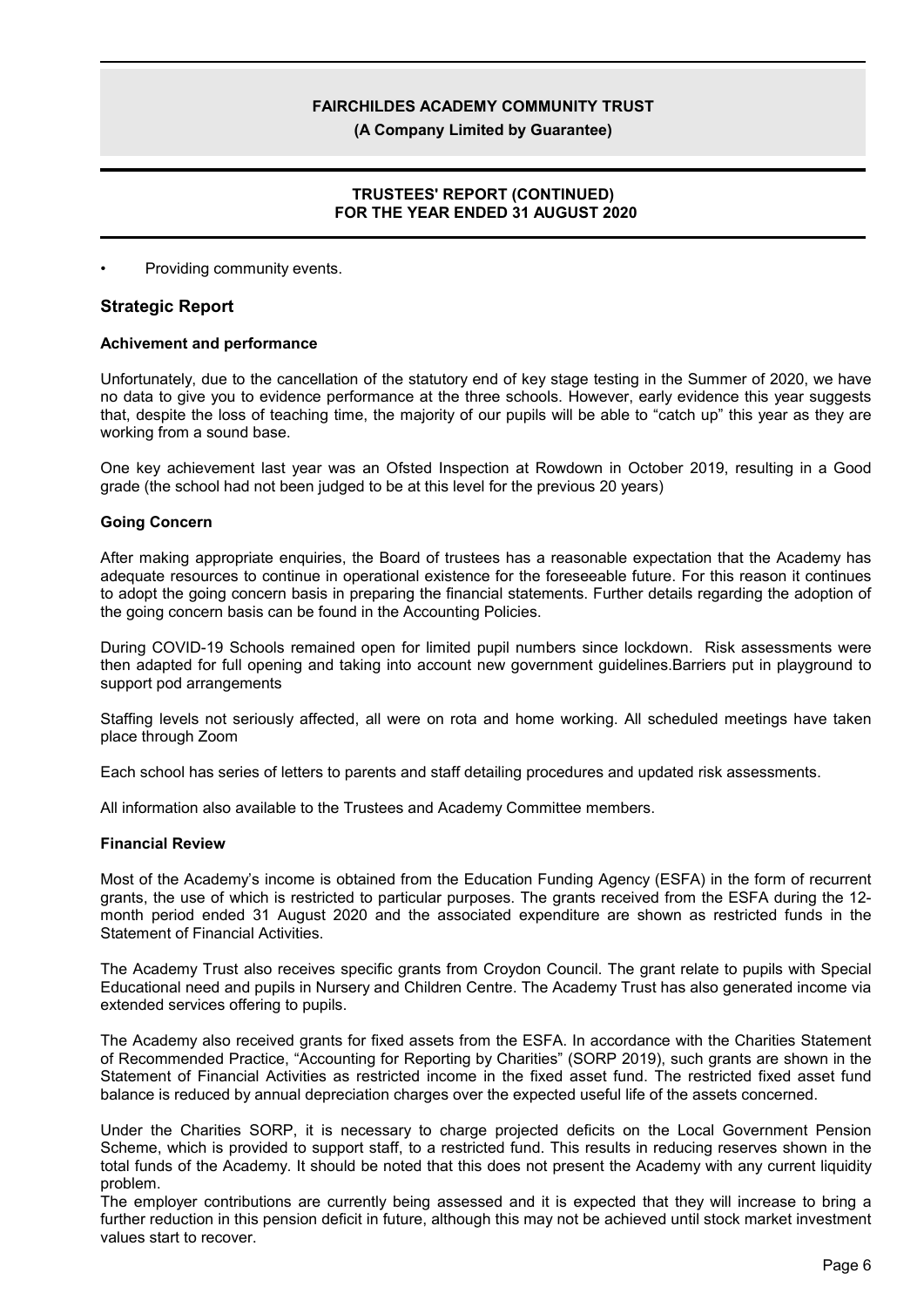**(A Company Limited by Guarantee)**

# **TRUSTEES' REPORT (CONTINUED) FOR THE YEAR ENDED 31 AUGUST 2020**

The Finance Director has subsequently been reviewing the financial processes and controls. The Board of Trustees, the Finance Committee receive financial progress reports throughout the year and compare against budgets submitted to the Education and Skills Funding Agency. The Finance Committee also review longer-term financial models (up to 5 years) to plan and organise resources most effectively to fulfil the aims of the Trust.

Overall, the Trust has a healthy balance sheet and cash flow and will be using the reserves to maintain the current assets and facilities in both the long term and short term in conjunction with the school development plan and school aims.

## **Financial risk and risk management objectives and policies**

The Academy is exposed to a number of financial risks including credit, cash flow and liquidity risks. Exposure principally relates to bank balances, cash and trade creditors, with limited trade (and other) debtors. The Academy's system of internal controls ensures risk is minimal in these areas.

## **Reserve policy**

The definition of reserves in the SORP is 'that part of a charity's income funds that is freely available for its general purposes'. This definition of reserves therefore normally excludes:

- permanent endowment funds
- expendable endowment funds
- restricted income funds
- any part of unrestricted funds not readily available for spending, specifically income funds which could only be realised by disposing of fixed assets held for charitable use.

The Academy Trust's free reserves are total funds less the amount held in fixed assets and restricted funds.

Reserves are therefore the resources the trust has or can make available to spend for its purposes once it has met its commitments. The level of reserves held take into account the nature of income and expenditure streams, they need to match them with commitments, including future capital projects, and the nature of reserves. The trusts review the reserves annually, but are mindful of budget forecast when discussing reserves.

#### **Investment Policy**

It should be noted that the Trust has substantial power with regards to investments due to cash balances held. Investment policies are determined at academy level, which is agreed by the trust. This ensures the level of funds the Academy holds can cover any immediate expenditure, without exposing the Academies to additional risk. Should any potential investment opportunity arise this would be escalated to the Board for consideration.

## **Principal Risks and Uncertainties**

The Companies Act 2006 s417(3b) requires disclosure of the principal risks and uncertainties facing a company. The trust is exposed to a number of financial risks including credit, cash flow and liquidity risks. Given the trust's exposure to financial instruments being limited, the exposure principally relates to bank balances, cash and trade creditors, with limited trade (and other) debtors. The academy's system of internal controls ensures risk is minimal in these areas.

A risk register has been established and is updated regularly. Where appropriate, systems or procedures have been established to mitigate the risks the trust faces. Internal control risks are minimised by the implementation of procedures for authorisation of all transactions and projects.

The trustees have assessed the major risks to which the trust is exposed, in particular those relating to the specific teaching, provision of facilities and other operational areas of the trust, and its finances. The trustees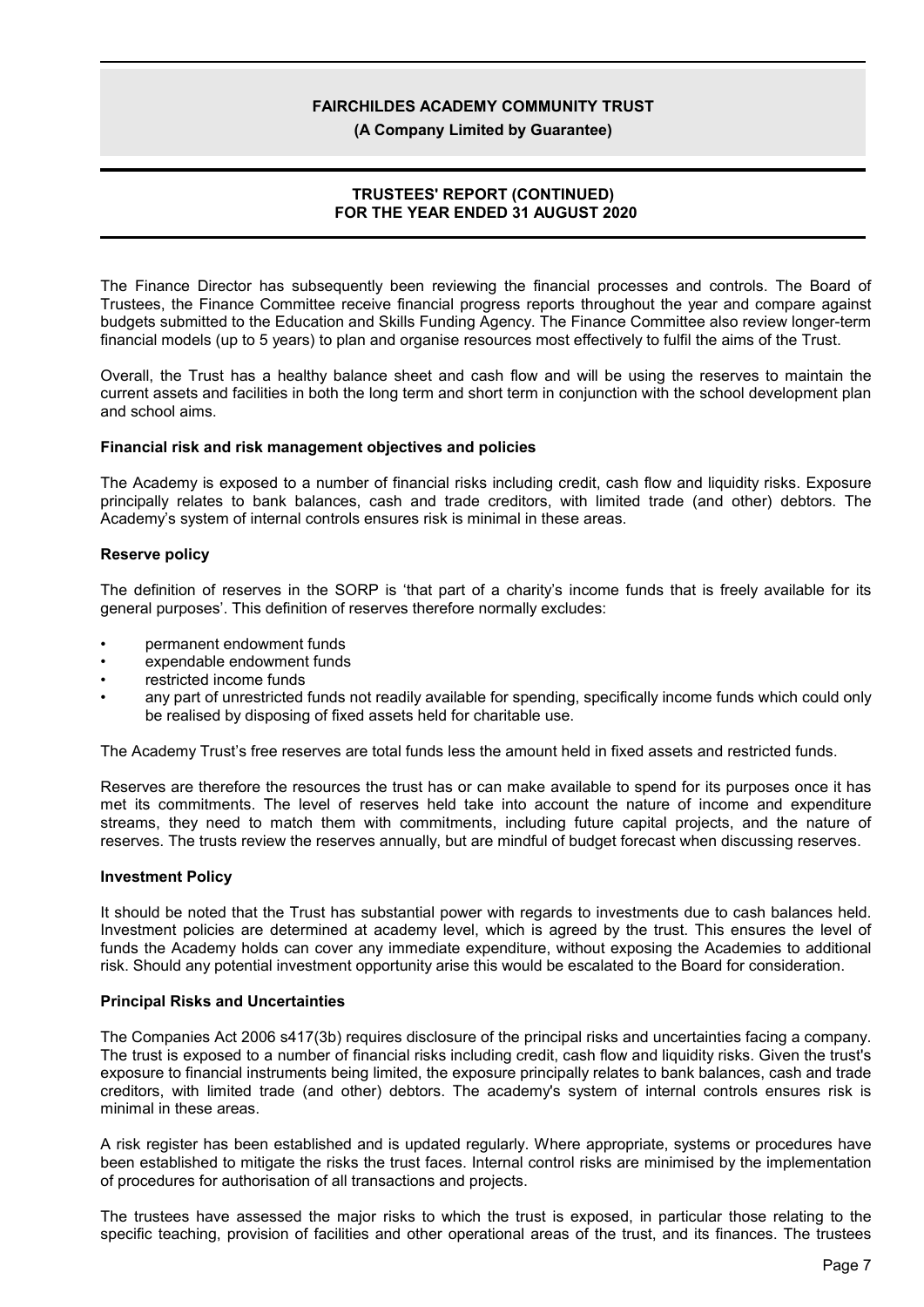**(A Company Limited by Guarantee)**

# **TRUSTEES' REPORT (CONTINUED) FOR THE YEAR ENDED 31 AUGUST 2020**

have implemented a number of systems to assess risks that the school faces, especially in the operational areas (e.g. in relation to teaching, health and safety, bullying and school trips) and in relation to the control of finance. They have introduced systems, including operational procedures (e.g. vetting of new staff and visitors, supervision of school grounds) and internal financial controls in order to minimise risk. Where significant financial risk still remains they have ensured they have adequate insurance cover.

It should also be noted that procedures are in place to ensure compliance with the health and safety regulations, pertaining to both staff and pupils.

# **Future Development**

To increase the level of pupil support to address the growing numbers of EAL and SEN pupils. This will require recruiting additional skilled staff. We also would like to continue to improve the ICT suite and have more computer/ hardware available for all schools.

## **Auditor**

Each of the persons who are Trustees at the time when this Trustees' Report is approved has confirmed that: Insofar as the trustees are aware:

- there is no relevant audit information of which the charitable company's auditor is unaware
- the trustees have taken all steps that they ought to have taken to make themselves aware of any relevant audit information and to establish that the auditor is aware of that information.

This report, incorporating the Strategic Report, was approved by order of the board of trustees, as the company directors, on 18 December 2020 and signed on the board's behalf by:

 $u \leq Uu$ 

**Mrs R Ellis Chair of Trustees**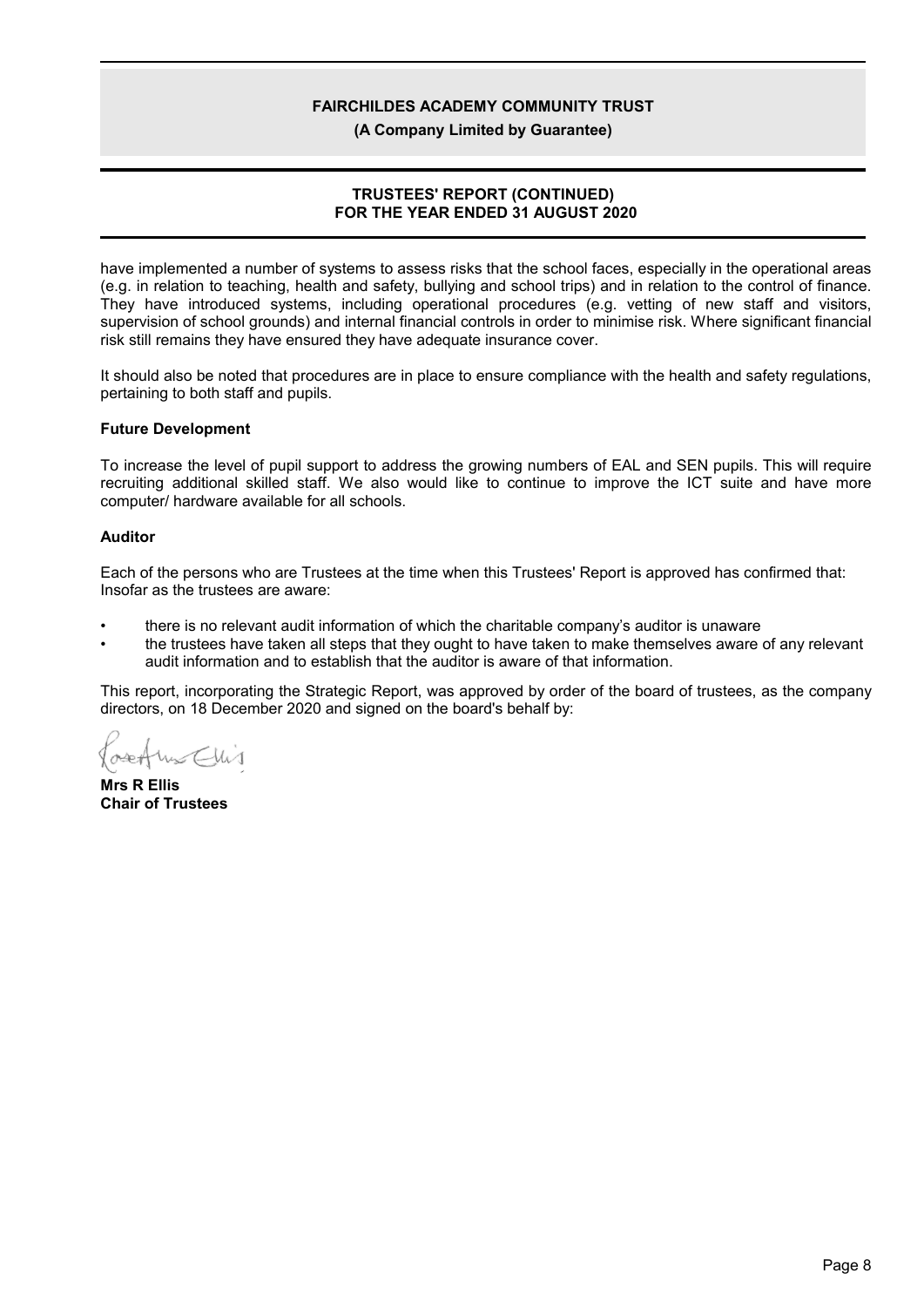**(A Company Limited by Guarantee)**

## **GOVERNANCE STATEMENT**

#### **Scope of responsibility**

As trustees we acknowledge we have overall responsibility for ensuring that Fairchildes Academy community Trust has an effective and appropriate system of control, financial and otherwise. However, such a system is designed to manage rather than eliminate the risk of failure to achieve business objectives, and can provide only reasonable and not absolute assurance against material misstatement or loss.

As trustees, we have reviewed and taken account of the guidance in DfE's Governance Handbook and competency framework for governance.

The board of trustees has delegated the day-to-day responsibility to the **Executive Head** as accounting officer, for ensuring financial controls conform with the requirements of both propriety and good financial management and in accordance with the requirements and responsibilities assigned to it in the funding agreement between Fairchildes Academy Community Trust and the Secretary of State for Education. They are also responsible for reporting to the board of trustees any material weaknesses or breakdowns in internal control.

#### **Governance**

The information on governance included here supplements that described in the Trustees' Report and in the Statement of Trustees' Responsibilities.

The board of trustees has formally met 6 times during the year. Attendance during the year at meetings of the board of trustees was as follows:

| Trustee                                  | Meetings attended | Out of a possible |
|------------------------------------------|-------------------|-------------------|
| Mrs RoseAnne Ellis, (Chair of the board) | 6                 | 6                 |
| Ms Natalie Patel                         | 6                 | 6                 |
| Ms Kathleen Conroy                       |                   | 6                 |
| Mr Robert Hitchcock                      | 4                 | 6                 |
| Mr Stuart Bailey                         | 4                 | 4                 |
| Ms Ros Sandell, (Accounting Officer)     | 6                 | 6                 |

Trustees typically also serve on a number of other sub committees, Finance personnel & Audit committee and Academy Committee, as set out on the trust website.

The impact of Academy Committee is reviewed and monitored through the Headline Document that each committee reviews and produces on a termly basis. The Trustees also intend to perform a self-evaluation review of governance in the coming year.

The Finance, Personnel and audit committee of the trust met 6 times during the year.

Attendance during the year at meetings was as follows:

|                                   | Meetings attended | Out of a possible |
|-----------------------------------|-------------------|-------------------|
| RoseAnne Ellis                    |                   |                   |
| Natalie Patel                     | 6                 | 6                 |
| Robert Hitchcock (Chair)          |                   | 6                 |
| <b>Stuart Bailey</b>              | 4                 |                   |
| Ros Sandell, (Accounting Officer) |                   |                   |

The audit committee is combined with Finance committee to create Finance, Personal & Audit committee. The main purpose of this committee is

• to receive financial monitoring reports from individual academies and consider individual academy budget proposals for authorisation.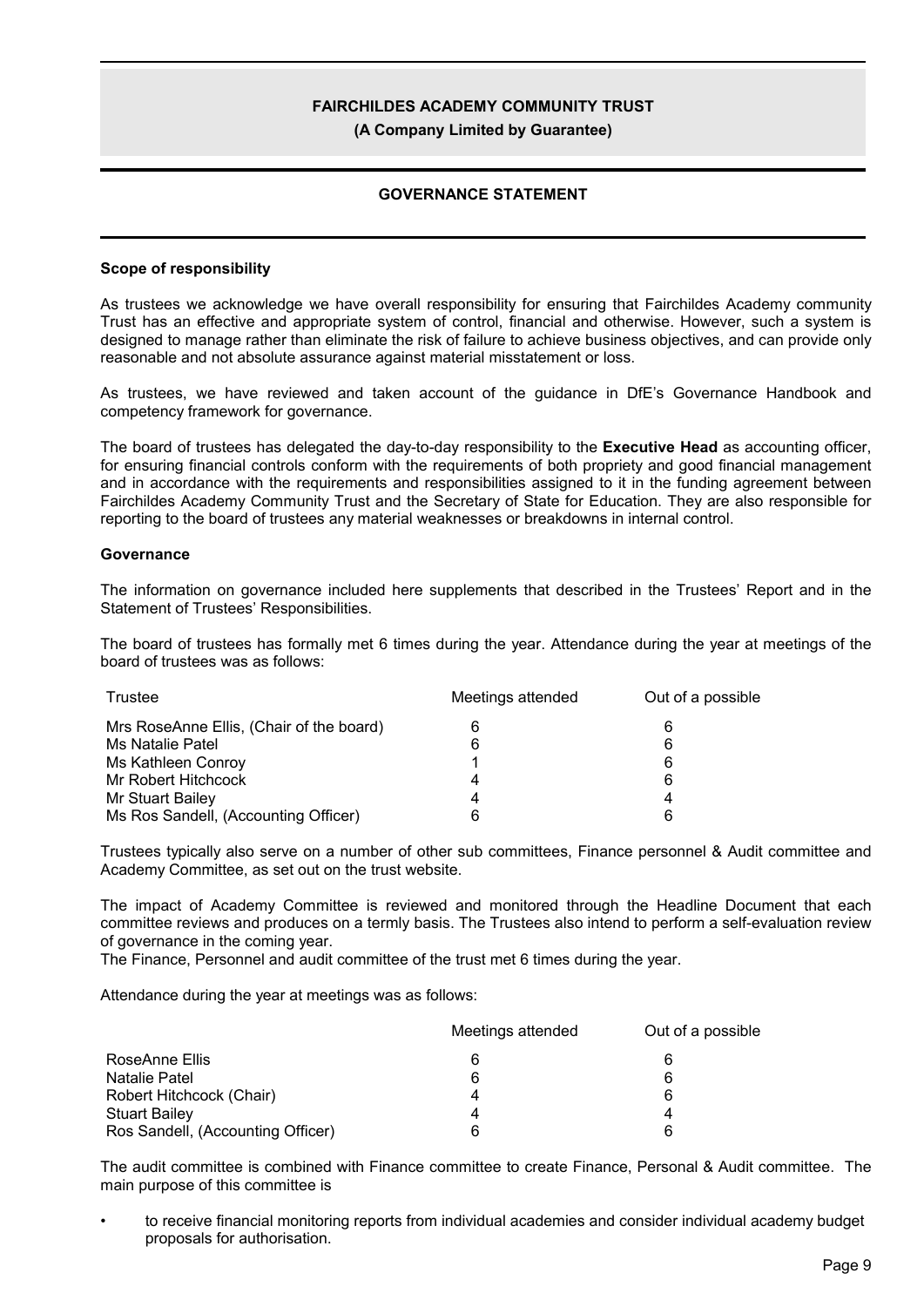**(A Company Limited by Guarantee)**

# **GOVERNANCE STATEMENT (CONTINUED)**

Governance (continued)

- To monitor the integrity of the financial statements;
- review internal financial controls and review the Academy's internal control and risk management systems;
- make recommendations to the trust in relation to the appointment, re-appointment and removal of the external auditor and approve the remuneration and terms of engagement of the auditor; and
- to review the auditor's independence and objectivity.

No significant issues to note were dealt with during the period.

## **Review of Value for Money**

As accounting officer has responsibility for ensuring that the academy trust delivers good value in the use of public resources. The accounting officer understands that value for money refers to the educational and wider societal outcomes achieved in return for the taxpayer resources received.

The accounting officer considers how the trust's use of its resources has provided good value for money during each academic year, and reports to the board of trustees where value for money can be improved, including the use of benchmarking data where available. The accounting officer for the academy trust has delivered improved value for money during the year by

- Continuing deploying experienced staff effectively across both schools to ensure improvements in the curriculum is made and teaching staff are supported in improving educational standards. Expertise has been shared and teaching and support staff trained in best practice to help raise the attainments and progress in the schools.
- Most non class room based qualified teachers, SLT members have been asked to take more responsibility for a class.
- Where possible staff who have left have not been replaced
- Internal control over spending has been strengthened through robust challenge of spending.
- All contracts are reviewed regularly to ensure they offer best value for money.
- Where possible have single combined SLA for all schools of the trust to receive discounted offers

# **The Purpose of the System of Internal Control**

The system of internal control is designed to manage risk to a reasonable level rather than to eliminate all risk of failure to achieve policies, aims and objectives. It can, therefore, only provide reasonable and not absolute assurance of effectiveness. The system of internal control is based on an on-going process designed to identify and prioritise the risks to the achievement of academy trust policies, aims and objectives, to evaluate the likelihood of those risks being realised and the impact should they be realised, and to manage them efficiently, effectively and economically. The system of internal control has been in place in Fairchildes Academy Community Trust for the period from 1 September 2019 to 31 August 2020 and up to the date of approval of the annual report and financial statements.

#### **Capacity to Handle Risk**

The board of trustees has reviewed the key risks to which the academy trust is exposed together with the operating, financial and compliance controls that have been implemented to mitigate those risks. The board of trustees is of the view that there is a formal on-going process for identifying, evaluating and managing the academy trust's significant risks that has been in place for the period 1 September 2019 31 August 2020 and up to the date of approval of the annual report and financial statements. This process is regularly reviewed by the board of trustees.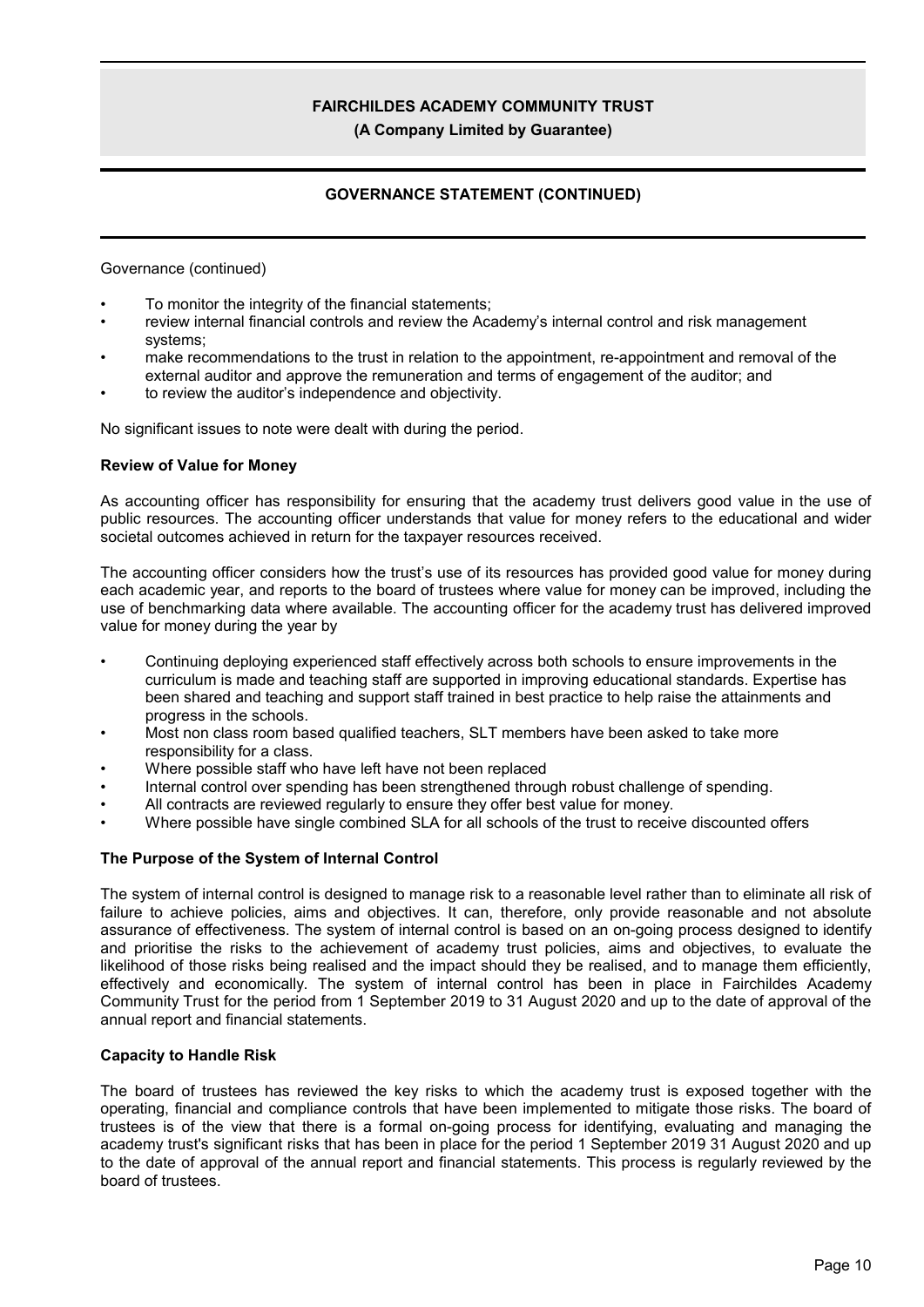### **(A Company Limited by Guarantee)**

# **GOVERNANCE STATEMENT (CONTINUED)**

### **The Risk and Control Framework**

The academy trust's system of internal financial control is based on a framework of regular management information and administrative procedures including the segregation of duties and a system of delegation and accountability. In particular, it includes:

The academy trust's system of internal financial control is based on a framework of regular management information and administrative procedures including the segregation of duties and a system of delegation and accountability. In particular, it includes:

- comprehensive budgeting and monitoring systems with an annual budget and periodic financial reports which are reviewed and agreed by the board of trustees;
- regular reviews by the finance and general purposes committee of reports which indicate financial performance against the forecasts and of major purchase plans, capital works and expenditure programs;
- setting targets to measure financial and other performance:
- clearly defined purchasing (asset purchase or capital investment) guidelines;
- delegation of authority and segregation of duties; and
- identification and management of risks.

The Board of Trustees has considered the need for a specific internal audit function and has decided:

• to appoint **Academy Audit** as trust's internal auditor

The **internal auditor's** role includes giving advice on financial matters and performing a range of checks on the academy trust's financial systems. In particular, the checks carried out in the current period included:

- testing of payroll systems
- testing of purchase systems
- testing on income
- testing of control account/ bank reconciliations
- testing on management account review
- Review on risk register, fixed asset, special payments, website etc.

On a regular basis, **Academy Audit the internal auditor will** report to the Board of trustees, through the **Finance, Personnel & Audit committee** on the operation of the systems of control and on the discharge of the board of trustees' financial responsibilities.

The Board can confirm that the **internal auditor** has delivered their schedule of work as planned, provided details of any material control issues arising as a result of their work. During the current and previous period, there were no material control issues noted and thus no remedial action was required to be taken.

#### **Review of Effectiveness**

As Accounting Officer, the Executive Officer has responsibility for reviewing the effectiveness of the system of internal control. During the year in question, the review has been informed by:

- the work of the ;
- the work of the external auditors;
- the financial management and governance self-assessment process; and
- the work of the executive managers within the Academy who have responsibility for the development and maintenance of the internal control framework.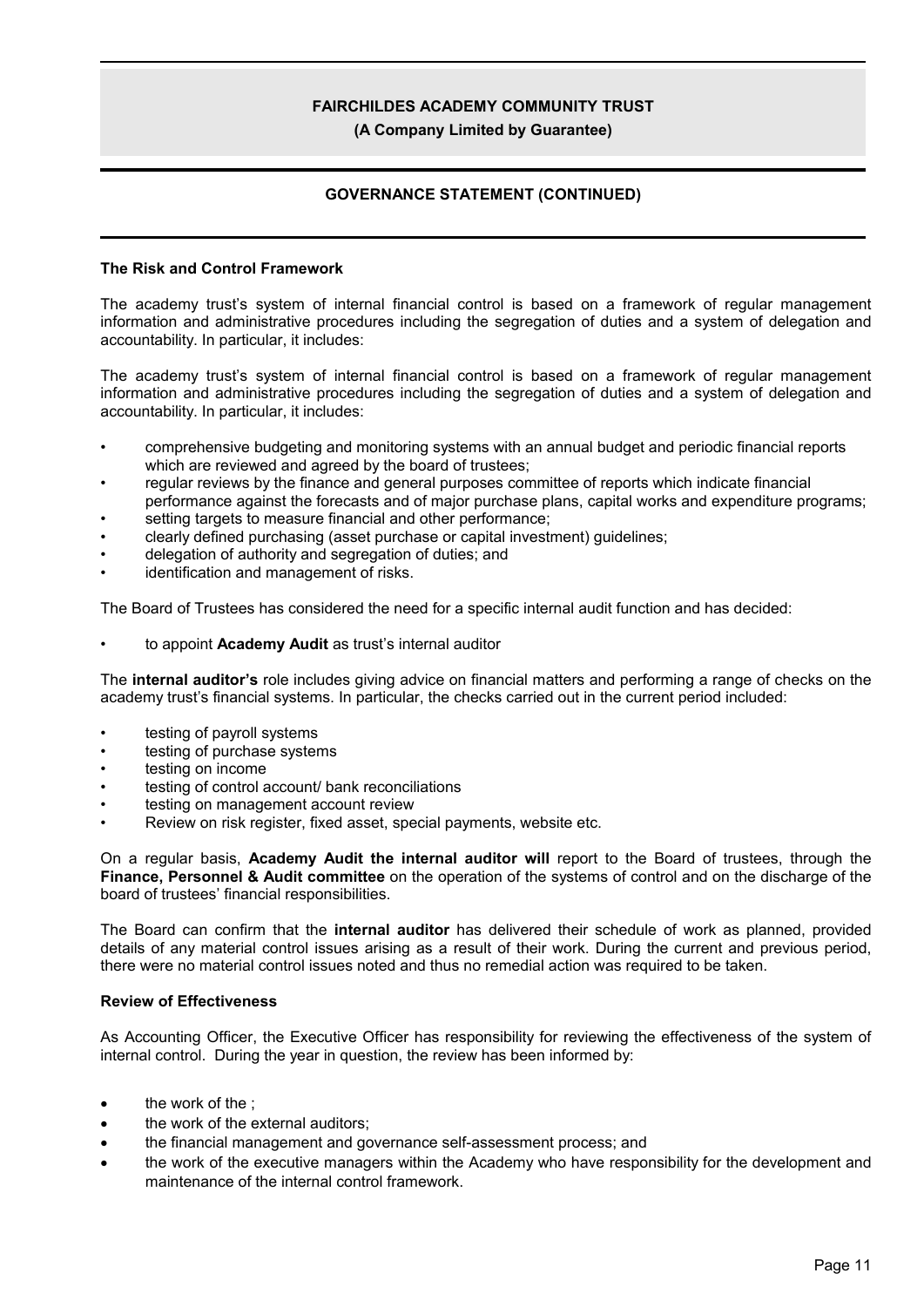**(A Company Limited by Guarantee)**

# **GOVERNANCE STATEMENT (CONTINUED)**

Review of Effectiveness (continued)

The Accounting Officer has been advised of the implications of the result of their review of the system of internal control by the Finance, Personnel and Audit committee and a plan to address weaknesses and ensure continuous improvement of the system is in place.

Approved by order of the members of the Board of Trustees on 18 December 2020 and signed on their behalf by:

Ins Ellis neet

**Mrs R Ellis Chair of Trustees**

**Miss R Sandell Accounting Officer**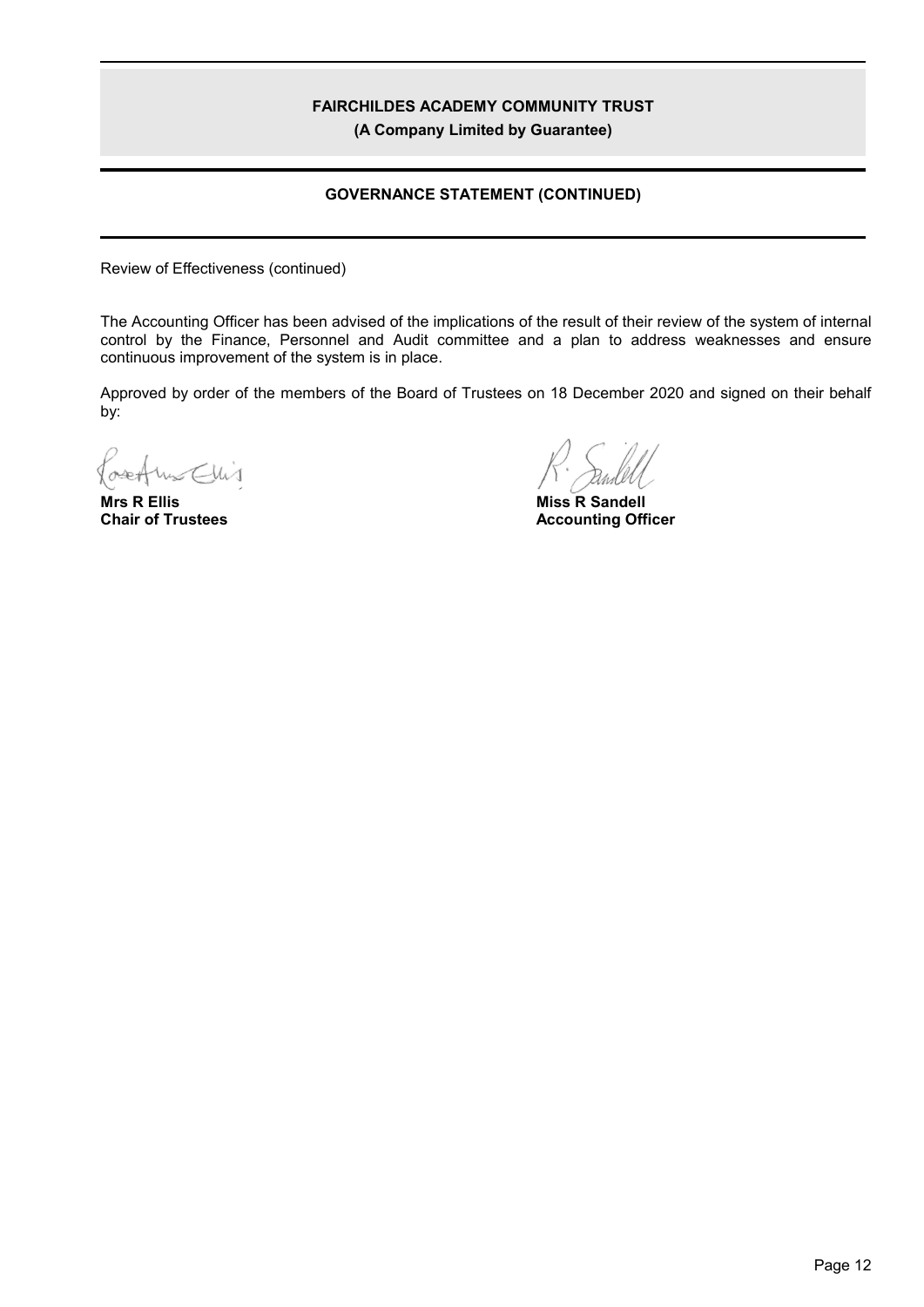**(A Company Limited by Guarantee)**

# **STATEMENT ON REGULARITY, PROPRIETY AND COMPLIANCE**

As accounting officer of Fairchildes Academy Community Trust I have considered my responsibility to notify the Academy board of Trustees and the Education & Skills Funding Agency (ESFA) of material irregularity, impropriety and non-compliance with terms and conditions of all funding received by the Academy, under the funding agreement in place between the Academy and the Secretary of State for Education. As part of my consideration I have had due regard to the requirements of the Academies Financial Handbook 2019.

I confirm that I and the Academy board of Trustees are able to identify any material irregular or improper use of all funds by the Academy, or material non-compliance with the terms and conditions of funding under the Academy's funding agreement and the Academies Financial Handbook 2019.

I confirm that no instances of material irregularity, impropriety or funding non-compliance have been discovered to date. If any instances are identified after the date of this statement, these will be notified to the board of Trustees and ESFA.

**Miss R Sandell Accounting Officer** Date: 18 December 2020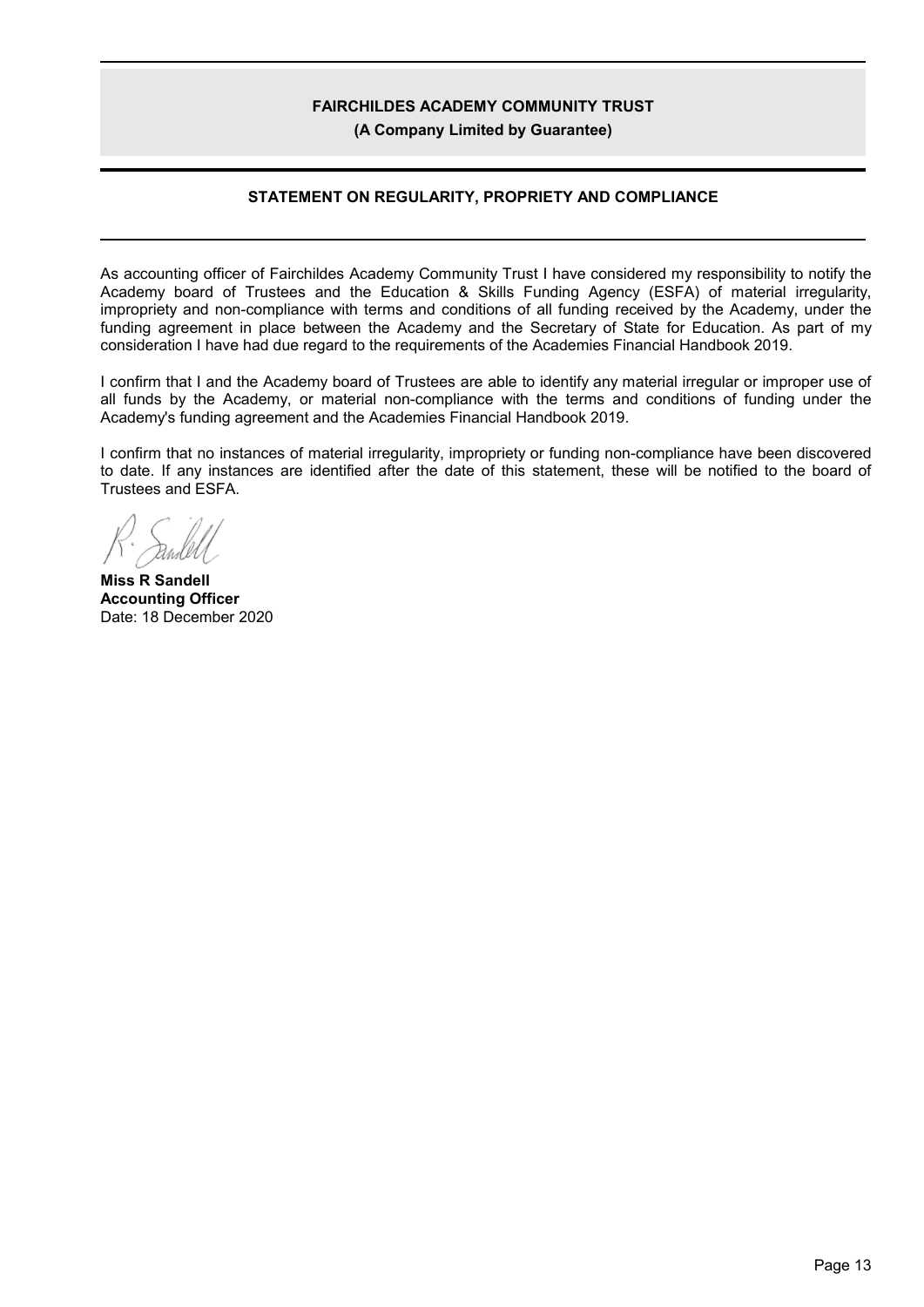### **(A Company Limited by Guarantee)**

# **STATEMENT OF TRUSTEES' RESPONSIBILITIES FOR THE YEAR ENDED 31 AUGUST 2020**

The Trustees (who are also the directors of the charitable company for the purposes of company law) are responsible for preparing the Trustees' Report and the financial statements in accordance with the Academies Accounts Direction published by the Education and Skills Funding Agency, United Kingdom Accounting Standards (United Kingdom Generally Accepted Accounting Practice) and applicable law and regulations.

Company law requires the Trustees to prepare financial statements for each financial . Under company law, the Trustees must not approve the financial statements unless they are satisfied that they give a true and fair view of the state of affairs of the charitable company and of its incoming resources and application of resources, including its income and expenditure, for that period. In preparing these financial statements, the Trustees are required to:

- select suitable accounting policies and then apply them consistently;
- observe the methods and principles of the Charities SORP 2019 and the Academies Accounts Direction 2019 to 2020;
- make judgments and accounting estimates that are reasonable and prudent;
- state whether applicable UK Accounting Standards have been followed, subject to any material departures disclosed and explained in the financial statements;
- prepare the financial statements on the going concern basis unless it is inappropriate to presume that the charitable company will continue in business.

The Trustees are responsible for keeping adequate accounting records that are sufficient to show and explain the charitable company's transactions and disclose with reasonable accuracy at any time the financial position of the charitable company and enable them to ensure that the financial statements comply with the Companies Act 2006. They are also responsible for safeguarding the assets of the charitable company and hence for taking reasonable steps for the prevention and detection of fraud and other irregularities.

The Trustees are responsible for ensuring that in its conduct and operation the charitable company applies financial and other controls, which conform with the requirements both of propriety and of good financial management. They are also responsible for ensuring grants received from ESFA/DfE have been applied for the purposes intended.

The Trustees are responsible for the maintenance and integrity of the corporate and financial information included on the charitable company's website. Legislation in the United Kingdom governing the preparation and dissemination of financial statements may differ from legislation in other jurisdictions.

Approved by order of the members of the Board of Trustees on 18 December 2020 and signed on its behalf by:

Chis

**Mrs R Ellis Chair of Trustees**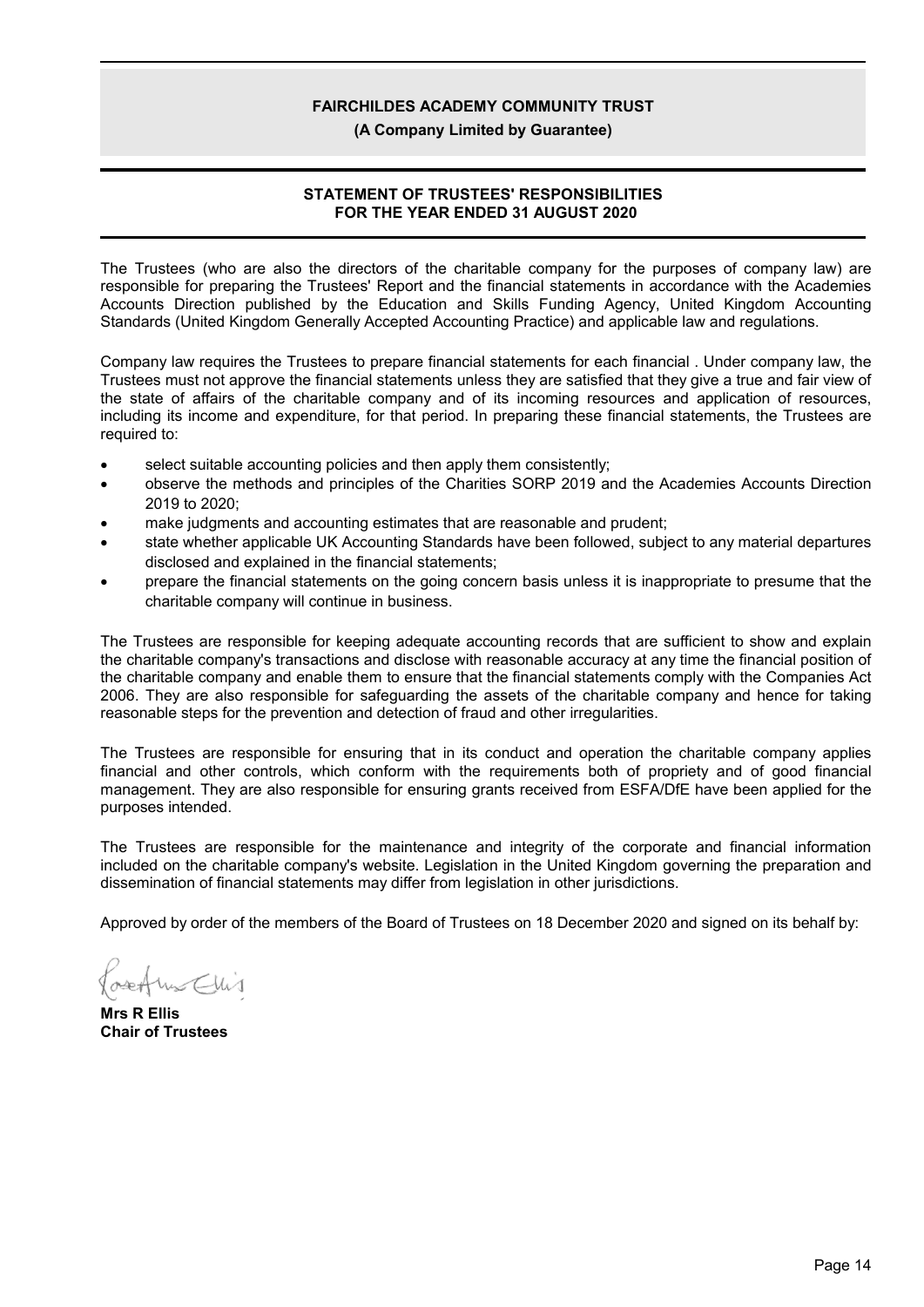## **(A Company Limited by Guarantee)**

## **INDEPENDENT AUDITORS' REPORT ON THE FINANCIAL STATEMENTS TO THE MEMBERS OF FAIRCHILDES ACADEMY COMMUNITY TRUST**

### **Opinion**

We have audited the financial statements of Fairchildes Academy Community Trust (the 'academy') for the year ended 31 August 2020 which comprise the Statement of Financial Activities, the Balance Sheet, the Statement of Cash Flows and the related notes, including a summary of significant accounting policies. The financial reporting framework that has been applied in their preparation is applicable law, United Kingdom Accounting Standards (United Kingdom Generally Accepted Accounting Practice), including Financial Reporting Standard 102 'The Financial Reporting Standard applicable in the UK and Republic of Ireland', the Charities SORP 2019 and the Academies Accounts Direction 2019 to 2020 issued by the Education and Skills Funding Agency.

In our opinion the financial statements:

- give a true and fair view of the state of the Academy's affairs as at 31 August 2020 and of its incoming resources and application of resources, including its income and expenditure for the year then ended;
- have been properly prepared in accordance with United Kingdom Generally Accepted Accounting Practice; and
- have been prepared in accordance with the requirements of the Companies Act 2006, the Charities SORP 2019 and the Academies Accounts Direction 2019 to 2020 issued by the Education and Skills Funding Agency.

### **Basis for opinion**

We conducted our audit in accordance with International Standards on Auditing (UK) (ISAs (UK)) and applicable law. Our responsibilities under those standards are further described in the Auditors' responsibilities for the audit of the financial statements section of our report. We are independent of the Academy in accordance with the ethical requirements that are relevant to our audit of the financial statements in the United Kingdom, including the Financial Reporting Council's Ethical Standard, and we have fulfilled our other ethical responsibilities in accordance with these requirements. We believe that the audit evidence we have obtained is sufficient and appropriate to provide a basis for our opinion.

#### **Conclusions relating to going concern**

We have nothing to report in respect of the following matters in relation to which the ISAs (UK) require us to report to you where:

- the Trustees' use of the going concern basis of accounting in the preparation of the financial statements is not appropriate; or
- the Trustees have not disclosed in the financial statements any identified material uncertainties that may cast significant doubt about the Academy's ability to continue to adopt the going concern basis of accounting for a period of at least twelve months from the date when the financial statements are authorised for issue.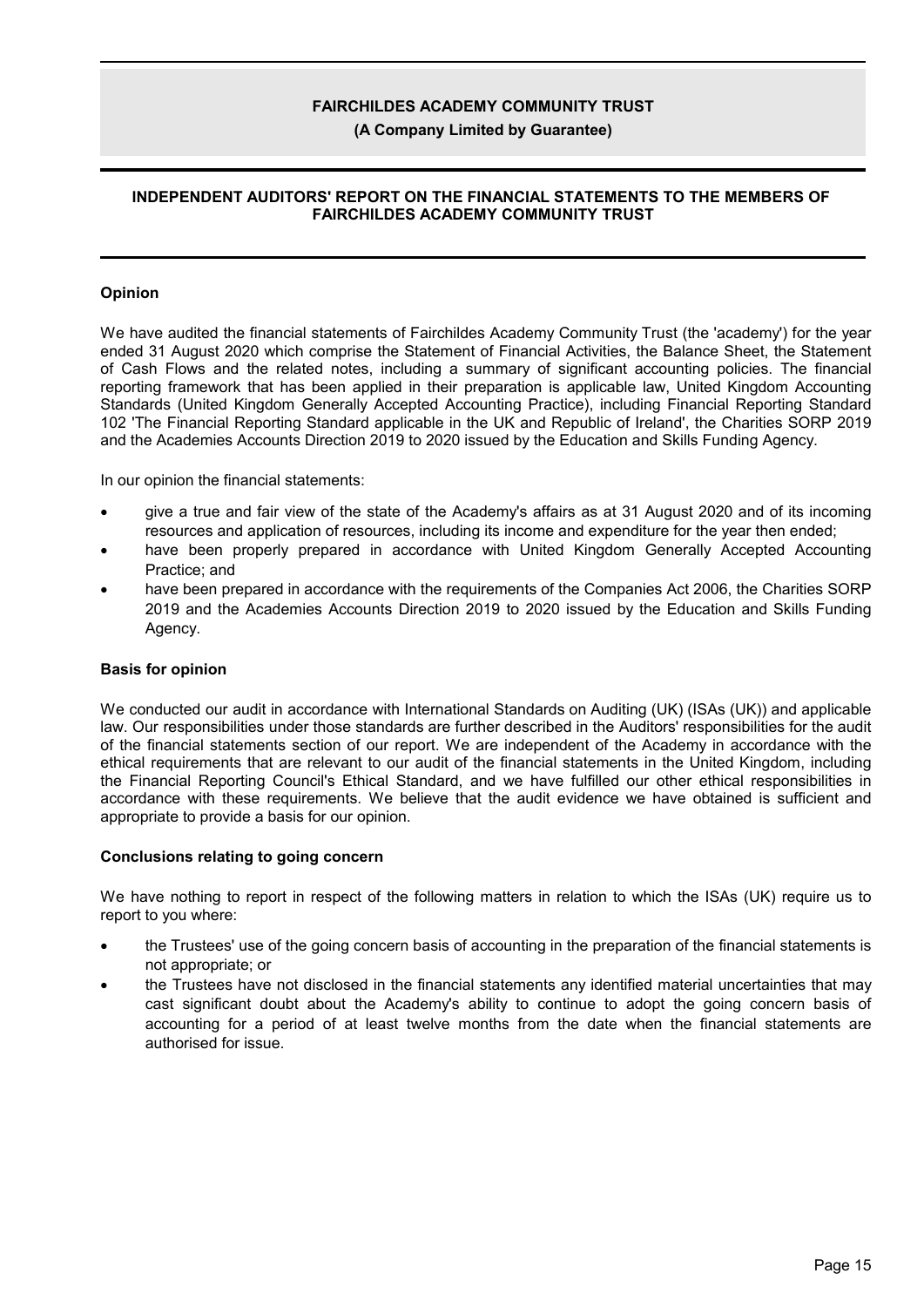### **(A Company Limited by Guarantee)**

# **INDEPENDENT AUDITORS' REPORT ON THE FINANCIAL STATEMENTS TO THE MEMBERS OF FAIRCHILDES ACADEMY COMMUNITY TRUST (CONTINUED)**

#### **Other information**

The Trustees are responsible for the other information. The other information comprises the information included in the Annual Report, other than the financial statements and our Auditors' Report thereon. Other information includes the Reference and Administrative Details, the Trustees' Report including the Strategic Report, and the Governance Statement. Our opinion on the financial statements does not cover the other information and, except to the extent otherwise explicitly stated in our report, we do not express any form of assurance conclusion thereon.

In connection with our audit of the financial statements, our responsibility is to read the other information and, in doing so, consider whether the other information is materially inconsistent with the financial statements or our knowledge obtained in the audit or otherwise appears to be materially misstated. If we identify such material inconsistencies or apparent material misstatements, we are required to determine whether there is a material misstatement in the financial statements or a material misstatement of the other information. If, based on the work we have performed, we conclude that there is a material misstatement of this other information, we are required to report that fact.

We have nothing to report in this regard.

### **Opinion on other matters prescribed by the Companies Act 2006**

In our opinion, based on the work undertaken in the course of the audit:

- the information given in the Trustees' Report including the Strategic Report for the financial year for which the financial statements are prepared is consistent with the financial statements.
- the Trustees' Report and the Strategic Report have been prepared in accordance with applicable legal requirements.

#### **Matters on which we are required to report by exception**

In the light of our knowledge and understanding of the Academy and its environment obtained in the course of the audit, we have not identified material misstatements in the Trustees' Report including the Strategic Report.

We have nothing to report in respect of the following matters in relation to which the Companies Act 2006 requires us to report to you if, in our opinion:

- adequate accounting records have not been kept, or returns adequate for our audit have not been received from branches not visited by us; or
- the financial statements are not in agreement with the accounting records and returns; or
- certain disclosures of Trustees' remuneration specified by law are not made; or
- we have not received all the information and explanations we require for our audit.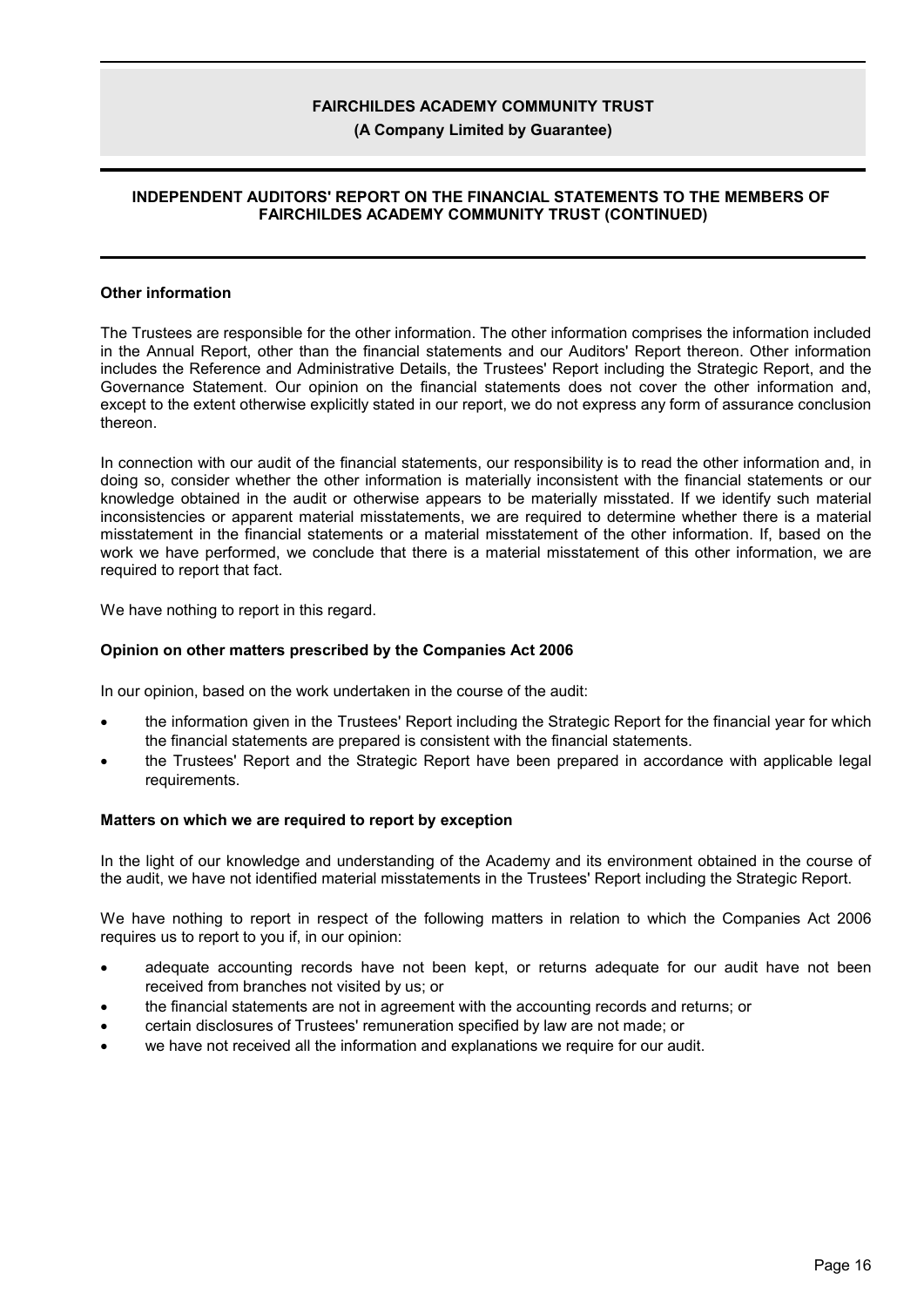#### **(A Company Limited by Guarantee)**

# **INDEPENDENT AUDITORS' REPORT ON THE FINANCIAL STATEMENTS TO THE MEMBERS OF FAIRCHILDES ACADEMY COMMUNITY TRUST (CONTINUED)**

#### **Responsibilities of trustees**

As explained more fully in the Trustees' Responsibilities Statement, the Trustees (who are also the directors of the Academy for the purposes of company law) are responsible for the preparation of the financial statements and for being satisfied that they give a true and fair view, and for such internal control as the Trustees determine is necessary to enable the preparation of financial statements that are free from material misstatement, whether due to fraud or error.

In preparing the financial statements, the Trustees are responsible for assessing the Academy's ability to continue as a going concern, disclosing, as applicable, matters related to going concern and using the going concern basis of accounting unless the Trustees either intend to liquidate the Academy or to cease operations, or have no realistic alternative but to do so.

#### **Auditors' responsibilities for the audit of the financial statements**

Our objectives are to obtain reasonable assurance about whether the financial statements as a whole are free from material misstatement, whether due to fraud or error, and to issue an Auditors' Report that includes our opinion. Reasonable assurance is a high level of assurance, but is not a guarantee that an audit conducted in accordance with ISAs (UK) will always detect a material misstatement when it exists. Misstatements can arise from fraud or error and are considered material if, individually or in the aggregate, they could reasonably be expected to influence the economic decisions of users taken on the basis of these financial statements.

A further description of our responsibilities for the audit of the financial statements is located on the Financial Reporting Council's website at: www.frc.org.uk/auditorsresponsibilities. This description forms part of our Auditors' Report.

#### **Use of our report**

This report is made solely to the Academy's members, as a body, in accordance with Chapter 3 of Part 16 of the Companies Act 2006. Our audit work has been undertaken so that we might state to the Academy's members those matters we are required to state to them in an Auditors' Report and for no other purpose. To the fullest extent permitted by law, we do not accept or assume responsibility to anyone other than the Academy and its members, as a body, for our audit work, for this report, or for the opinions we have formed.

**Jake Lew (Senior Statutory Auditor)**

Michael Durst (Senior statutory auditor) **Landau Baker Limited** Chartered Accountants Mountcliff House

154 Brent Street London **LONGO**  $N = 2D$ 

18 December 2020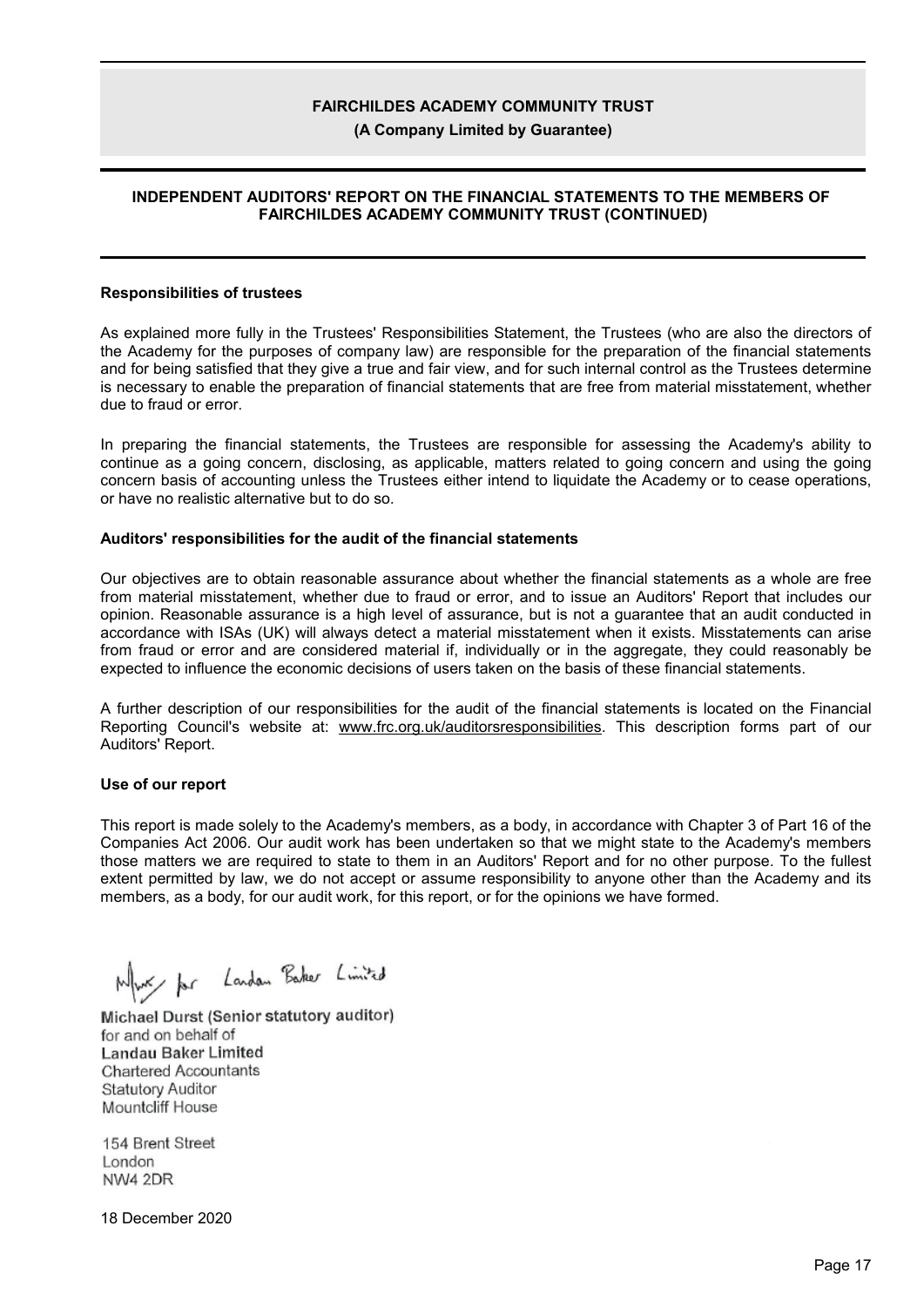**(A Company Limited by Guarantee)**

## **INDEPENDENT REPORTING ACCOUNTANT'S ASSURANCE REPORT ON REGULARITY TO FAIRCHILDES ACADEMY COMMUNITY TRUST AND THE EDUCATION AND SKILLS FUNDING AGENCY**

In accordance with the terms of our engagement letter dated 15 July 2014 and further to the requirements of the Education and Skills Funding Agency (ESFA) as included in the Academies Accounts Direction 2019 to 2020, we have carried out an engagement to obtain limited assurance about whether the expenditure disbursed and income received by Fairchildes Academy Community Trust during the year 1 September 2019 to 31 August 2020 have been applied to the purposes identified by Parliament and the financial transactions conform to the authorities which govern them.

This report is made solely to Fairchildes Academy Community Trust and ESFA in accordance with the terms of our engagement letter. Our work has been undertaken so that we might state to Fairchildes Academy Community Trust and ESFA those matters we are required to state in a report and for no other purpose. To the fullest extent permitted by law, we do not accept or assume responsibility to anyone other than Fairchildes Academy Community Trust and ESFA, for our work, for this report, or for the conclusion we have formed.

#### **Respective responsibilities of Fairchildes Academy Community Trust's accounting officer and the reporting accountant**

The accounting officer is responsible, under the requirements of Fairchildes Academy Community Trust's funding agreement with the Secretary of State for Education dated 15 July 2014 and the Academies Financial Handbook, extant from 1 September 2019, for ensuring that expenditure disbursed and income received is applied for the purposes intended by Parliament and the financial transactions conform to the authorities which govern them.

Our responsibilities for this engagement are established in the United Kingdom by our profession's ethical guidance and are to obtain limited assurance and report in accordance with our engagement letter and the requirements of the Academies Accounts Direction 2019 to 2020. We report to you whether anything has come to our attention in carrying out our work which suggests that in all material respects, expenditure disbursed and income received during the year 1 September 2019 to 31 August 2020 have not been applied to purposes intended by Parliament or that the financial transactions do not conform to the authorities which govern them.

# **Approach**

We conducted our engagement in accordance with the Academies Accounts Direction 2019 to 2020 issued by ESFA. We performed a limited assurance engagement as defined in our engagement letter.

The objective of a limited assurance engagement is to perform such procedures as to obtain information and explanations in order to provide us with sufficient appropriate evidence to express a negative conclusion on regularity.

A limited assurance engagement is more limited in scope than a reasonable assurance engagement and consequently does not enable us to obtain assurance that we would become aware of all significant matters that might be identified in a reasonable assurance engagement. Accordingly, we do not express a positive opinion.

Our engagement includes examination, on a test basis, of evidence relevant to the regularity and propriety of the Academy's income and expenditure.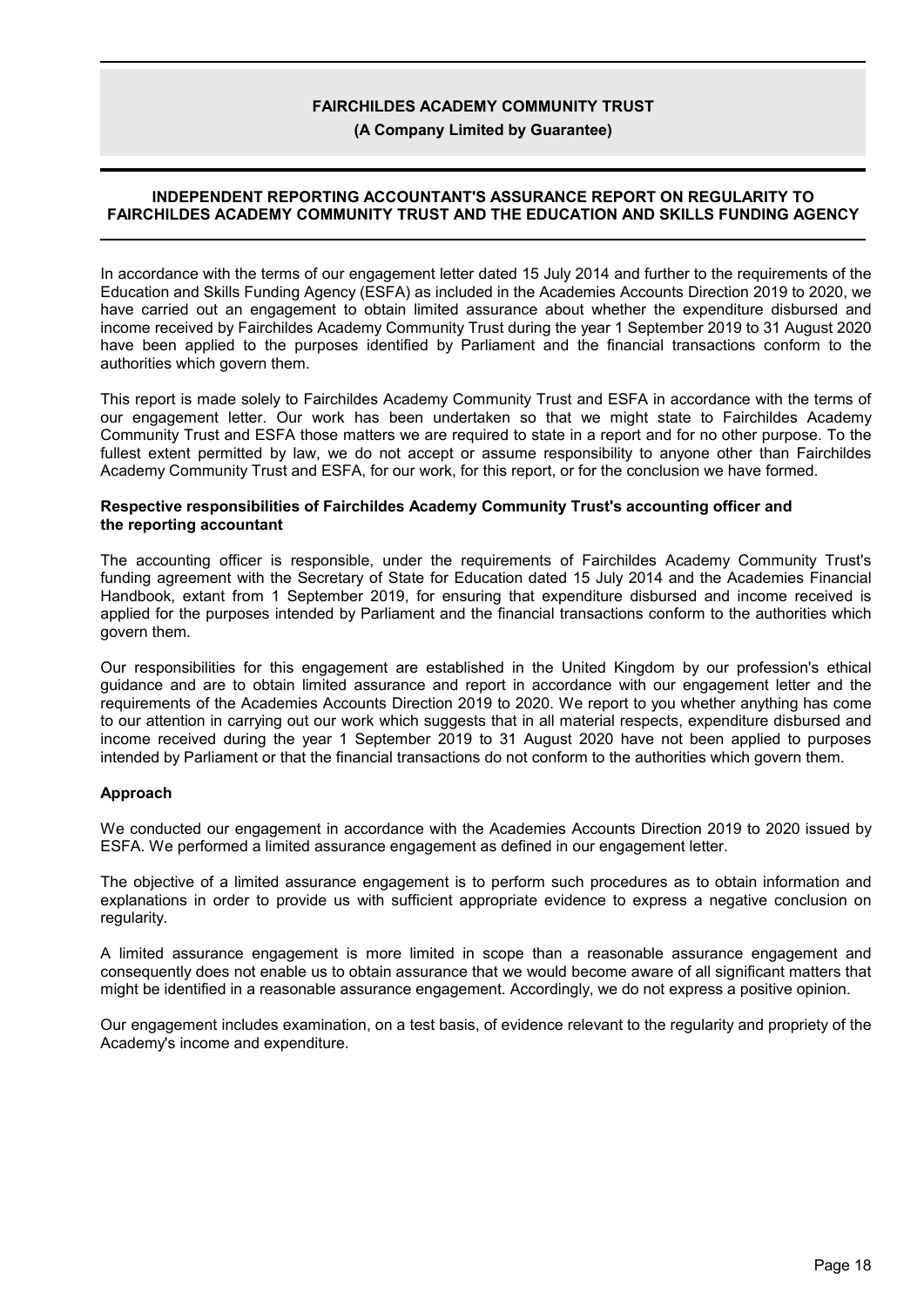### **(A Company Limited by Guarantee)**

### **INDEPENDENT REPORTING ACCOUNTANT'S ASSURANCE REPORT ON REGULARITY TO FAIRCHILDES ACADEMY COMMUNITY TRUST AND THE EDUCATION & SKILLS FUNDING AGENCY (CONTINUED)**

#### **Conclusion**

In the course of our work, nothing has come to our attention which suggest in all material respects the expenditure disbursed and income received during the year 1 September 2019 to 31 August 2020 has not been applied to purposes intended by Parliament and the financial transactions do not conform to the authorities which govern them.

Landan Baker Limited

# **Reporting Accountant**

## **Landau Baker Limited**

Chartered Accountants Statutory Auditors

Mountcliff House 154 Brent Street London NW4 2DR

Date: 18 December 2020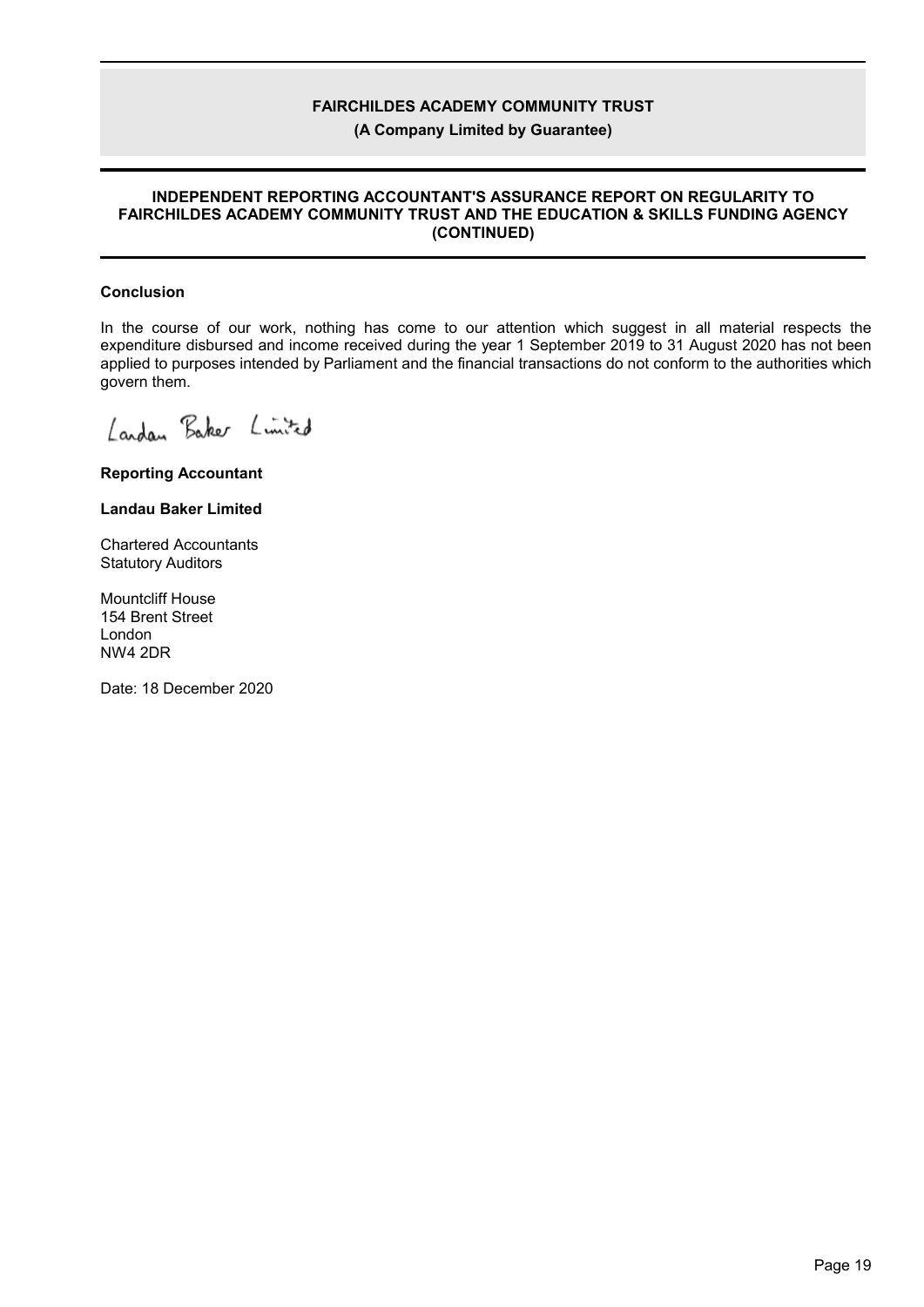**(A Company Limited by Guarantee)**

|                                                        | <b>Note</b> | <b>Unrestricted</b><br>funds<br>2020<br>£ | <b>Restricted</b><br>funds<br>2020<br>£ | <b>Restricted</b><br>fixed asset<br>funds<br>2020<br>£ | Total<br>funds<br>2020<br>£ | Total<br>funds<br>2019<br>£ |
|--------------------------------------------------------|-------------|-------------------------------------------|-----------------------------------------|--------------------------------------------------------|-----------------------------|-----------------------------|
| Income from:                                           |             |                                           |                                         |                                                        |                             |                             |
|                                                        | 3           |                                           |                                         |                                                        |                             |                             |
| Donations and capital grants:                          |             |                                           |                                         |                                                        |                             |                             |
| Other donations and capital<br>grants                  |             |                                           |                                         | 85,735                                                 | 85,735                      | 2,676,495                   |
| Charitable activities                                  |             |                                           | 7,558,021                               |                                                        | 7,558,021                   | 7,658,982                   |
| Other trading activities                               |             |                                           | 241,451                                 |                                                        | 241,451                     | 404,917                     |
| Investments                                            | 6           | 580                                       |                                         |                                                        | 580                         | 440                         |
| <b>Total income</b>                                    |             | 580                                       | 7,799,472                               | 85,735                                                 | 7,885,787                   | 10,740,834                  |
| <b>Expenditure on:</b>                                 |             |                                           |                                         |                                                        |                             |                             |
| Charitable activities                                  | 8           |                                           | 8,063,293                               | 191,730                                                | 8,255,023                   | 8,547,096                   |
| <b>Total expenditure</b>                               |             |                                           | 8,063,293                               | 191,730                                                | 8,255,023                   | 8,547,096                   |
|                                                        |             | 580                                       | (263, 821)                              | (105, 995)                                             | (369, 236)                  | 2, 193, 738                 |
| Net income/(expenditure)                               |             |                                           |                                         |                                                        |                             |                             |
| Transfers between funds                                | 21          |                                           | (25, 450)                               | 25,450                                                 |                             |                             |
| Net movement in funds<br>before other recognised       |             | 580                                       | (289, 271)                              | (80, 545)                                              | (369, 236)                  | 2, 193, 738                 |
| gains/(losses)<br>Other recognised<br>gains/(losses):  |             |                                           |                                         |                                                        |                             |                             |
| Actuarial gains/(losses) on<br>defined benefit pension |             |                                           |                                         |                                                        |                             |                             |
| schemes                                                | 29          |                                           | 1,760,000                               |                                                        | 1,760,000                   | (1, 371, 000)               |
| Net movement in funds                                  |             | 580                                       | 1,470,729                               | (80, 545)                                              | 1,390,764                   | 822,738                     |
| <b>Reconciliation of funds:</b>                        |             |                                           |                                         |                                                        |                             |                             |
| Total funds brought forward                            |             | 2,829                                     | (4, 585, 837)                           | 10,141,275                                             | 5,558,267                   | 4,735,529                   |
| Net movement in funds                                  |             | 580                                       | 1,470,729                               | (80, 545)                                              | 1,390,764                   | 822,738                     |
| <b>Total funds carried</b><br>forward                  |             | 3,409                                     | (3, 115, 108)                           | 10,060,730                                             | 6,949,031                   | 5,558,267                   |

## **STATEMENT OF FINANCIAL ACTIVITIES (INCORPORATING INCOME AND EXPENDITURE ACCOUNT) FOR THE YEAR ENDED 31 AUGUST 2020**

The Statement of Financial Activities includes all gains and losses recognised in the year.

The notes on pages 24 to 50 form part of these financial statements.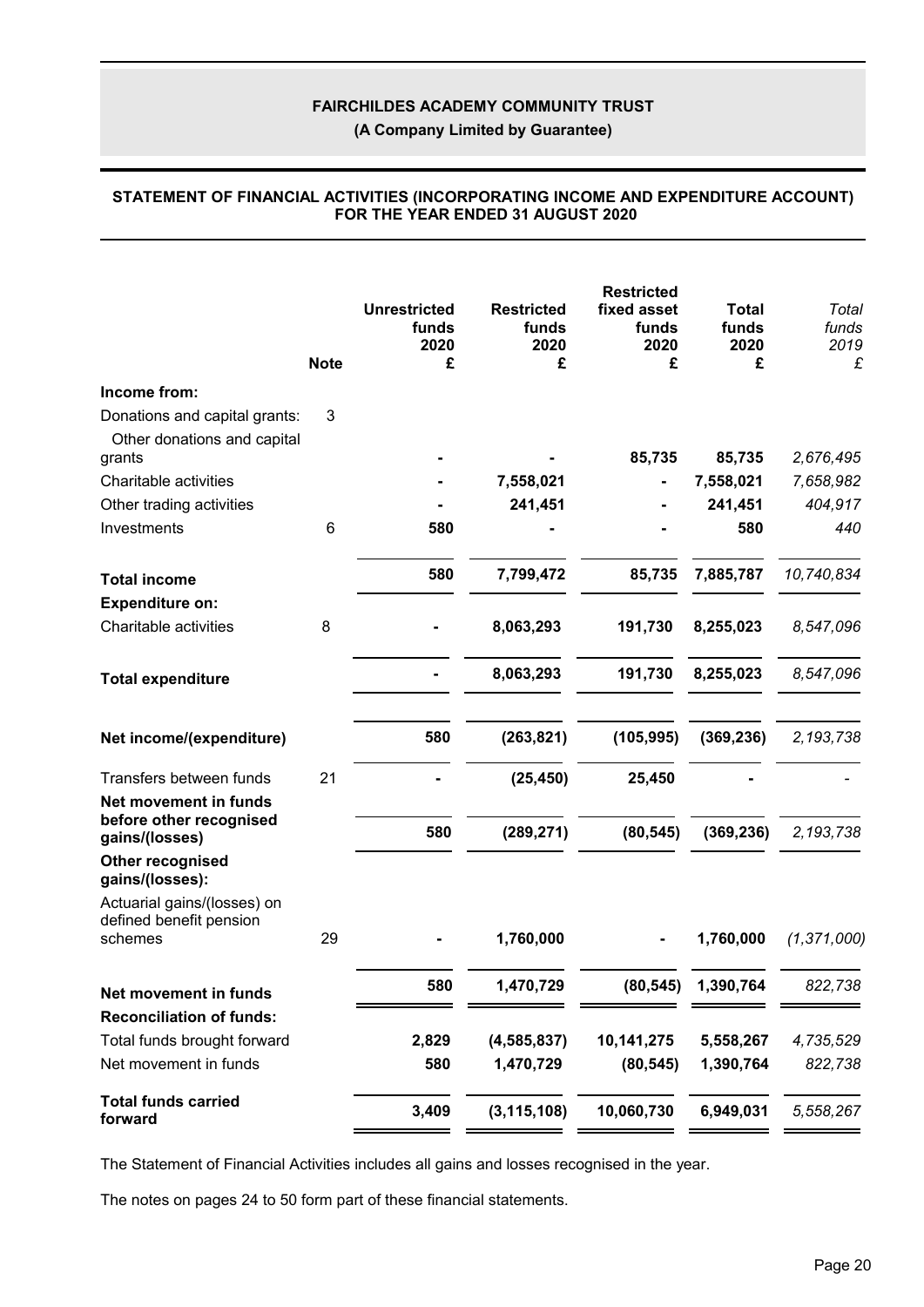#### **(A Company Limited by Guarantee) REGISTERED NUMBER: 08934482**

| <b>BALANCE SHEET</b><br>AS AT 31 AUGUST 2020               |             |             |             |              |              |
|------------------------------------------------------------|-------------|-------------|-------------|--------------|--------------|
|                                                            | <b>Note</b> |             | 2020<br>£   |              | 2019<br>£    |
| <b>Fixed assets</b>                                        |             |             |             |              |              |
| Intangible Assets                                          | 15          |             | 2,640       |              | 5,879        |
| Tangible assets                                            | 16          |             | 10,043,214  |              | 10,119,899   |
|                                                            |             |             | 10,045,854  |              | 10, 125, 778 |
| <b>Current assets</b>                                      |             |             |             |              |              |
| <b>Debtors</b>                                             | 17          | 262,962     |             | 311,536      |              |
| Cash at bank and in hand                                   |             | 1,178,023   |             | 609,330      |              |
|                                                            |             | 1,440,985   |             | 920,866      |              |
| Creditors: amounts falling due within one<br>year          | 18          | (644, 700)  |             | (491, 959)   |              |
| <b>Net current assets</b>                                  |             |             | 796,285     |              | 428,907      |
| <b>Total assets less current liabilities</b>               |             |             | 10,842,139  |              | 10,554,685   |
| Creditors: amounts falling due after more<br>than one year | 19          |             | (48, 108)   |              | (57, 418)    |
| Net assets excluding pension liability                     |             |             | 10,794,031  |              | 10,497,267   |
| Defined benefit pension scheme liability                   | 29          |             | (3,845,000) |              | (4,939,000)  |
| <b>Total net assets</b>                                    |             |             | 6,949,031   |              | 5,558,267    |
| <b>Funds of the Academy</b><br><b>Restricted funds:</b>    |             |             |             |              |              |
| Fixed asset funds                                          | 21          | 10,060,730  |             | 10, 141, 275 |              |
| Restricted income funds                                    | 21          | 729,892     |             | 353,163      |              |
| Restricted funds excluding pension asset                   | 21          | 10,790,622  |             | 10,494,438   |              |
| Pension reserve                                            | 21          | (3,845,000) |             | (4,939,000)  |              |
| <b>Total restricted funds</b>                              | 21          |             | 6,945,622   |              | 5,555,438    |
| <b>Unrestricted income funds</b>                           | 21          |             | 3,409       |              | 2,829        |
| <b>Total funds</b>                                         |             |             | 6,949,031   |              | 5,558,267    |

 $\qquad \qquad \overbrace{\qquad \qquad }$ 

 $\qquad \qquad \overbrace{\qquad \qquad }$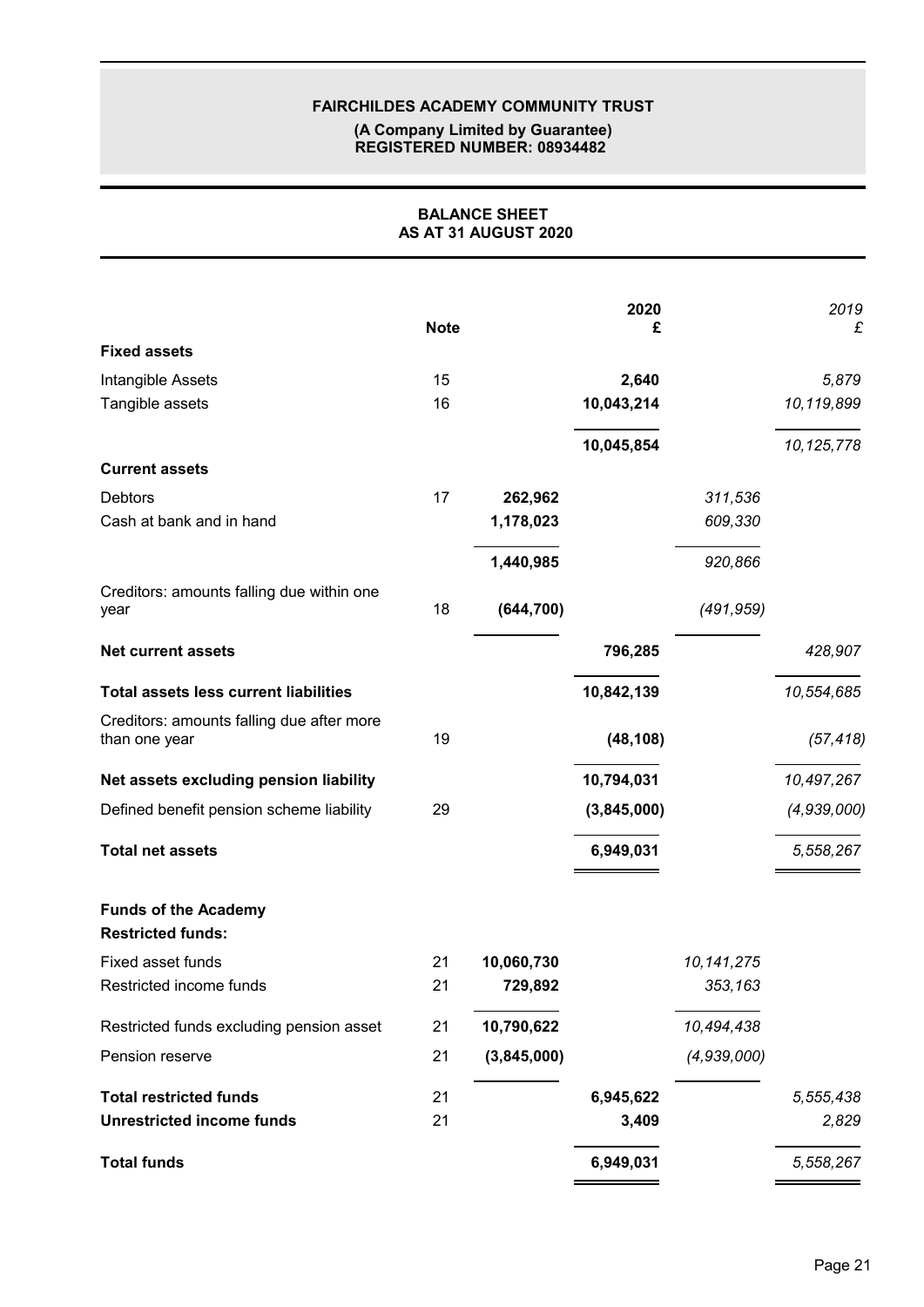**(A Company Limited by Guarantee) REGISTERED NUMBER: 08934482**

# **BALANCE SHEET (CONTINUED) AS AT 31 AUGUST 2020**

The financial statements on pages 20 to 50 were approved by the Trustees, and authorised for issue on 18 December 2020 and are signed on their behalf, by:

foreflux Ellis

**Mrs R Ellis Chair of Trustees**

The notes on pages 24 to 50 form part of these financial statements.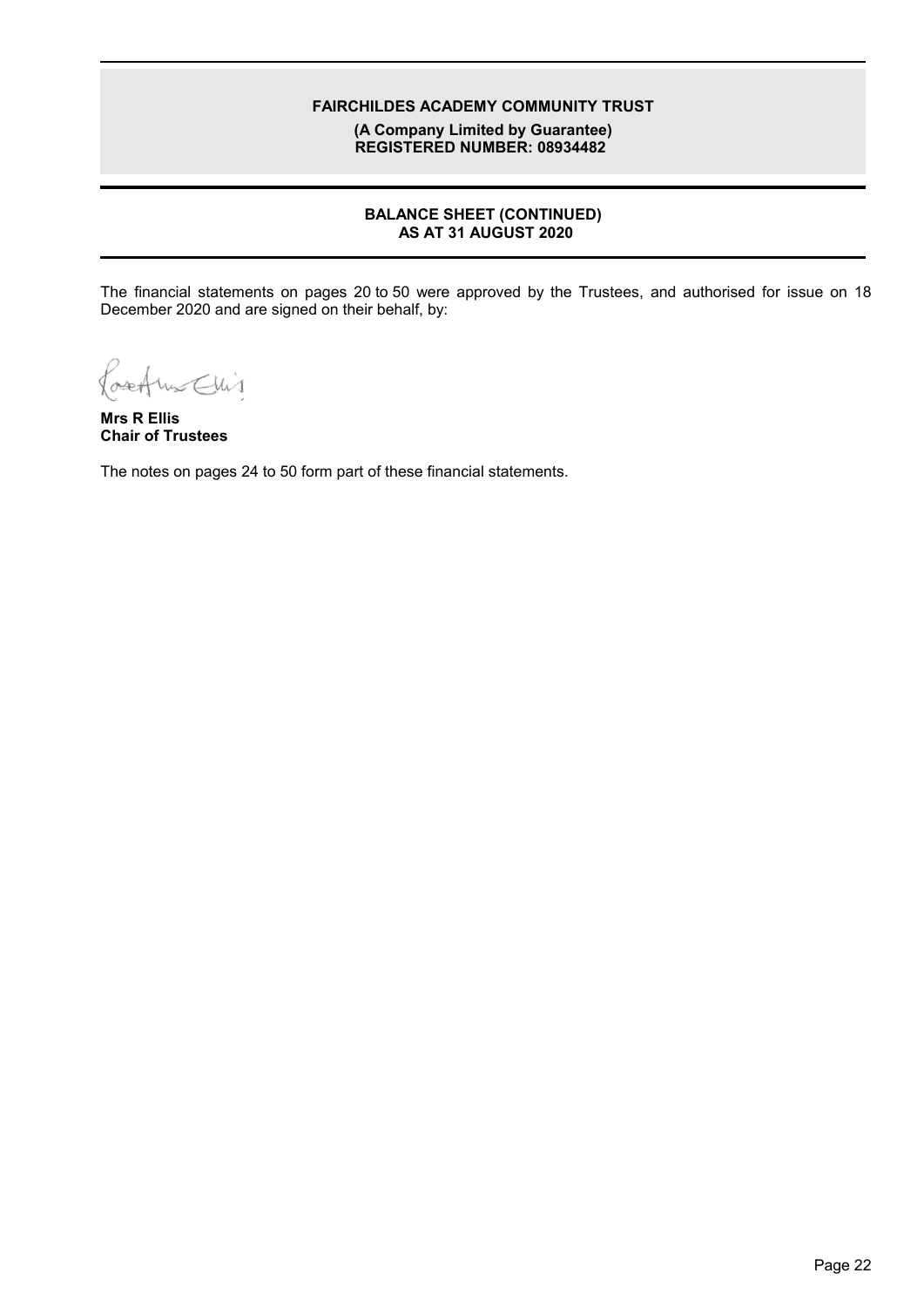**(A Company Limited by Guarantee)**

# **STATEMENT OF CASH FLOWS FOR THE YEAR ENDED 31 AUGUST 2020**

|                                                        | <b>Note</b> | 2020<br>£ | 2019<br>£  |
|--------------------------------------------------------|-------------|-----------|------------|
| Cash flows from operating activities                   |             |           |            |
| Net cash provided by/(used in) operating activities    | 23          | 603,111   | (169, 932) |
| Cash flows from investing activities                   | 25          | (25, 491) | (50,090)   |
| <b>Cash flows from financing activities</b>            | 24          | (8,927)   | 156,438    |
| Change in cash and cash equivalents in the year        |             | 568,693   | (63, 584)  |
| Cash and cash equivalents at the beginning of the year |             | 609,330   | 672,914    |
| Cash and cash equivalents at the end of the year       | 26, 27      | 1,178,023 | 609,330    |

The notes on pages 24 to 50 form part of these financial statements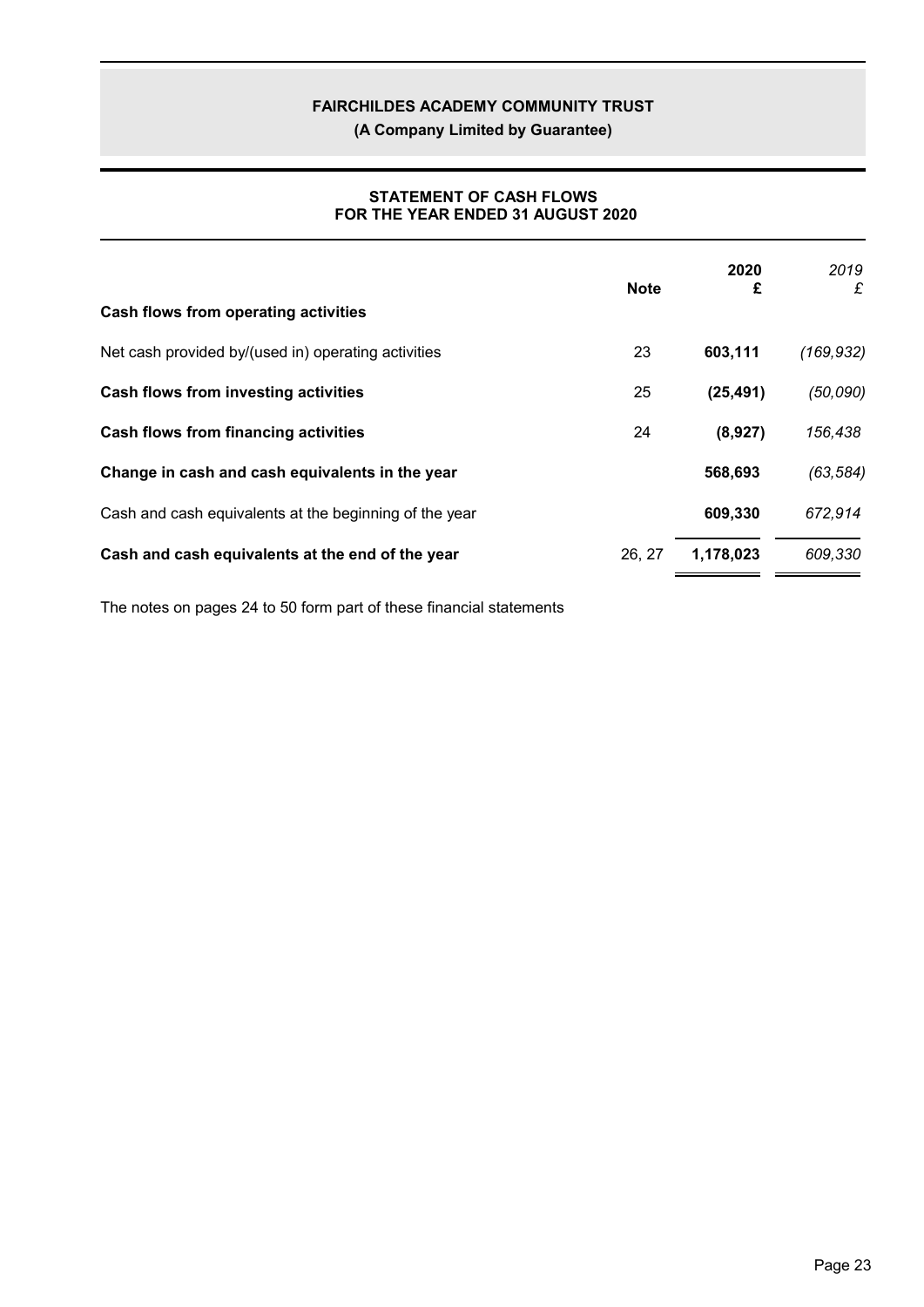**(A Company Limited by Guarantee)**

## **NOTES TO THE FINANCIAL STATEMENTS FOR THE YEAR ENDED 31 AUGUST 2020**

#### 1. Accounting policies

A summary of the principal accounting policies adopted (which have been applied consistently, except where noted), judgments and key sources of estimation uncertainty, is set out below.

#### **1.1 Basis of preparation of financial statements**

The financial statements of the Academy, which is a public benefit entity under FRS 102, have been prepared under the historic cost convention in accordance with the Financial Reporting Standard Applicable in the UK and Republic of Ireland (FRS 102), the Accounting and Reporting by Charities: Statement of Recommended Practice applicable to charities preparing their accounts in accordance with the Financial Reporting Standard applicable in the UK and Republic of Ireland (FRS 102) (Charities SORP (FRS 102)), the Academies Accounts Direction *2019* to 2020 issued by ESFA, the Charities Act 2011 and the Companies Act 2006.

### **1.2 Going concern**

The Trustees assess whether the use of going concern is appropriate i.e. whether there are any material uncertainties related to events or conditions that may cast significant doubt on the ability of the Academy to continue as a going concern. The Trustees make this assessment in respect of a period of at least one year from the date of authorisation for issue of the financial statements and have concluded that the Academy has adequate resources to continue in operational existence for the foreseeable future and there are no material uncertainties about the Academy's ability to continue as a going concern, thus they continue to adopt the going concern basis of accounting in preparing the financial statements.

#### **1.3 Income**

All incoming resources are recognised when the Academy has entitlement to the funds, the receipt is probable and the amount can be measured reliably.

#### **Legacies**

The recognition of income from legacies is dependent on establishing entitlement, the probability of receipt and the ability to estimate with sufficient accuracy the amount receivable. Evidence of entitlement to a legacy exists when the Academy has sufficient evidence that a gift has been left to them (through knowledge of the existence of a valid will and the death of the benefactor) and the executor is satisfied that the property in question will not be required to satisfy claims in the estate. Receipt of a legacy must be recognised when it is probable that it will be received and the fair value of the amount receivable, which will generally be the expected cash amount to be distributed to the Academy, can be reliably measured.

### **Grants**

Grants are included in the Statement of Financial Activities on a receivable basis. The balance of income received for specific purposes but not expended during the period is shown in the relevant funds on the Balance Sheet. Where income is received in advance of meeting any performancerelated conditions there is not unconditional entitlement to the income and its recognition is deferred and included in creditors as deferred income until the performance-related conditions are met. Where entitlement occurs before income is received, the income is accrued.

General Annual Grant is recognised in full in the Statement of Financial Activities in the year for which it is receivable and any abatement in respect of the year is deducted from income and recognised as a liability.

Capital grants are recognised in full when there is an unconditional entitlement to the grant. Unspent amounts of capital grants are reflected in the Balance Sheet in the restricted fixed asset fund. Capital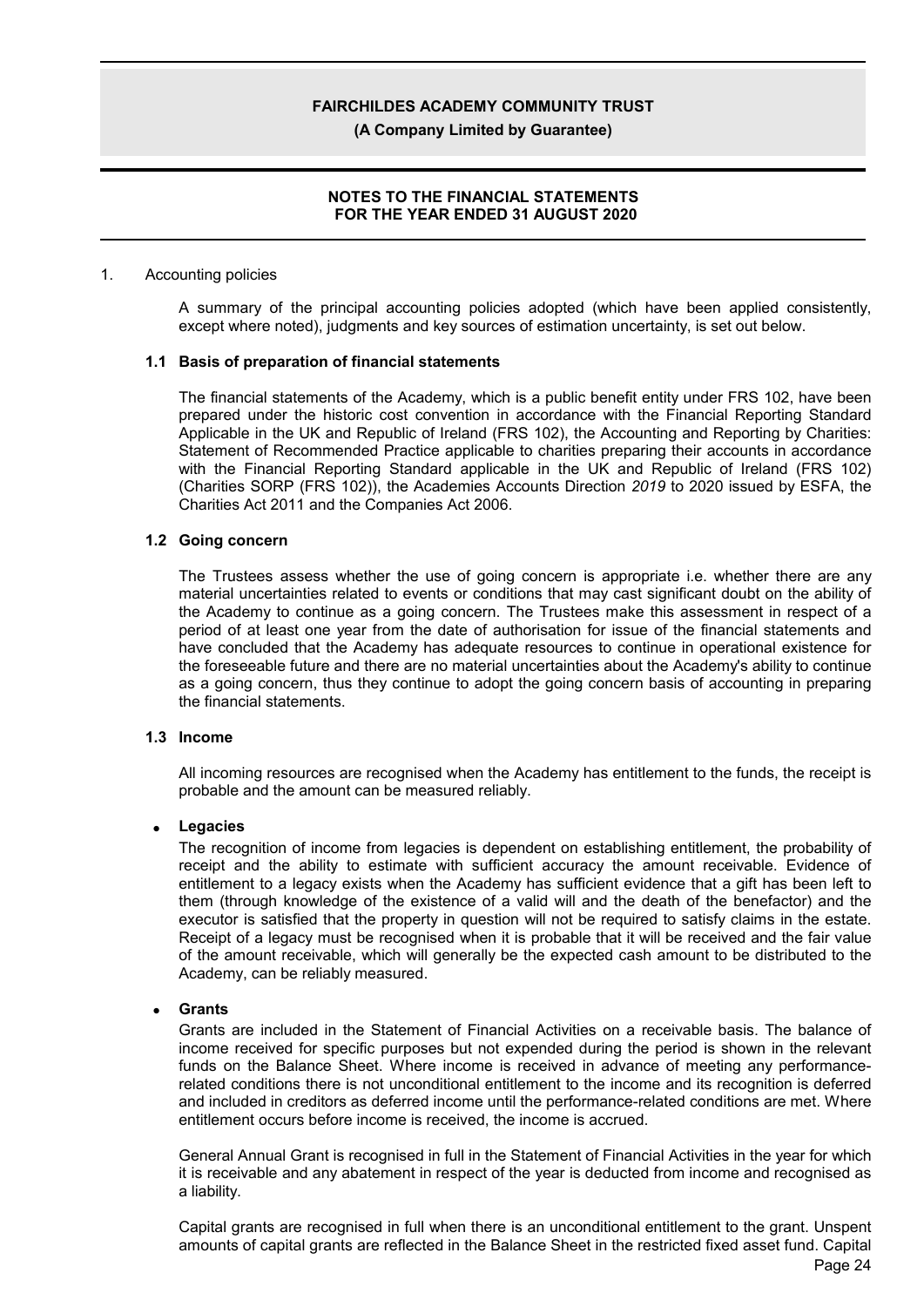**(A Company Limited by Guarantee)**

# **NOTES TO THE FINANCIAL STATEMENTS FOR THE YEAR ENDED 31 AUGUST 2020**

### 1. Accounting policies (continued)

### **1.3 Income (continued)**

grants are recognised when there is entitlement and are not deferred over the life of the asset on which they are expended.

# **Other income**

Other income, including the hire of facilities, is recognised in the year it is receivable and to the extent the Academy has provided the goods or services.

#### **Donated fixed assets (excluding transfers on conversion or into the Academy)**

Where the donated good is a fixed asset it is measured at fair value, unless it is impractical to measure this reliably, in which case the cost of the item to the donor should be used. The gain is recognised as 'Income from Donations and Capital Grants' and a corresponding amount is included in the appropriate fixed asset category and depreciated over the useful economic life in accordance with the Academy's accounting policies.

## **1.4 Expenditure**

Expenditure is recognised once there is a legal or constructive obligation to transfer economic benefit to a third party, it is probable that a transfer of economic benefits will be required in settlement and the amount of the obligation can be measured reliably. Expenditure is classified by activity. The costs of each activity are made up of the total of direct costs and shared costs, including support costs involved in undertaking each activity. Direct costs attributable to a single activity are allocated directly to that activity. Shared costs which contribute to more than one activity and support costs which are not attributable to a single activity are apportioned between those activities on a basis consistent with the use of resources. Central staff costs are allocated on the basis of time spent, and depreciation charges allocated on the portion of the asset's use.

#### **Charitable activities**

These are costs incurred on the Academy's educational operations, including support costs and costs relating to the governance of the Academy apportioned to charitable activities.

All resources expended are inclusive of irrecoverable VAT.

#### **1.5 Interest receivable**

Interest on funds held on deposit is included when receivable and the amount can be measured reliably by the Academy; this is normally upon notification of the interest paid or payable by the institution with whom the funds are deposited.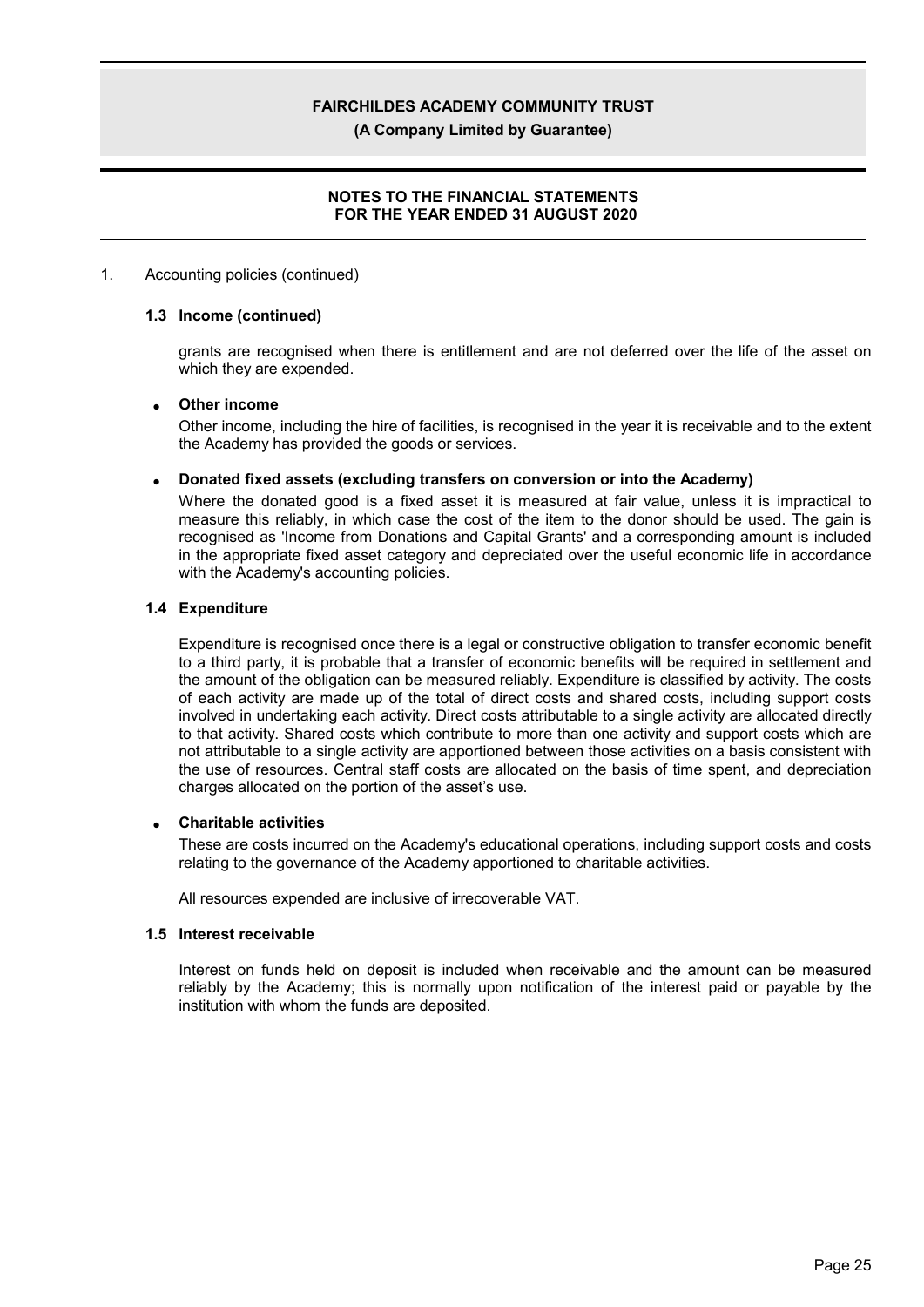**(A Company Limited by Guarantee)**

# **NOTES TO THE FINANCIAL STATEMENTS FOR THE YEAR ENDED 31 AUGUST 2020**

### 1. Accounting policies (continued)

## **1.6 Intangible assets**

Intangible assets costing £2,500 or more are capitalised and recognised when future economic benefits are probable and the cost or value of the asset can be measured reliably.

Intangible assets are initially recognised at cost. After recognition, under the revaluation model, intangible assets shall be carried at a revalued amount, being their fair value at the date of revaluation less any subsequent accumulated amortisation and subsequent impairment losses provided that the fair value can be determined by reference to an active market.

Revaluations are made with sufficient regularity to ensure that the carrying amount does not differ materially from that which would be determined using fair value at the end of the reporting period.

Amortisation is provided on intangible assets at rates calculated to write off the cost of each asset on a straight-line basis over its expected useful life.

The estimated useful lives are as follows:

Amortisation is provided on the following basis:

Computer software **- 5** years

#### **1.7 Tangible fixed assets**

Assets costing £2,500 or more are capitalised as tangible fixed assets and are carried at cost, net of depreciation and any provision for impairment.

Where tangible fixed assets have been acquired with the aid of specific grants, either from the government or from the private sector, they are included in the Balance Sheet at cost and depreciated over their expected useful economic life. Where there are specific conditions attached to the funding requiring the continued use of the asset, the related grants are credited to a restricted fixed asset fund in the Statement of Financial Activities and carried forward in the Balance Sheet. Depreciation on the relevant assets is charged directly to the restricted fixed asset fund in the Statement of Financial Activities. Where tangible fixed assets have been acquired with unrestricted funds, depreciation on such assets is charged to the unrestricted fund.

Depreciation is provided on all tangible fixed assets other than freehold land and assets under construction, at rates calculated to write off the cost of each asset on a straight-line basis over its expected useful life, as follows: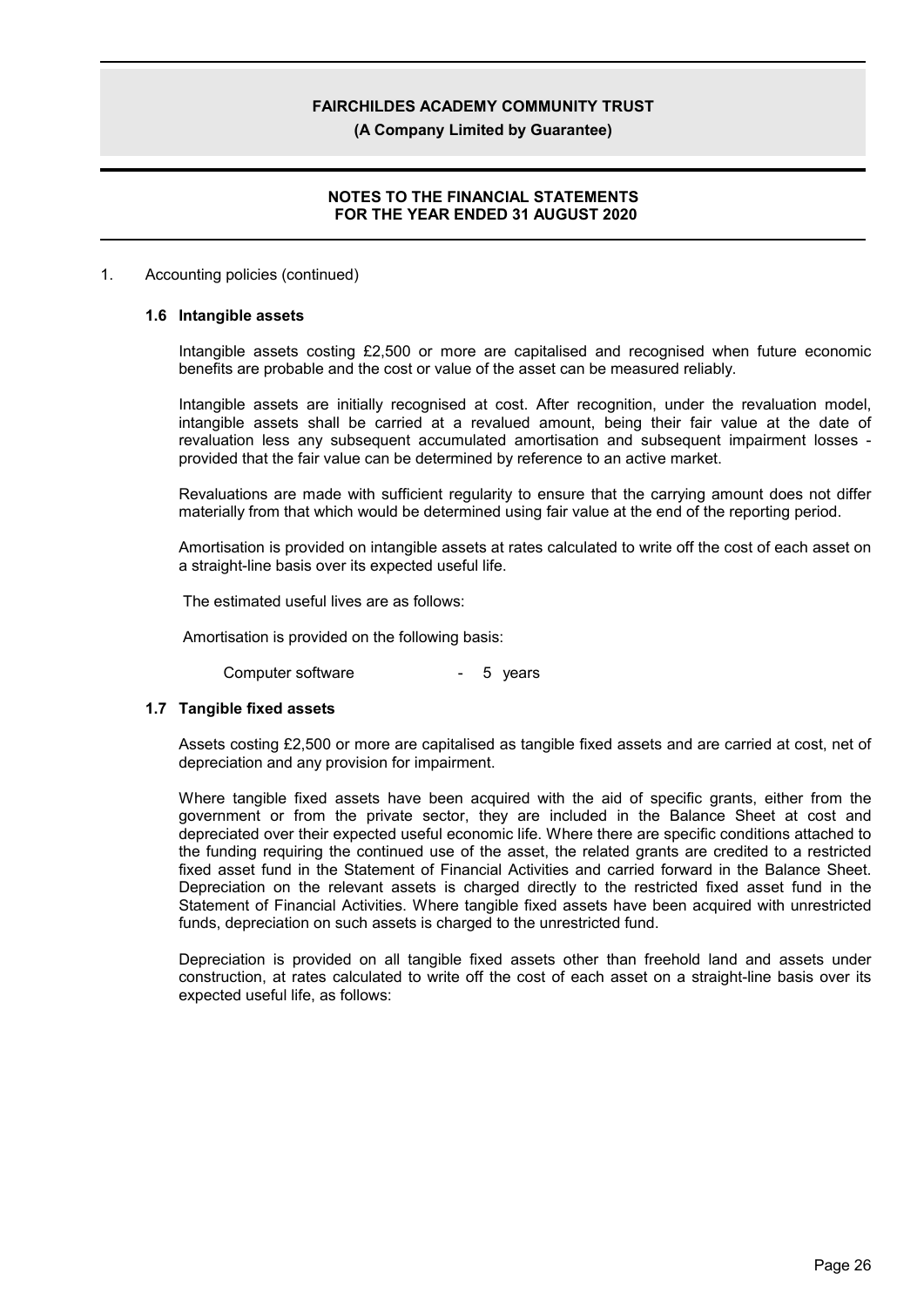**(A Company Limited by Guarantee)**

# **NOTES TO THE FINANCIAL STATEMENTS FOR THE YEAR ENDED 31 AUGUST 2020**

## 1. Accounting policies (continued)

### **1.7 Tangible fixed assets (continued)**

Depreciation is provided on the following bases:

| Long-term leasehold property | - 125 years      |
|------------------------------|------------------|
| Leasehold improvements       | $-10 - 50$ years |
| Plant and machinery          | - 10 years       |
| Computer equipment           | - 3 years        |

Assets in the course of construction are included at cost. Depreciation on these assets is not charged until they are brought into use and reclassified to leasehold improvements.

A review for impairment of a fixed asset is carried out if events or changes in circumstances indicate that the carrying value of any fixed asset may not be recoverable. Shortfalls between the carrying value of fixed assets and their recoverable amounts are recognised as impairments. Impairment losses are recognised in the Statement of Financial Activities.

## **1.8 Debtors**

Trade and other debtors are recognised at the settlement amount after any trade discount offered. Prepayments are valued at the amount prepaid net of any trade discounts due.

#### **1.9 Cash at bank and in hand**

Cash at bank and in hand includes cash and short-term highly liquid investments with a short maturity of three months or less from the date of acquisition or opening of the deposit or similar account.

#### **1.10 Liabilities**

Liabilities are recognised when there is an obligation at the Balance Sheet date as a result of a past event, it is probable that a transfer of economic benefit will be required in settlement, and the amount of the settlement can be estimated reliably. Liabilities are recognised at the amount that the Academy anticipates it will pay to settle the debt or the amount it has received as advanced payments for the goods or services it must provide.

#### **1.11 Financial instruments**

The Academy only holds basic financial instruments as defined in FRS 102. The financial assets and financial liabilities of the Academy and their measurement bases are as follows:

*Financial assets* - trade and other debtors are basic financial instruments and are debt instruments measured at amortised cost as detailed in note 17. Prepayments are not financial instruments. Cash at bank is classified as a basic financial instrument and is measured at face value.

Cash at bank is classified as a basic financial instrument and is measured at face value.

*Financial liabilities* - trade creditors, accruals and other creditors are financial instruments, and are measured at amortised cost as detailed in notes 18 and 19. Taxation and social security are not included in the financial instruments disclosure definition. Deferred income is not deemed to be a financial liability, as the cash settlement has already taken place and there is an obligation to deliver services rather than cash or another financial instrument.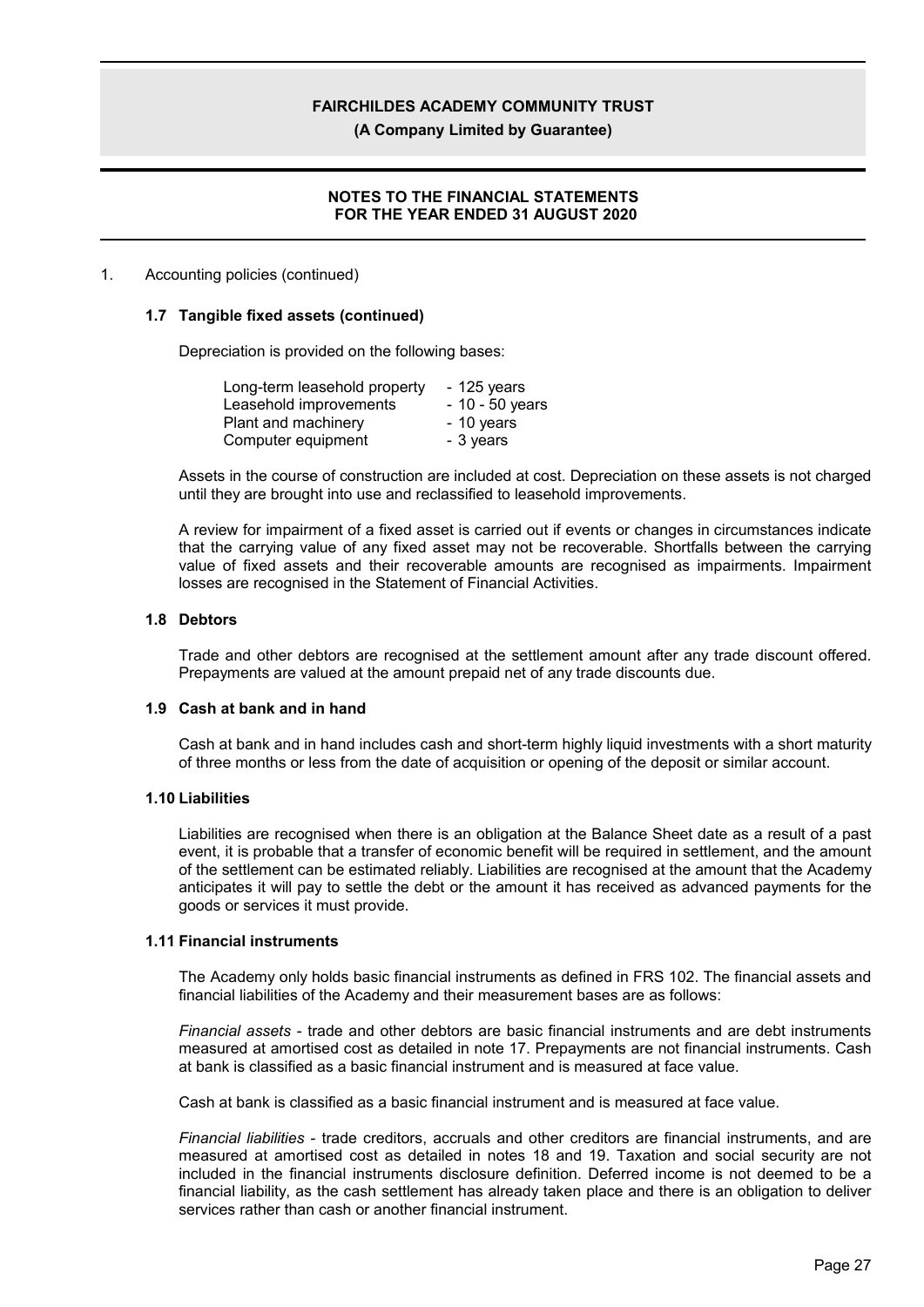**(A Company Limited by Guarantee)**

# **NOTES TO THE FINANCIAL STATEMENTS FOR THE YEAR ENDED 31 AUGUST 2020**

## 1. Accounting policies (continued)

# **1.12 Pensions**

Retirement benefits to employees of the Academy are provided by the Teachers' Pension Scheme ("TPS") and the Local Government Pension Scheme ("LGPS"). These are defined benefit schemes.

The TPS is an unfunded scheme and contributions are calculated so as to spread the cost of pensions over employees' working lives with the Academy in such a way that the pension cost is a substantially level percentage of current and future pensionable payroll. The contributions are determined by the Government Actuary on the basis of quadrennial valuations using a prospective unit credit method. TPS is an unfunded multi-employer scheme with no underlying assets to assign between employers. Consequently, the TPS is treated as a defined contribution scheme for accounting purposes and the contributions recognised in the period to which they relate.

The LGPS is a funded multi-employer scheme and the assets are held separately from those of the Academy in separate trustee administered funds. Pension scheme assets are measured at fair value and liabilities are measured on an actuarial basis using the projected unit credit method and discounted at a rate equivalent to the current rate of return on a high quality corporate bond of equivalent term and currency to the liabilities. The actuarial valuations are obtained at least triennially and are updated at each Balance Sheet date. The amounts charged to operating surplus are the current service costs and the costs of scheme introductions, benefit changes, settlements and curtailments. They are included as part of staff costs as incurred. Net interest on the net defined benefit liability/asset is also recognised in the Statement of Financial Activities and comprises the interest cost on the defined benefit obligation and interest income on the scheme assets, calculated by multiplying the fair value of the scheme assets at the beginning of the period by the rate used to discount the benefit obligations. The difference between the interest income on the scheme assets and the actual return on the scheme assets is recognised in other recognised gains and losses.

Actuarial gains and losses are recognised immediately in other recognised gains and losses.

#### **1.13 Fund accounting**

Unrestricted income funds represent those resources which may be used towards meeting any of the charitable objects of the Academy at the discretion of the Trustees.

Restricted fixed asset funds are resources which are to be applied to specific capital purposes imposed by the funders where the asset acquired or created is held for a specific purpose.

Restricted general funds comprise all other restricted funds received with restrictions imposed by the funder/donor and include grants from the Department for Education Group.

Investment income, gains and losses are allocated to the appropriate fund.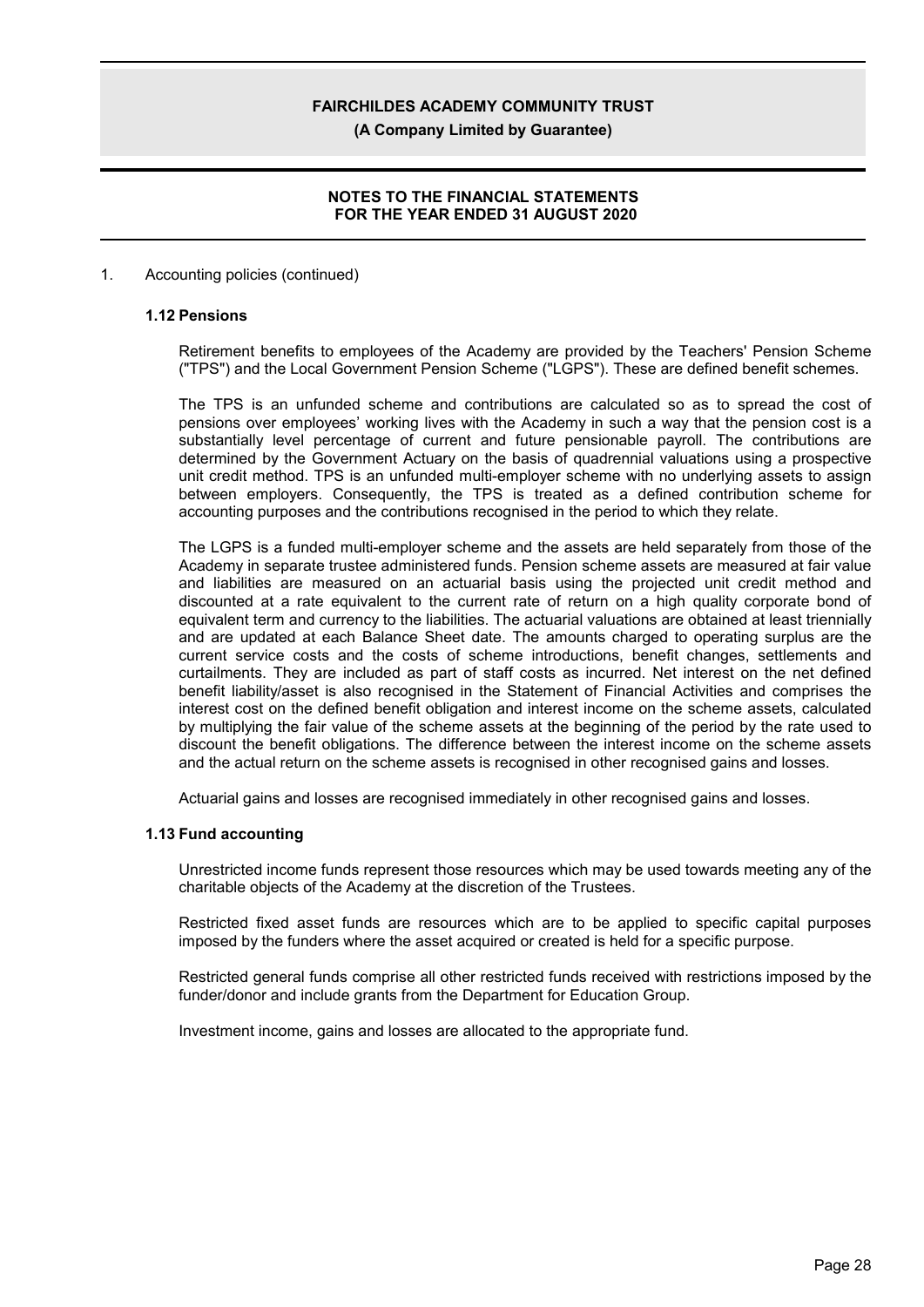**(A Company Limited by Guarantee)**

## **NOTES TO THE FINANCIAL STATEMENTS FOR THE YEAR ENDED 31 AUGUST 2020**

### **2. Critical accounting estimates and areas of judgment**

Estimates and judgments are continually evaluated and are based on historical experience and other factors, including expectations of future events that are believed to be reasonable under the circumstances.

Critical accounting estimates and assumptions:

The Academy trust makes estimates and assumptions concerning the future. The resulting accounting estimates and assumptions will, by definition, seldom equal the related actual results. The estimates and assumptions that have a significant risk of causing a material adjustment to the carrying amounts of assets and liabilities within the next financial year are discussed below.

The present value of the Local Government Pension Scheme defined benefit liability depends on a number of factors that are determined on an actuarial basis using a variety of assumptions. The assumptions used in determining the net cost or income for pensions include the discount rate. Any changes in these assumptions, which are disclosed in note 29, will impact the carrying amount of the pension liability. Furthermore a roll forward approach which projects results from the latest full actuarial valuation performed at 31 March 2016 has been used by the actuary in valuing the pensions liability at 31 August 2020. Any differences between the figures derived from the roll forward approach and a full actuarial valuation would impact on the carrying amount of the pension liability.

# 3. Income from donations and capital grants

|                                                  | <b>Restricted</b><br>funds<br>2020<br>£ | <b>Restricted</b><br>fixed asset<br>funds<br>2020<br>£ | <b>Total</b><br>funds<br>2020<br>£ | Total<br>funds<br>2019<br>£ |
|--------------------------------------------------|-----------------------------------------|--------------------------------------------------------|------------------------------------|-----------------------------|
| <b>Capital Grants</b>                            |                                         | 85,735                                                 | 85,735                             | 240,339                     |
| Assets gifted on conversion to academy<br>status |                                         |                                                        | $\blacksquare$                     | 2,436,156                   |
|                                                  |                                         | 85,735                                                 | 85,735                             | 2,676,495                   |
| <b>Total 2019</b>                                | (793, 844)                              | 3,470,339                                              | 2,676,495                          |                             |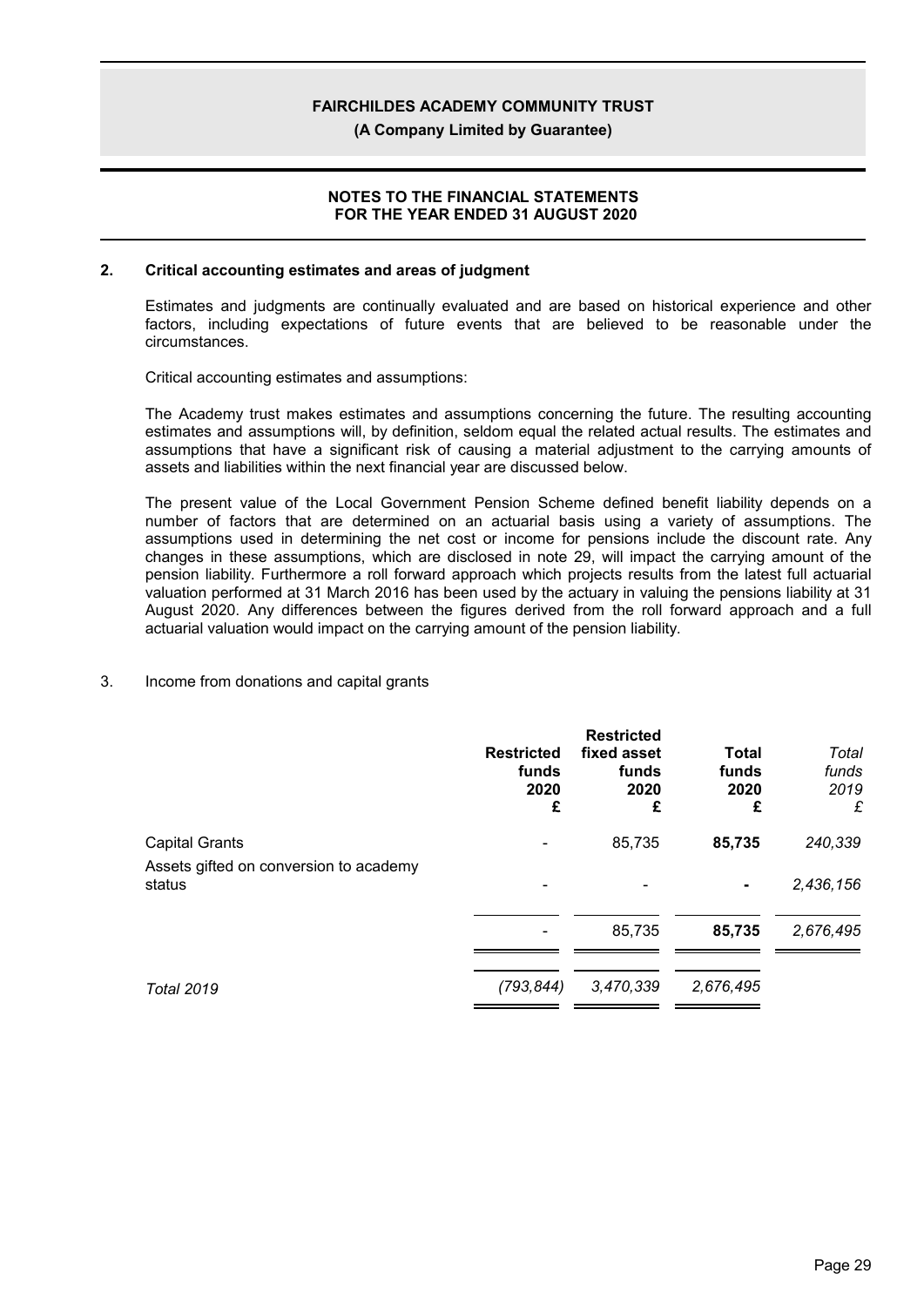**(A Company Limited by Guarantee)**

# **NOTES TO THE FINANCIAL STATEMENTS FOR THE YEAR ENDED 31 AUGUST 2020**

# 4. Funding for the Academy's educational operations

|                                | <b>Restricted</b><br>funds<br>2020<br>£ | Total<br>funds<br>2020<br>£ | Total<br>funds<br>2019<br>£ |
|--------------------------------|-----------------------------------------|-----------------------------|-----------------------------|
| DfE/ESFA grants                |                                         |                             |                             |
| <b>GAG</b>                     | 5,604,396                               | 5,604,396                   | 5,740,474                   |
| Other ESFA funding             | 1,110,053                               | 1,110,053                   | 966,380                     |
| Other government grants        | 6,714,449                               | 6,714,449                   | 6,706,854                   |
| LA and other government grants | 843,572                                 | 843,572                     | 952,128                     |
|                                | 7,558,021                               | 7,558,021                   | 7,658,982                   |
| <b>Total 2019</b>              | 7,658,982                               | 7,658,982                   |                             |

# 5. Income from other trading activities

|                    | <b>Restricted</b><br>funds<br>2020 | <b>Total</b><br>funds<br>2020 | Total<br>funds<br>2019 |
|--------------------|------------------------------------|-------------------------------|------------------------|
|                    | £                                  | £                             | £                      |
| Catering           | 82,187                             | 82,187                        | 148,700                |
| Lettings           | 36,646                             | 36,646                        | 40,573                 |
| After school clubs | 66,980                             | 66,980                        | 119,738                |
| <b>Trips</b>       | 26,892                             | 26,892                        | 44,242                 |
| Other income       | 28,746                             | 28,746                        | 51,664                 |
|                    | 241,451                            | 241,451                       | 404,917                |
| <b>Total 2019</b>  | 404,917                            | 404,917                       |                        |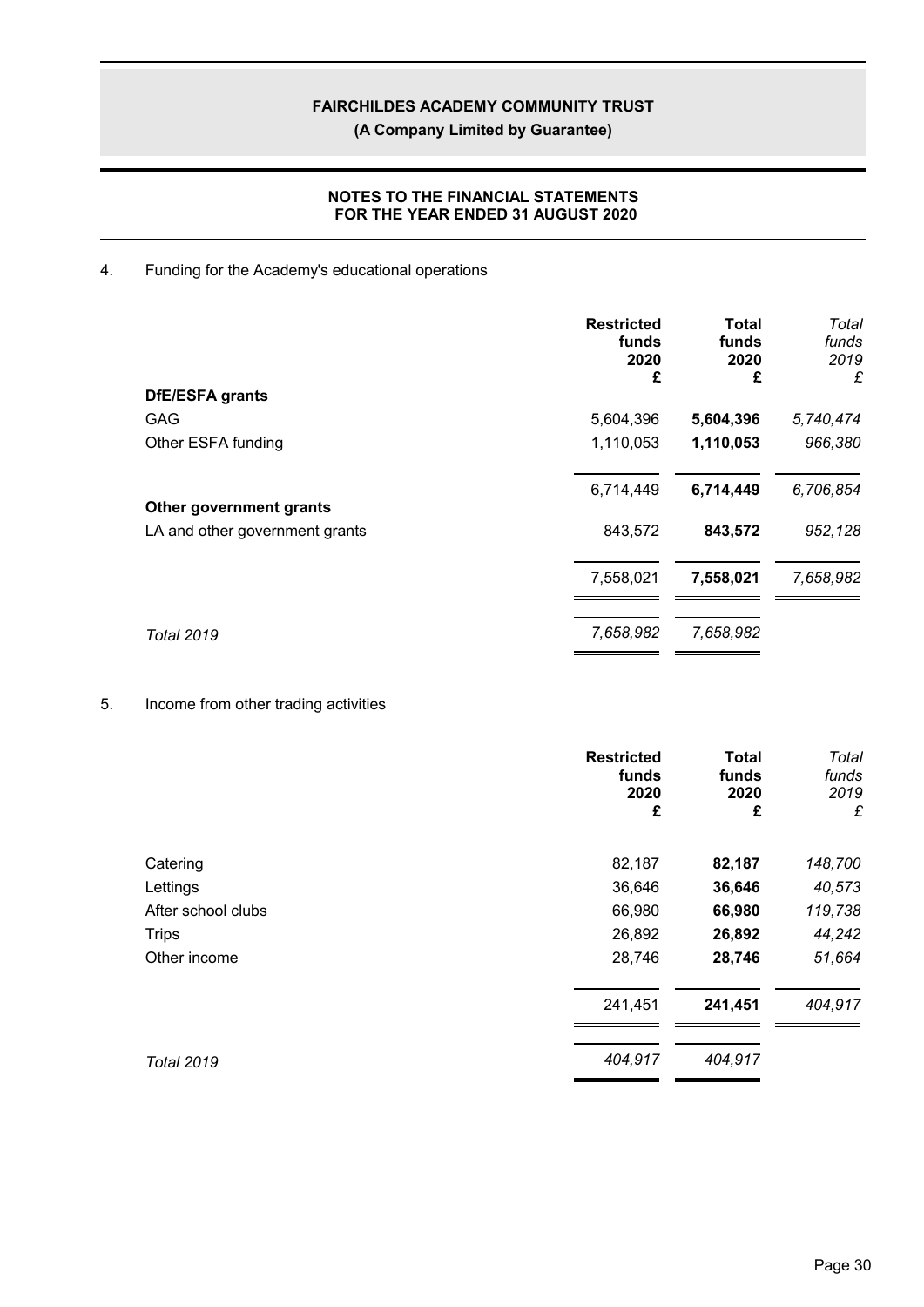**(A Company Limited by Guarantee)**

# **NOTES TO THE FINANCIAL STATEMENTS FOR THE YEAR ENDED 31 AUGUST 2020**

## 6. Investment income

|                   | <b>Unrestricted</b><br>funds<br>2020<br>£ | <b>Total</b><br>funds<br>2020<br>£ | Total<br>funds<br>2019<br>£ |
|-------------------|-------------------------------------------|------------------------------------|-----------------------------|
| Investment income | 580                                       | 580                                | 440                         |
| <b>Total 2019</b> | 440                                       | 440                                |                             |

## 7. Expenditure

|                         | <b>Staff Costs</b><br>2020<br>£ | <b>Premises</b><br>2020<br>£ | <b>Other</b><br>2020<br>£ | <b>Total</b><br>2020<br>£ | Total<br>2019<br>£ |
|-------------------------|---------------------------------|------------------------------|---------------------------|---------------------------|--------------------|
| Educational operations: |                                 |                              |                           |                           |                    |
| Direct costs            | 5,554,069                       |                              | 339,034                   | 5,893,103                 | 6,239,332          |
| Allocated support costs | 1,435,399                       | 478,969                      | 447,552                   | 2,361,920                 | 2,307,764          |
|                         | 6,989,468                       | 478,969                      | 786,586                   | 8,255,023                 | 8,547,096          |
| <b>Total 2019</b>       | 7,050,440                       | 478,969                      | 1,017,687                 | 8,547,096                 |                    |

# 8. Analysis of expenditure on charitable activities

# **Summary by fund type**

|                               | <b>Restricted</b><br>funds<br>2020<br>£ | <b>Total</b><br>funds<br>2020<br>£ | Total<br>funds<br>2019<br>£ |
|-------------------------------|-----------------------------------------|------------------------------------|-----------------------------|
| <b>Educational operations</b> | 8,255,023                               | 8,255,023                          | 8,547,096                   |
| <b>Total 2019</b>             | 8,547,096                               | 8,547,096                          |                             |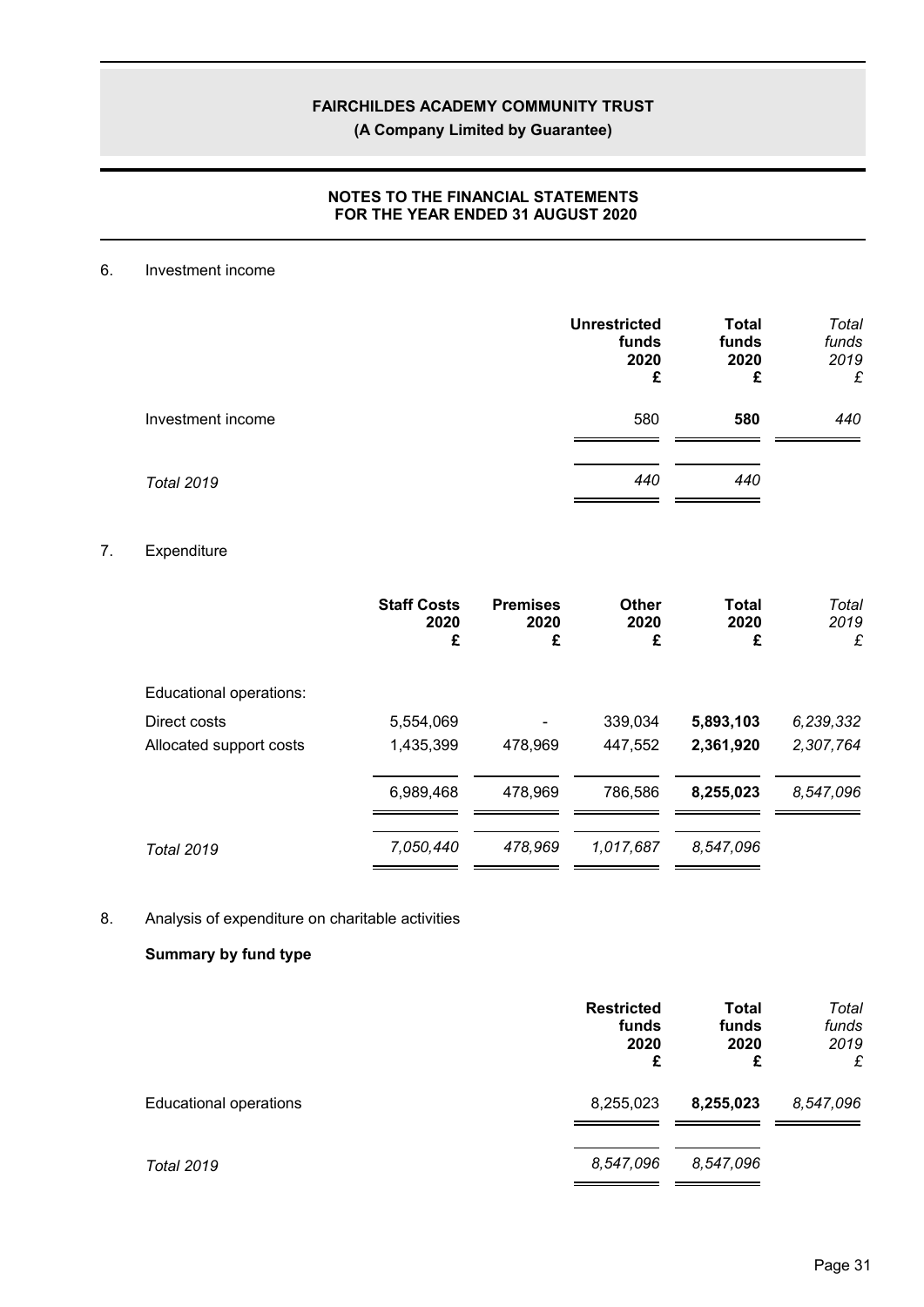**(A Company Limited by Guarantee)**

# **NOTES TO THE FINANCIAL STATEMENTS FOR THE YEAR ENDED 31 AUGUST 2020**

# 9. Analysis of expenditure by activities

|                               | <b>Activities</b><br>undertaken<br>directly<br>2020<br>£ | <b>Support</b><br>costs<br>2020<br>£ | <b>Total</b><br>funds<br>2020<br>£ | Total<br>funds<br>2019<br>£ |
|-------------------------------|----------------------------------------------------------|--------------------------------------|------------------------------------|-----------------------------|
| <b>Educational operations</b> | 5,893,103                                                | 2,361,920                            | 8,255,023                          | 8,547,096                   |
| <b>Total 2019</b>             | 6,239,332                                                | 2,307,764                            | 8,547,096                          |                             |

Analysis of direct costs

|                                 | <b>Educational</b><br>operations<br>2020<br>£ | Total<br>funds<br>2020<br>£ | Total<br>funds<br>2019<br>£ |
|---------------------------------|-----------------------------------------------|-----------------------------|-----------------------------|
|                                 |                                               |                             |                             |
| Staff costs                     | 5,481,083                                     | 5,481,083                   | 5,584,980                   |
| Educational non-ICT expenditure | 177,225                                       | 177,225                     | 251,782                     |
| Educational ICT expenditure     | 65,116                                        | 65,116                      | 54,294                      |
| Staff development and training  | 11,443                                        | 11,443                      | 55,658                      |
| Supply teaching costs           | 47,993                                        | 47,993                      | 182,201                     |
| Educational consultancy         | 68,385                                        | 68,385                      | 89,369                      |
| Other supplies and services     | 7,491                                         | 7,491                       | 9,657                       |
| Insurance                       | 7,742                                         | 7,742                       | 7,954                       |
| Other support costs             | 1,632                                         | 1,632                       | 3,437                       |
| Staff redundancy costs          | 24,993                                        | 24,993                      |                             |
|                                 | 5,893,103                                     | 5,893,103                   | 6,239,332                   |
| <b>Total 2019</b>               | 6,239,332                                     | 6,239,332                   |                             |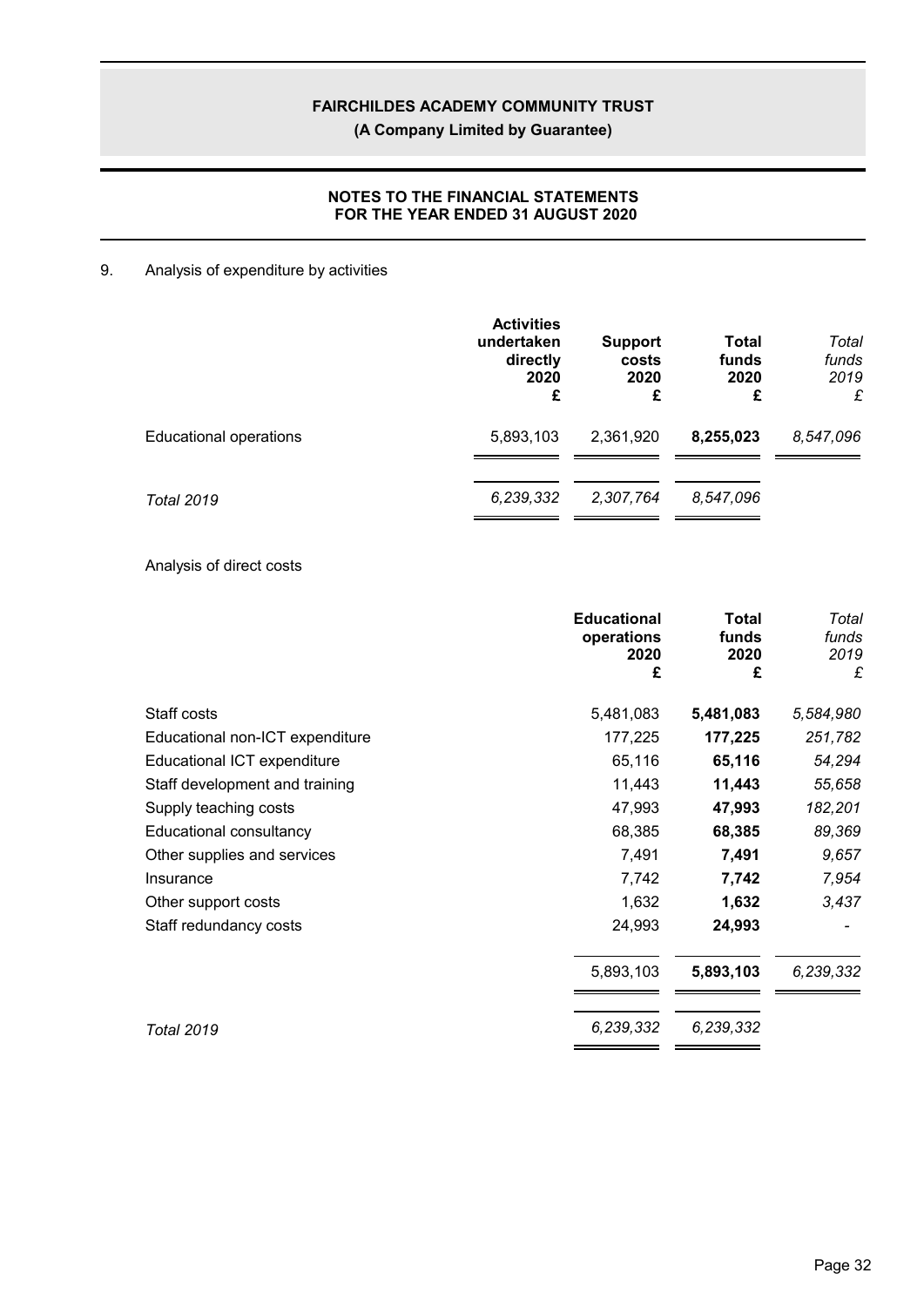**(A Company Limited by Guarantee)**

# **NOTES TO THE FINANCIAL STATEMENTS FOR THE YEAR ENDED 31 AUGUST 2020**

# 9. Analysis of expenditure by activities (continued)

Analysis of support costs

|                                             | <b>Educational</b><br>operations<br>2020<br>£ | Total<br>funds<br>2020<br>£ | Total<br>funds<br>2019<br>£ |
|---------------------------------------------|-----------------------------------------------|-----------------------------|-----------------------------|
|                                             |                                               |                             |                             |
| Defined benefit pension scheme finance cost | 95,000                                        | 95,000                      | 92,000                      |
| Staff costs                                 | 1,435,399                                     | 1,435,399                   | 1,254,487                   |
| Depreciation                                | 191,730                                       | 191,730                     | 195,171                     |
| Building maintenance                        | 134,631                                       | 134,631                     | 81,620                      |
| Maintenance of plant and equipment          | 23,616                                        | 23,616                      | 16,824                      |
| Grounds maintenance                         | 19,057                                        | 19,057                      | 20,005                      |
| Energy costs                                | 87,868                                        | 87,868                      | 109,962                     |
| Rent and rates                              | 26,984                                        | 26,984                      | 27,014                      |
| Insurance                                   | 19,139                                        | 19,139                      | 23,511                      |
| Other occupancy costs                       | 57,814                                        | 57,814                      | 67,874                      |
| Catering                                    | 180,741                                       | 180,741                     | 280,634                     |
| Other support costs                         | 48,658                                        | 48,658                      | 55,150                      |
| Agency support staff                        |                                               |                             | 28,772                      |
| Governance costs                            | 41,283                                        | 41,283                      | 54,740                      |
|                                             | 2,361,920                                     | 2,361,920                   | 2,307,764                   |
| <b>Total 2019</b>                           | 2,307,764                                     | 2,307,764                   |                             |

# 10. Net income/(expenditure)

Net income/(expenditure) for the year includes:

|                                       | 2020           | 2019    |
|---------------------------------------|----------------|---------|
|                                       | £              | £       |
| Operating lease rentals               | $\blacksquare$ | 3,340   |
| Depreciation of tangible fixed assets | 188,491        | 191,123 |
| Amortisation of intangible assets     | 3,239          | 4,048   |
| Fees paid to auditors for:            |                |         |
| - audit                               | 9,850          | 9,470   |
| - other services                      | 2,920          | 2,420   |
|                                       |                |         |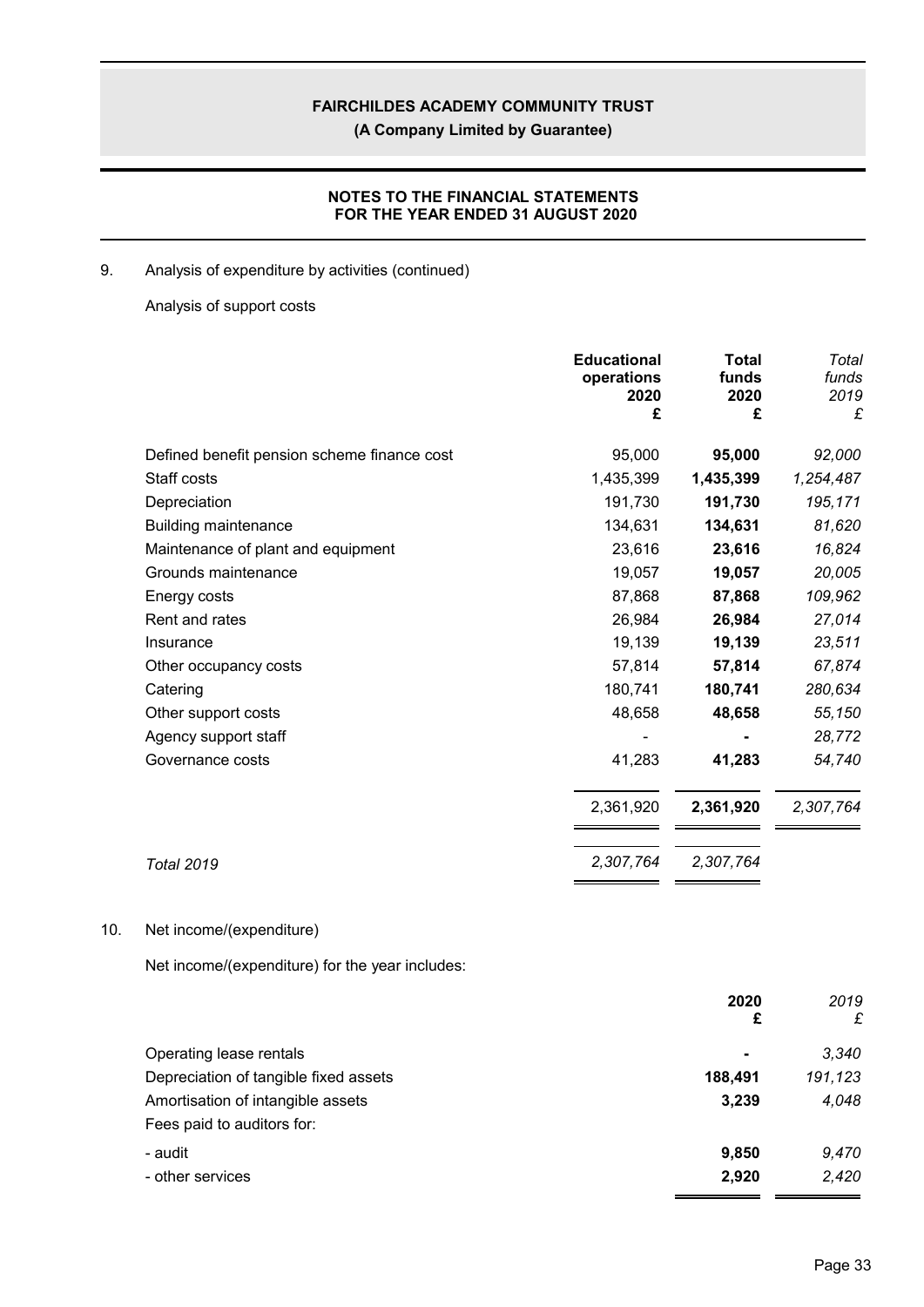**(A Company Limited by Guarantee)**

# **NOTES TO THE FINANCIAL STATEMENTS FOR THE YEAR ENDED 31 AUGUST 2020**

## 11. Staff

## a. Staff costs

Staff costs during the year were as follows:

|                                 | 2020<br>£ | 2019<br>£ |
|---------------------------------|-----------|-----------|
| Wages and salaries              | 4,924,727 | 5,172,950 |
| Social security costs           | 402,182   | 387,057   |
| Pension costs                   | 1,589,573 | 1,279,460 |
|                                 | 6,916,482 | 6,839,467 |
| Agency staff costs              | 47,993    | 210,973   |
| Staff restructuring costs       | 24,993    |           |
|                                 | 6,989,468 | 7,050,440 |
|                                 | 2020<br>£ | 2019<br>£ |
| Redundancy payments             | 19,659    |           |
| Severance compensation payments | 5,334     |           |
|                                 | 24,993    |           |
|                                 |           |           |

### b. Non-statutory/non-contractual staff severance payments

A non-statutory/non-contractual payment in compensation for termination of employment amounting to £5,334 was paid to 1 employee in the period.

## c. Staff numbers

The average number of persons employed by the Academy during the year was as follows:

|                            | 2020<br>No. | 2019<br>No. |
|----------------------------|-------------|-------------|
| Teachers                   | 64          | 70          |
| Administration and support | 171         | 184         |
| Management                 | 5           | 5           |
|                            | 240         | 259         |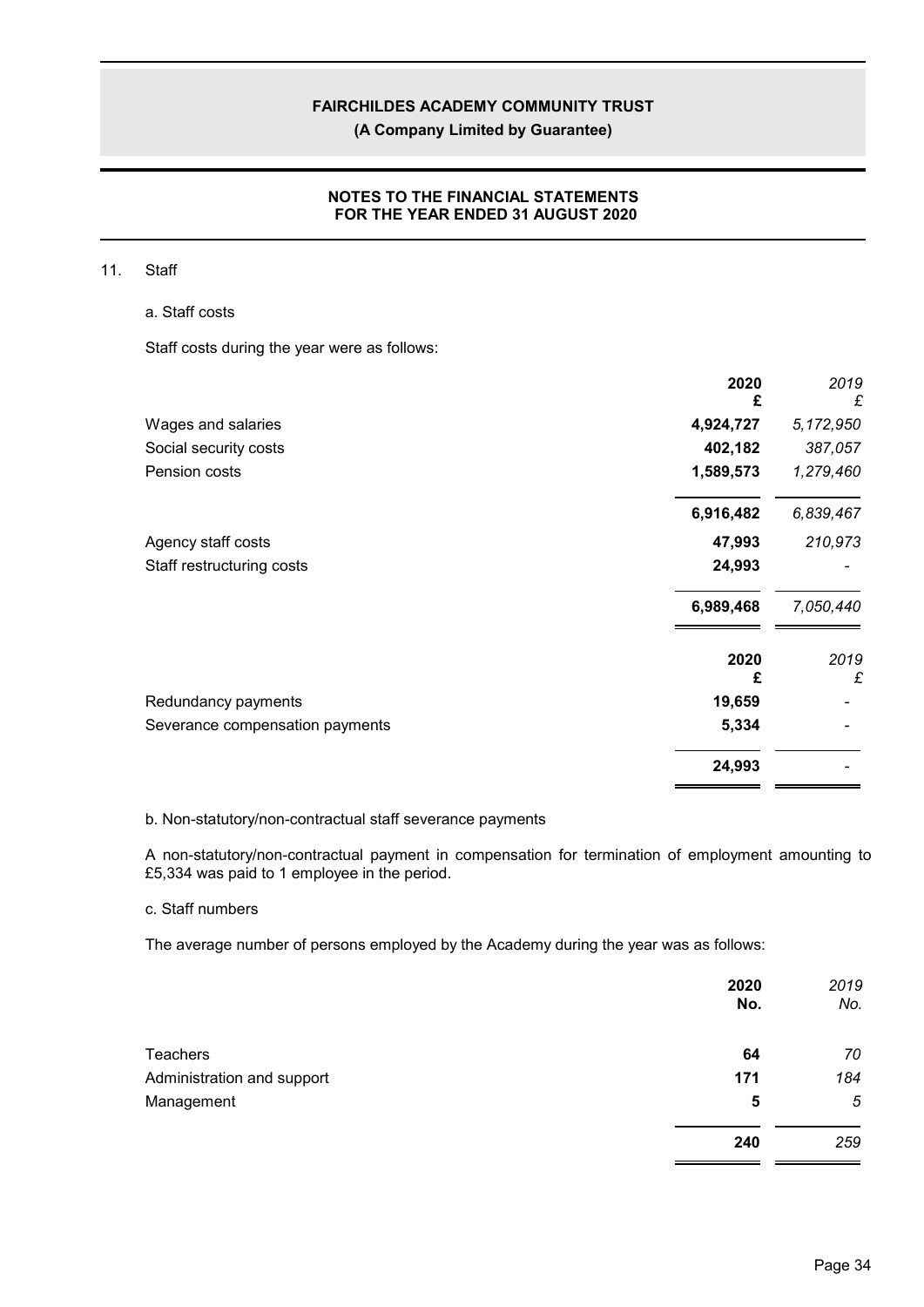## **(A Company Limited by Guarantee)**

# **NOTES TO THE FINANCIAL STATEMENTS FOR THE YEAR ENDED 31 AUGUST 2020**

#### 11. Staff (continued)

## **c. Staff numbers (continued)**

The average headcount expressed as full-time equivalents was:

|                            | 2020 | 2019 |
|----------------------------|------|------|
|                            | No.  | No.  |
| Teachers                   | 56   | 64   |
| Administration and support | 103  | 135  |
| Management                 | 5    | 5    |
|                            | 164  | 204  |

#### d. Higher paid staff

The number of employees whose employee benefits (excluding employer pension costs) exceeded £60,000 was:

|                                | 2020<br>No.    | 2019<br>No. |
|--------------------------------|----------------|-------------|
| In the band £60,001 - £70,000  |                | 2           |
| In the band £70,001 - £80,000  |                | 2           |
| In the band £80,001 - £90,000  | $\blacksquare$ |             |
| In the band £90,001 - £100,000 |                |             |

e. Key management personnel

The key management personnel of the Academy comprise the Trustees and the senior management team as listed on page 1. The total amount of employee benefits (including employer pension contributions and employer national insurance contributions) received by key management personnel for their services to the Academy was £489,383 *(2019 £491,301)*.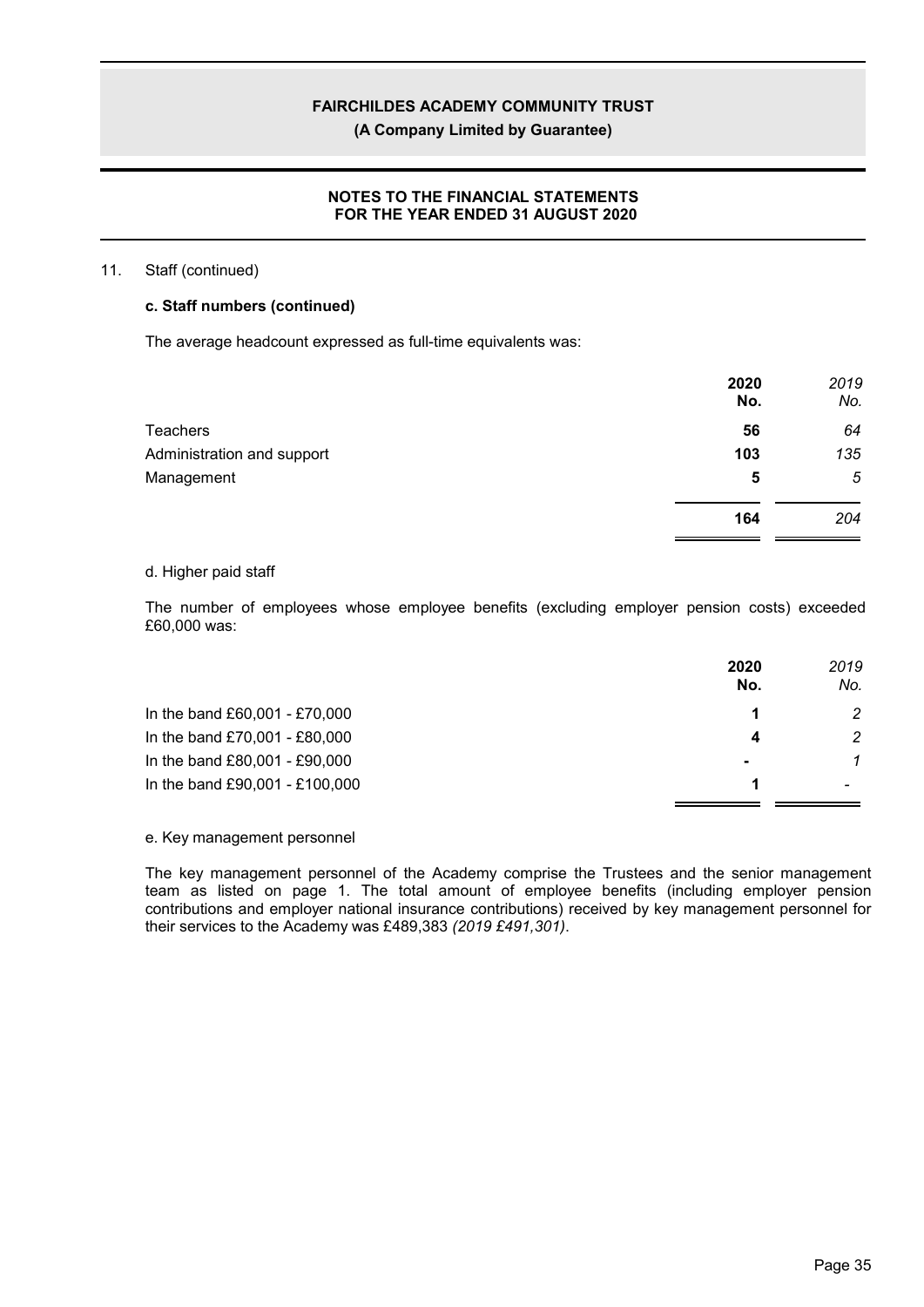**(A Company Limited by Guarantee)**

# **NOTES TO THE FINANCIAL STATEMENTS FOR THE YEAR ENDED 31 AUGUST 2020**

#### 12. Central services

The Academy has provided the following central services to its academies during the year:

- Leadership and management support
- Finance management
- Audit and control services

The Academy charges for these services on the following basis:

4% of GAG income.

The actual amounts charged during the year were as follows:

|                                   | 2020<br>£ | 2019<br>£ |
|-----------------------------------|-----------|-----------|
| <b>Fairchildes Primary School</b> | 84,711    | 83,339    |
| Rowdown Primary School            | 58,434    | 57,634    |
| Monks Orchard Primary School      | 80,049    | 84,203    |
| Total                             | 223,194   | 225.176   |

#### 13. Trustees' remuneration and expenses

One or more Trustees has been paid remuneration or has received other benefits from an employment with the Academy. The principal and other staff Trustees only receive remuneration in respect of services they provide undertaking the roles of principal and staff members under their contracts of employment. The value of Trustees' remuneration and other benefits was as follows:

|                                                         |                            | 2020       | 2019     |
|---------------------------------------------------------|----------------------------|------------|----------|
|                                                         |                            |            |          |
| Miss R Sandell. Executive Head Teacher and Remuneration |                            | $90.000 -$ | 85.000 - |
| <b>Accounting Officer</b>                               |                            | 95.000     | 90.000   |
|                                                         | Pension contributions paid | $20.000 -$ | 10.000 - |
|                                                         |                            | 25,000     | 15.000   |

During the year, retirement benefits were accruing to 1 Trustees *(2019 - 1)* in respect of defined benefit pension schemes.

During the year ended 31 August 2020, no Trustee expenses have been incurred *(2019 - £NIL)*.

# 14. Trustees' and Officers' insurance

In accordance with normal commercial practice, the Academy has purchased insurance to protect Trustees and officers from claims arising from negligent acts, errors or omissions occurring whilst on academy business. The insurance provides cover up to £5,000,000 on any one claim and the cost for the year ended 31 August 2020 was £189 *(2019 -* £*189)*. The cost of this insurance is included in the total insurance cost.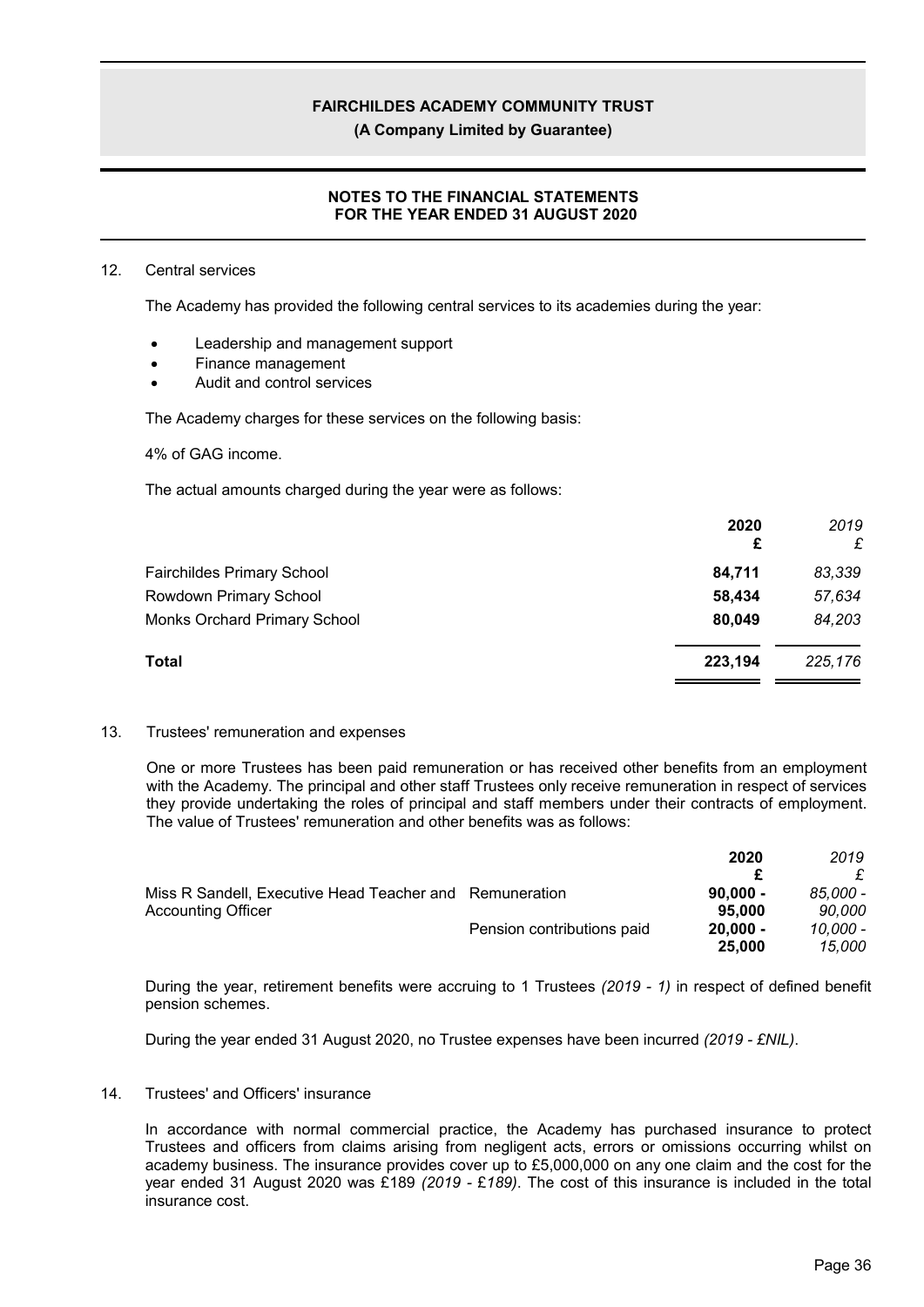**(A Company Limited by Guarantee)**

# **NOTES TO THE FINANCIAL STATEMENTS FOR THE YEAR ENDED 31 AUGUST 2020**

15. Intangible assets

|                     | <b>Software</b><br>licences<br>£ |
|---------------------|----------------------------------|
| Cost                |                                  |
| At 1 September 2019 | 20,485                           |
| At 31 August 2020   | 20,485                           |
| <b>Amortisation</b> |                                  |
| At 1 September 2019 | 14,606                           |
| Charge for the year | 3,239                            |
| At 31 August 2020   | 17,845                           |
| Net book value      |                                  |
| At 31 August 2020   | 2,640                            |
| At 31 August 2019   | 5,879                            |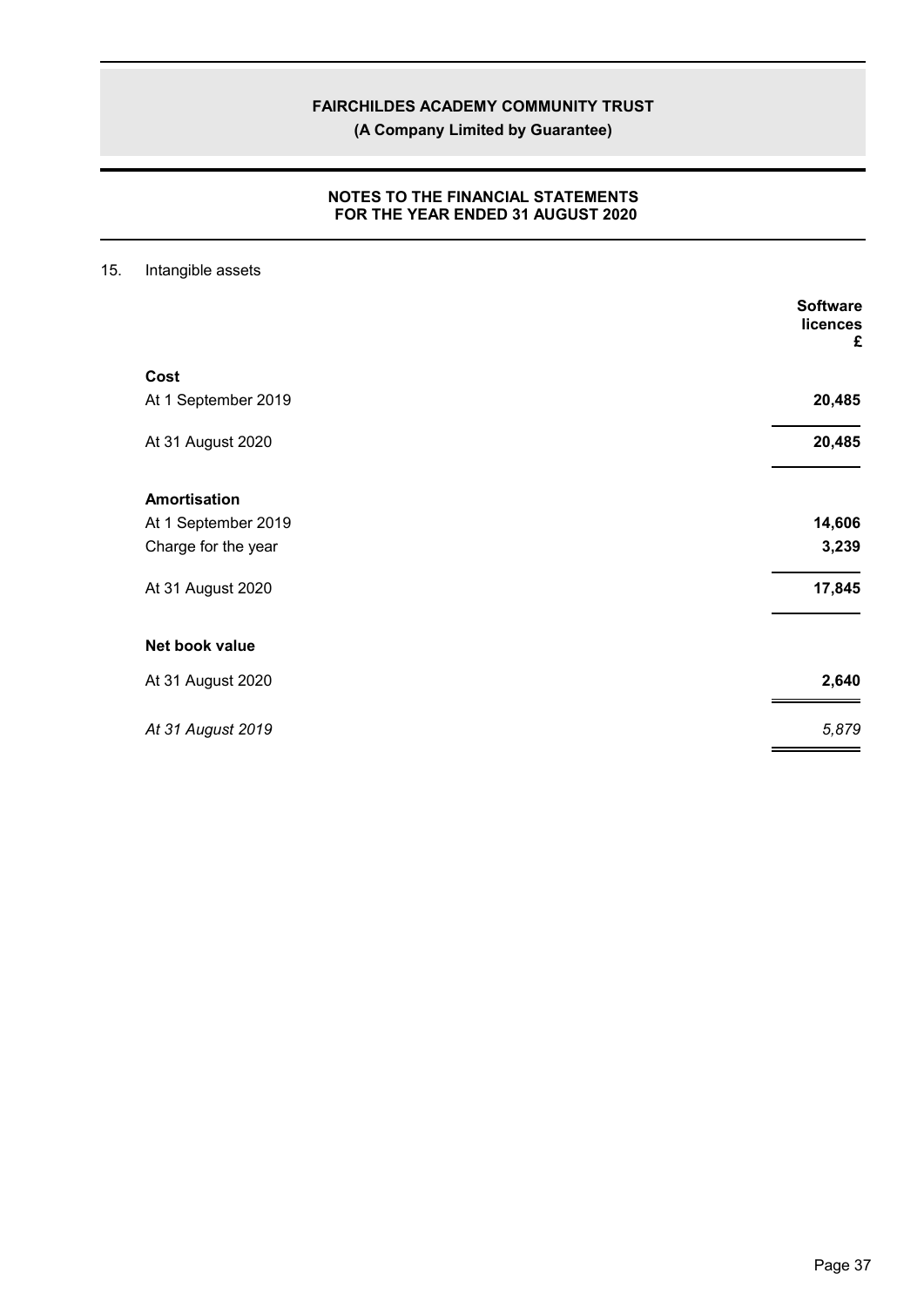**(A Company Limited by Guarantee)**

# **NOTES TO THE FINANCIAL STATEMENTS FOR THE YEAR ENDED 31 AUGUST 2020**

# 16. Tangible fixed assets

|                                       | Long-term<br>leasehold<br>property<br>£ | improvements construction<br>£ | Leasehold Assets under<br>£ | <b>Furniture</b><br>and<br>equipment<br>£ | Computer<br>equipment<br>£ | <b>Total</b><br>£ |
|---------------------------------------|-----------------------------------------|--------------------------------|-----------------------------|-------------------------------------------|----------------------------|-------------------|
| <b>Cost or valuation</b>              |                                         |                                |                             |                                           |                            |                   |
| At 1 September<br>2019                | 9,181,000                               | 1,288,880                      |                             | 24,087                                    | 331,824                    | 10,825,791        |
| Additions                             |                                         |                                | 67,516                      | 3,198                                     | 41,092                     | 111,806           |
| At 31 August 2020                     | 9,181,000                               | 1,288,880                      | 67,516                      | 27,285                                    | 372,916                    | 10,937,597        |
| <b>Depreciation</b><br>At 1 September |                                         |                                |                             |                                           |                            |                   |
| 2019                                  | 287,699                                 | 207,093                        |                             | 12                                        | 211,088                    | 705,892           |
| Charge for the year                   | 73,448                                  | 80,395                         |                             |                                           | 34,648                     | 188,491           |
| At 31 August 2020                     | 361,147                                 | 287,488                        |                             | 12                                        | 245,736                    | 894,383           |
| Net book value                        |                                         |                                |                             |                                           |                            |                   |
| At 31 August 2020                     | 8,819,853                               | 1,001,392                      | 67,516                      | 27.273                                    | 127,180                    | 10,043,214        |
| At 31 August 2019                     | 8,893,301                               | 1,081,787                      |                             | 24,075                                    | 120,736                    | 10,119,899        |

## 17. Debtors

|                                | 2020<br>£ | 2019<br>£ |
|--------------------------------|-----------|-----------|
| Due within one year            |           |           |
| Trade debtors                  | 40,767    | 18,527    |
| Other debtors                  | 12,764    |           |
| Prepayments and accrued income | 54,776    | 72,677    |
| Tax recoverable                | 6,801     | 18,178    |
| Grants receivable              | 147,854   | 202,154   |
|                                | 262,962   | 311,536   |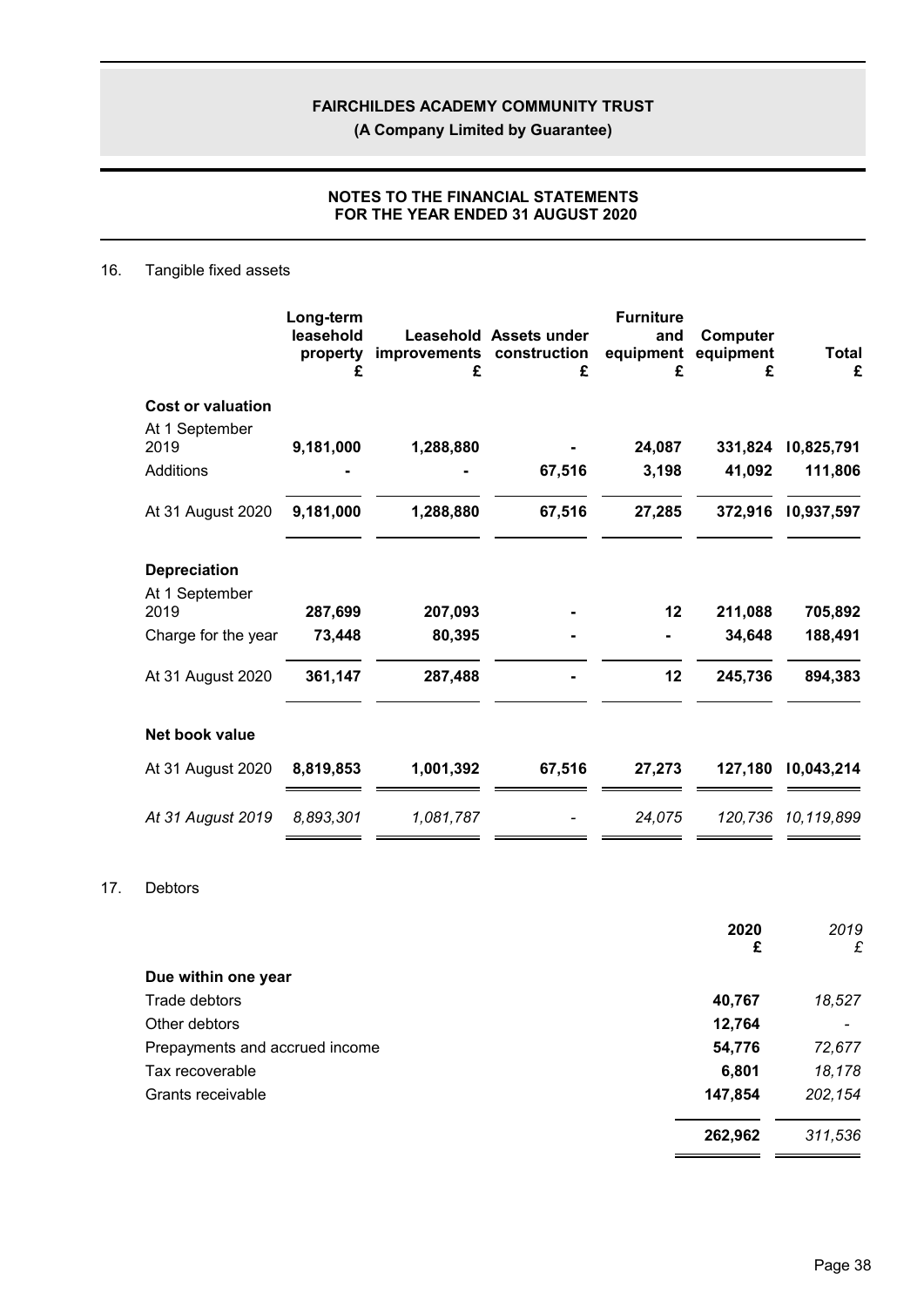**(A Company Limited by Guarantee)**

## **NOTES TO THE FINANCIAL STATEMENTS FOR THE YEAR ENDED 31 AUGUST 2020**

## 18. Creditors: Amounts falling due within one year

| 2020<br>£  | 2019<br>£  |
|------------|------------|
| 8,927      | 8,544      |
| 95,934     | 100,945    |
| 98,214     | 107,099    |
| 95,514     |            |
| 346,111    | 275,371    |
| 644,700    | 491,959    |
| 2020<br>£  | 2019<br>£  |
| 221,863    | 282,059    |
| 250,127    | 221,863    |
| (221, 863) | (282, 059) |
| 250,127    | 221,863    |
|            |            |

## 19. Creditors: Amounts falling due after more than one year

|             | 2020<br>c | 2019<br>£ |
|-------------|-----------|-----------|
| Other loans | 48,108    | 57,418    |

The aggregate amount of liabilities payable or repayable wholly or in part more than five years after the reporting date is:

|                                     | 2020           | 2019<br>£ |
|-------------------------------------|----------------|-----------|
| Payable or repayable by instalments | $\blacksquare$ | 16,787    |
|                                     | $\blacksquare$ | 16,787    |

The loans are from Salix Finance Limited, are interest free, unsecured and repayable in annual instalments.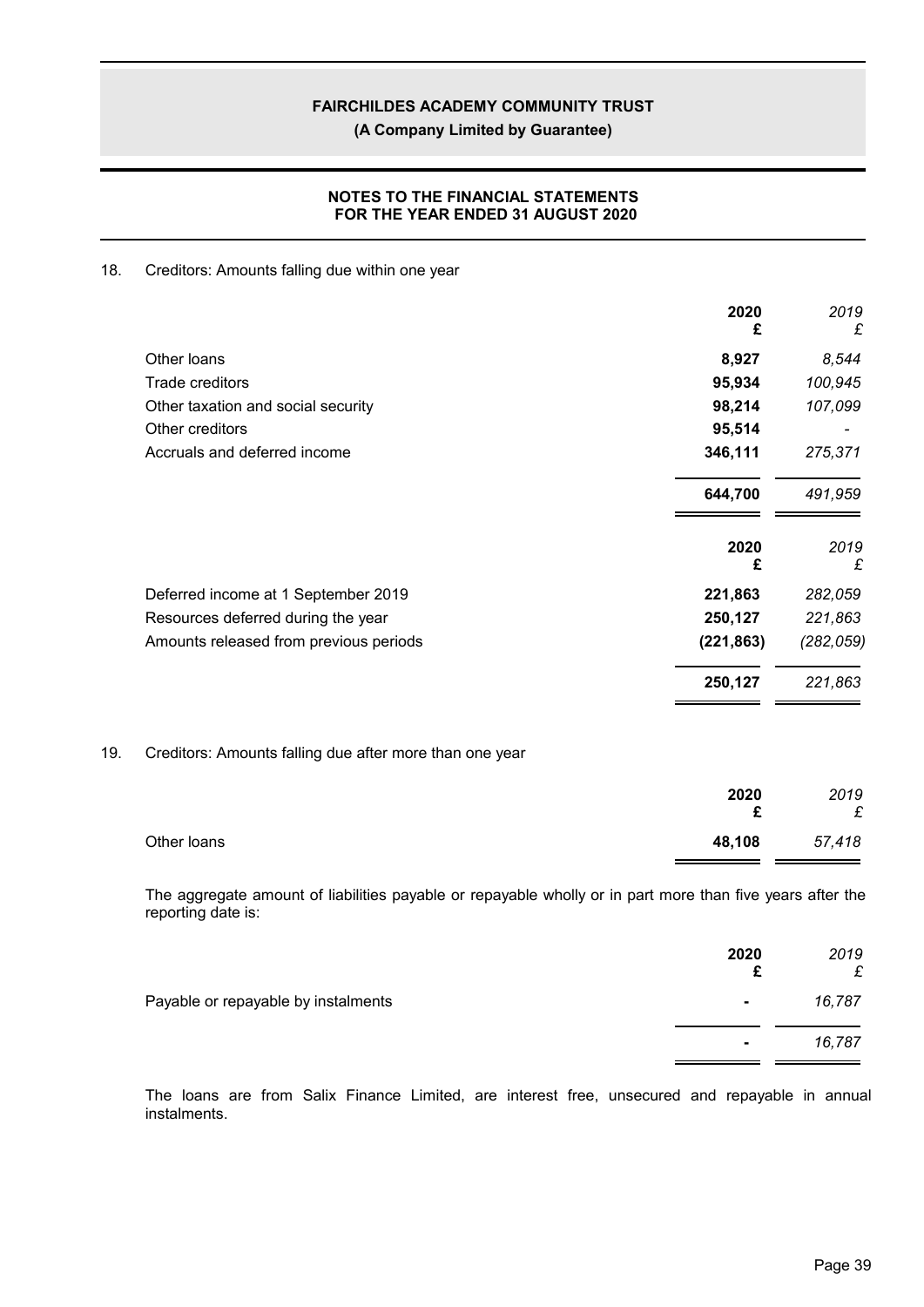**(A Company Limited by Guarantee)**

# **NOTES TO THE FINANCIAL STATEMENTS FOR THE YEAR ENDED 31 AUGUST 2020**

### 20. Financial instruments

|                                                                        | 2020      | 2019    |
|------------------------------------------------------------------------|-----------|---------|
| <b>Financial assets</b>                                                |           |         |
| Financial assets measured at fair value through income and expenditure | 1.178.023 | 609.330 |

Financial assets measured at fair value through income and expenditure comprise bank and cash balances.

# 21. Statement of funds

|                                                       | <b>Balance at 1</b><br>September<br>2019<br>£ | £         | Income Expenditure<br>£ | <b>Transfers</b><br>in/out<br>£ | Gains/<br>(Losses)<br>£ | <b>Balance at</b><br>31 August<br>2020<br>£ |
|-------------------------------------------------------|-----------------------------------------------|-----------|-------------------------|---------------------------------|-------------------------|---------------------------------------------|
| <b>Unrestricted</b><br>funds                          |                                               |           |                         |                                 |                         |                                             |
| General Funds -<br>all funds                          | 2,829                                         | 580       |                         |                                 |                         | 3,409                                       |
| <b>Restricted</b><br>general funds                    |                                               |           |                         |                                 |                         |                                             |
| GAG                                                   | 353,163                                       | 5,604,396 | (5,202,217)             | (25, 450)                       |                         | 729,892                                     |
| Pupil premium<br>Other ESFA                           |                                               | 672,141   | (672, 141)              |                                 |                         |                                             |
| funding<br>LA and other<br>government                 |                                               | 437,912   | (437, 912)              |                                 |                         |                                             |
| funding                                               |                                               | 843,572   | (843, 572)              |                                 |                         |                                             |
| General                                               |                                               | 241,451   | (241, 451)              |                                 |                         |                                             |
| Pension reserve                                       | (4,939,000)                                   |           | (666,000)               |                                 | 1,760,000               | (3,845,000)                                 |
|                                                       | (4, 585, 837)                                 | 7,799,472 | (8,063,293)             | (25, 450)                       | 1,760,000               | (3, 115, 108)                               |
| <b>Restricted fixed</b><br>asset funds                |                                               |           |                         |                                 |                         |                                             |
| <b>Restricted Fixed</b><br>Asset Funds - all<br>funds | 10,141,275                                    | 85,735    | (191, 730)              | 25,450                          |                         | 10,060,730                                  |
|                                                       |                                               |           |                         |                                 |                         |                                             |
| <b>Total Restricted</b><br>funds                      | 5,555,438                                     | 7,885,207 | (8, 255, 023)           |                                 | 1,760,000               | 6,945,622                                   |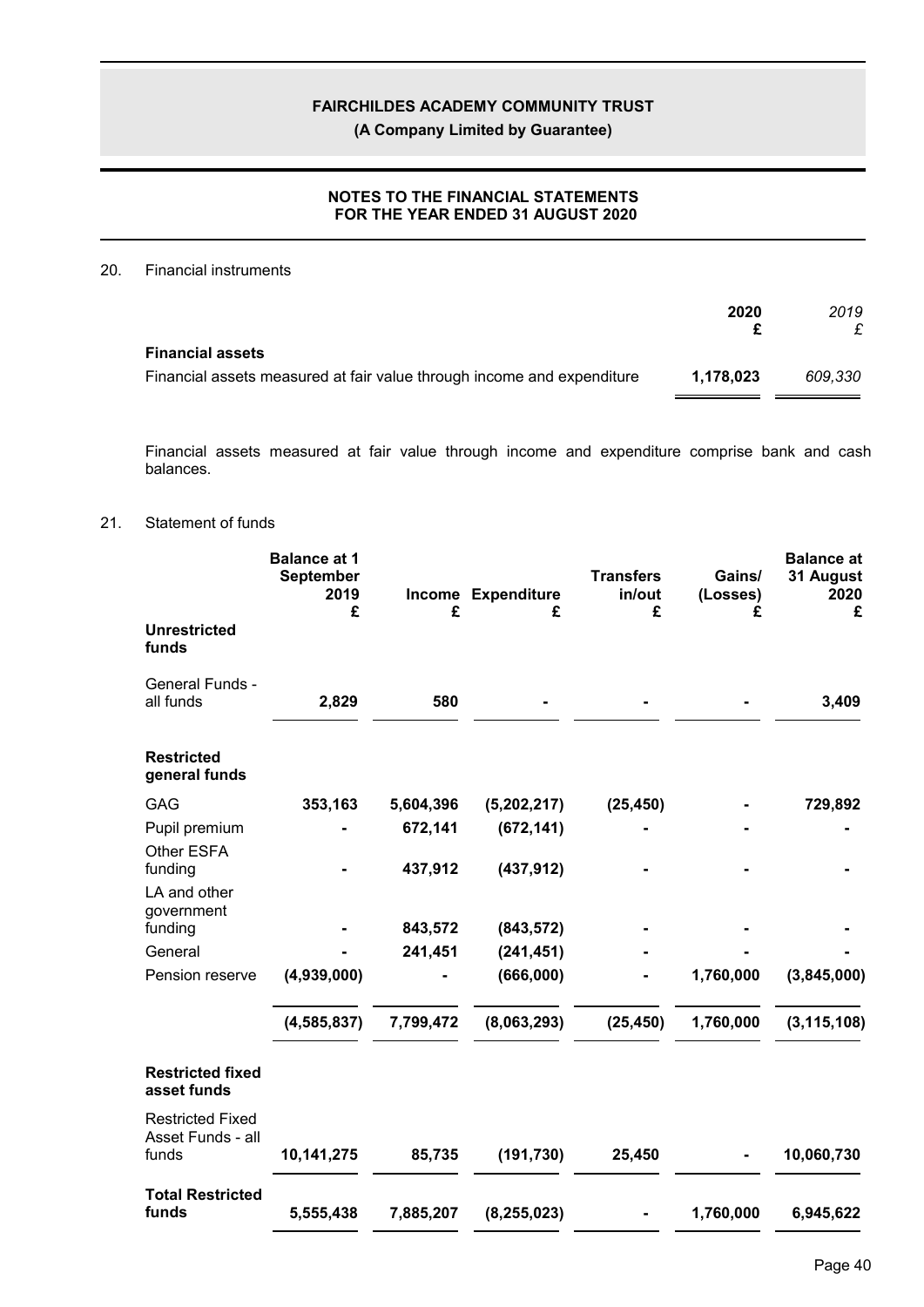**(A Company Limited by Guarantee)**

# **NOTES TO THE FINANCIAL STATEMENTS FOR THE YEAR ENDED 31 AUGUST 2020**

### 21. Statement of funds (continued)

|                    | <b>Balance at 1</b><br><b>September</b><br>2019<br>£ | <b>Income</b> | <b>Expenditure</b> | Transfers<br>in/out | Gains/<br>(Losses) | <b>Balance at</b><br>31 August<br>2020<br>£ |
|--------------------|------------------------------------------------------|---------------|--------------------|---------------------|--------------------|---------------------------------------------|
| <b>Total funds</b> | 5,558,267                                            | 7,885,787     | (8, 255, 023)      | ۰.                  | 1.760.000          | 6.949.031                                   |

The specific purposes for which the funds are to be applied are as follows:

All funds originated from assets gifted by the predecessor school. In addition:

Restricted fixed asset funds have been increased by capital grants provided by the DfE and reduced by depreciation charges.

Restricted general funds have been increased by revenue grants provided by the DfE and reduced by expenditure incurred in the operation of the trust.

The restricted funds can only be used in terms of limitations imposed the the Funding Agreement with the DfE and the terms of any specific grant.

Unrestricted funds have been increased by voluntary contributions by parents and reduced by expenditure incurred in the operation of the trust.

Under the funding agreement with the Secretary of State, the Academy was not subject to a limit on the amount of GAG it could carry forward at 31 August 2020.

Total funds analysis by academy

Fund balances at 31 August 2020 were allocated as follows:

|                                                    | 2020<br>£   | 2019<br>£   |
|----------------------------------------------------|-------------|-------------|
| <b>Fairchildes Primary School</b>                  | 328,358     | 243,529     |
| Rowdown Primary School                             | 13,964      | 59,091      |
| Monks Orchard Primary School                       | 390,979     | 53,372      |
| Total before fixed asset funds and pension reserve | 733,301     | 355,992     |
| Restricted fixed asset fund                        | 10,060,730  | 10,141,275  |
| Pension reserve                                    | (3,845,000) | (4,939,000) |
| <b>Total</b>                                       | 6,949,031   | 5,558,267   |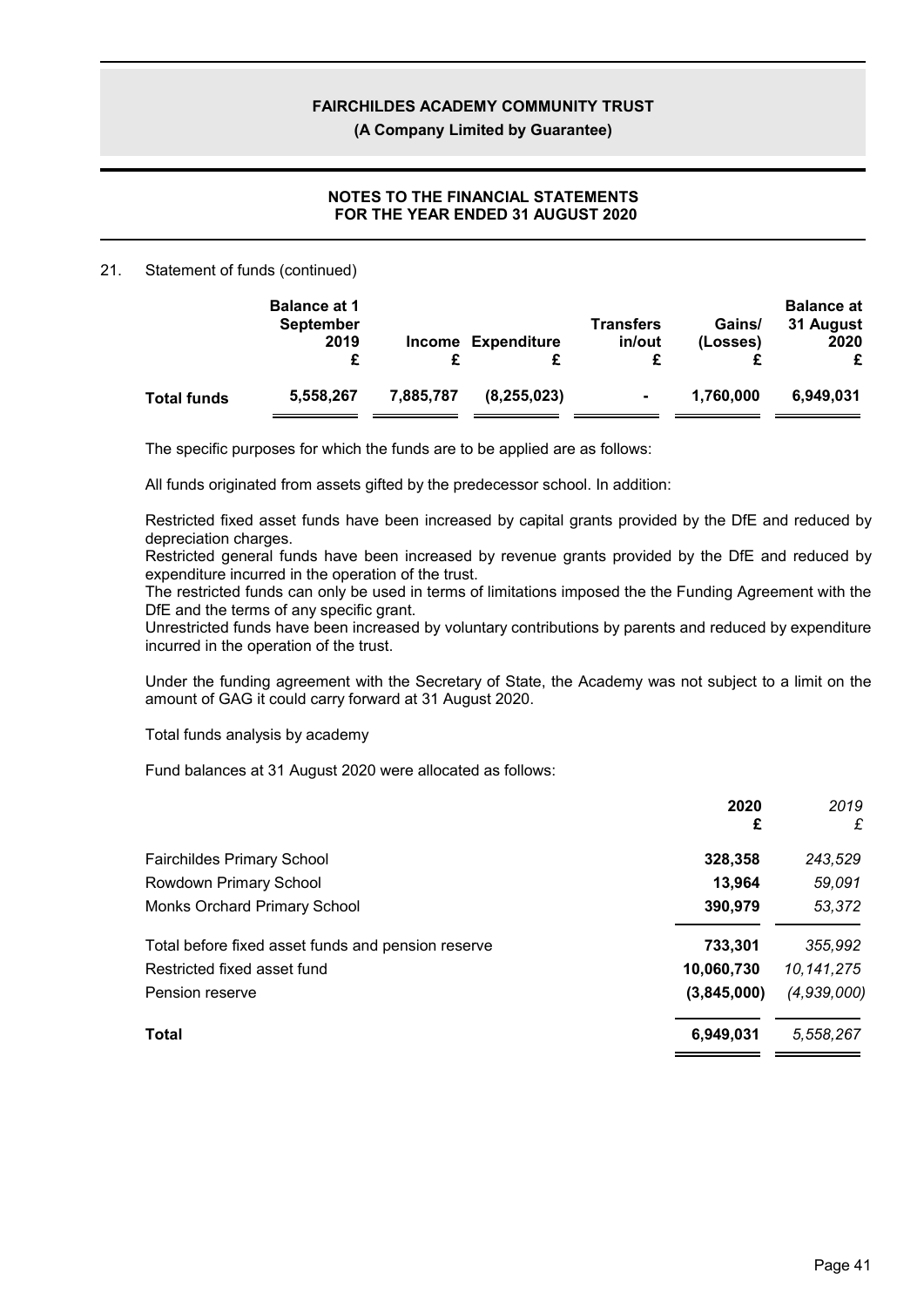**(A Company Limited by Guarantee)**

# **NOTES TO THE FINANCIAL STATEMENTS FOR THE YEAR ENDED 31 AUGUST 2020**

# 21. Statement of funds (continued)

Total cost analysis by academy

Expenditure incurred by each academy during the year was as follows:

|                                        | <b>Teaching</b><br>and<br>educational<br>support<br>staff costs<br>£ | <b>Other</b><br>support<br>staff costs<br>£ | <b>Educational</b><br>supplies<br>£ | Other costs<br>excluding<br>depreciation<br>£ | Total<br>2020<br>£ | Total<br>2019<br>£ |
|----------------------------------------|----------------------------------------------------------------------|---------------------------------------------|-------------------------------------|-----------------------------------------------|--------------------|--------------------|
| Fairchildes<br><b>Primary School</b>   | 2,482,469                                                            | 767,242                                     | 151,357                             | 329,513                                       | 3,730,581          | 3,697,615          |
| Rowdown<br><b>Primary School</b>       | 1,457,353                                                            | 326,051                                     | 161,442                             | 179,695                                       | 2,124,541          | 2,071,346          |
| Monks Orchard<br><b>Primary School</b> | 1,589,254                                                            | 342,106                                     | 109,662                             | 305,632                                       | 2,346,654          | 2,808,141          |
| Central services                       |                                                                      |                                             |                                     | (138, 483)                                    | (138, 483)         | (225, 177)         |
| Academy                                | 5,529,076                                                            | 1,435,399                                   | 422,461                             | 676,357                                       | 8,063,293          | 8,351,925          |

Comparative information in respect of the preceding year is as follows:

| <b>Unrestricted</b><br>funds          | <b>Balance</b> at<br>1 September<br>2018<br>£ | Income<br>£ | Expenditure<br>£ | <b>Transfers</b><br>in/out<br>£ | Gains/<br>(Losses)<br>£ | <b>Balance</b> at<br>31 August<br>2019<br>£ |
|---------------------------------------|-----------------------------------------------|-------------|------------------|---------------------------------|-------------------------|---------------------------------------------|
|                                       |                                               |             |                  |                                 |                         |                                             |
| General Funds -<br>all funds          | 2,389                                         | 440         |                  |                                 |                         | 2,829                                       |
| <b>Restricted</b><br>general funds    |                                               |             |                  |                                 |                         |                                             |
| GAG                                   | 218,045                                       | 5,740,473   | (5,619,343)      | 13,988                          |                         | 353,163                                     |
| Pupil premium                         |                                               | 722,858     | (722, 858)       |                                 |                         |                                             |
| Other ESFA<br>funding                 |                                               | 243,522     | (243, 522)       |                                 |                         |                                             |
| LA and other<br>government<br>funding |                                               | 952,128     | (952, 128)       |                                 |                         |                                             |
| General                               |                                               | 373,074     | (373, 074)       |                                 |                         |                                             |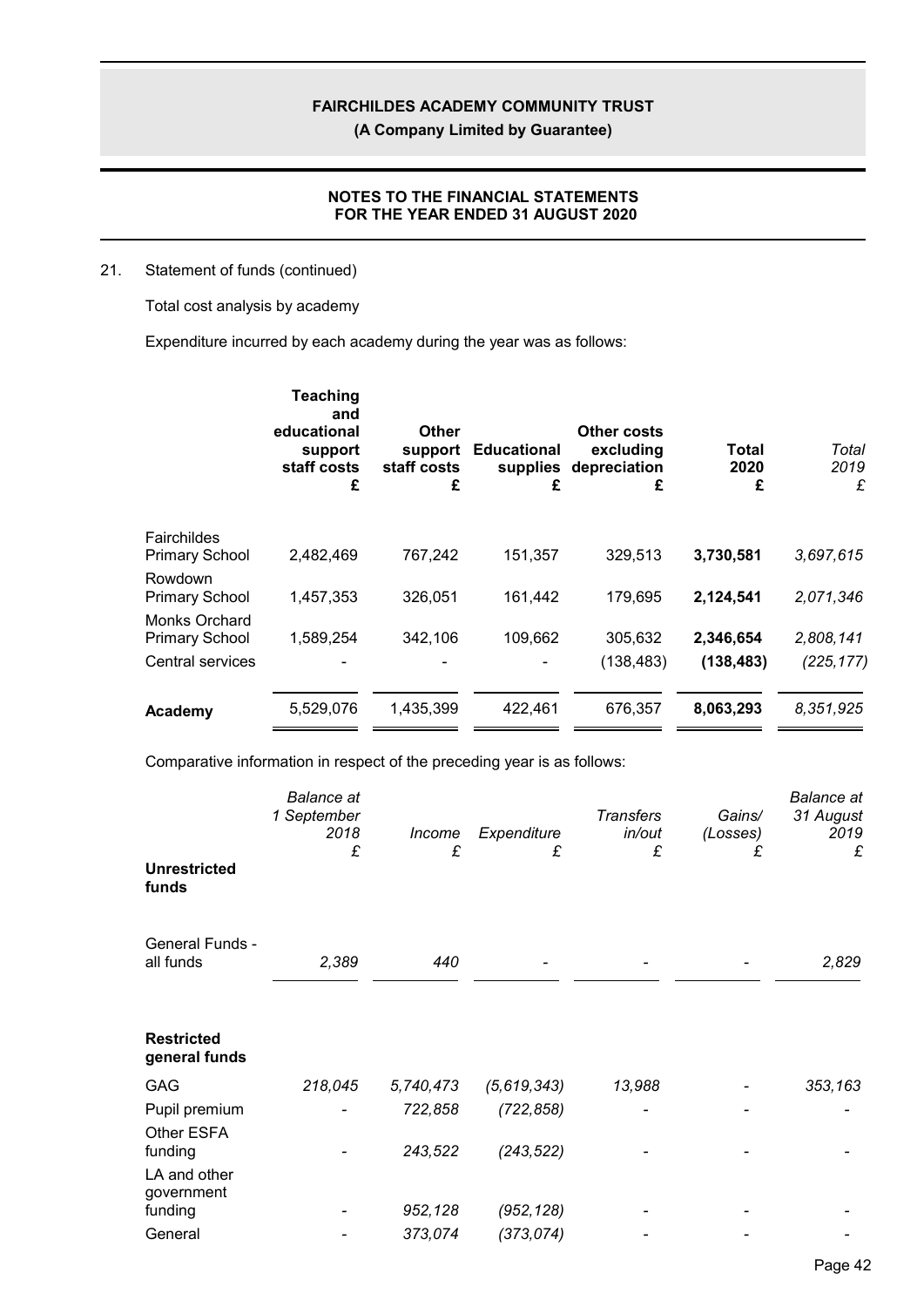**(A Company Limited by Guarantee)**

# **NOTES TO THE FINANCIAL STATEMENTS FOR THE YEAR ENDED 31 AUGUST 2020**

# 21. Statement of funds (continued)

|                                                       | <b>Balance</b> at<br>1 September<br>2018<br>£ | Income<br>£ | Expenditure<br>£ | <b>Transfers</b><br>in/out<br>£ | Gains/<br>(Losses)<br>£  | <b>Balance</b> at<br>31 August<br>2019<br>£ |
|-------------------------------------------------------|-----------------------------------------------|-------------|------------------|---------------------------------|--------------------------|---------------------------------------------|
| Pension reserve                                       | (2,365,000)                                   | (762,000)   | (441,000)        |                                 | (1,371,000)              | (4,939,000)                                 |
|                                                       | (2, 146, 955)                                 | 7,270,055   | (8,351,925)      | 13,988                          | (1,371,000)              | (4, 585, 837)                               |
| <b>Restricted fixed</b><br>asset funds                |                                               |             |                  |                                 |                          |                                             |
| <b>Restricted Fixed</b><br>Asset Funds - all<br>funds | 6,880,095                                     | 3,470,339   | (195, 171)       | (13,988)                        | $\overline{\phantom{a}}$ | 10,141,275                                  |
| <b>Total Restricted</b><br>funds                      | 4,733,140                                     | 10,740,394  | (8, 547, 096)    |                                 | (1,371,000)              | 5,555,438                                   |
| <b>Total funds</b>                                    | 4,735,529                                     | 10,740,834  | (8, 547, 096)    |                                 | (1,371,000)              | 5,558,267                                   |

## 22. Analysis of net assets between funds

Analysis of net assets between funds - current period

|                                        | <b>Unrestricted</b><br>funds<br>2020<br>£ | <b>Restricted</b><br>funds<br>2020<br>£ | <b>Restricted</b><br>fixed asset<br>funds<br>2020<br>£ | <b>Total</b><br>funds<br>2020<br>£ |
|----------------------------------------|-------------------------------------------|-----------------------------------------|--------------------------------------------------------|------------------------------------|
| Tangible fixed assets                  |                                           |                                         | 10,043,214                                             | 10,043,214                         |
| Intangible fixed assets                |                                           |                                         | 2.640                                                  | 2,640                              |
| Current assets                         | 3,409                                     | 1,422,700                               | 14,876                                                 | 1,440,985                          |
| Creditors due within one year          |                                           | (644, 700)                              |                                                        | (644, 700)                         |
| Creditors due in more than one year    |                                           | (48, 108)                               | $\overline{\phantom{0}}$                               | (48, 108)                          |
| Provisions for liabilities and charges |                                           | (3,845,000)                             |                                                        | (3,845,000)                        |
| <b>Total</b>                           | 3.409                                     | (3, 115, 108)                           | 10,060,730                                             | 6,949,031                          |
|                                        |                                           |                                         |                                                        |                                    |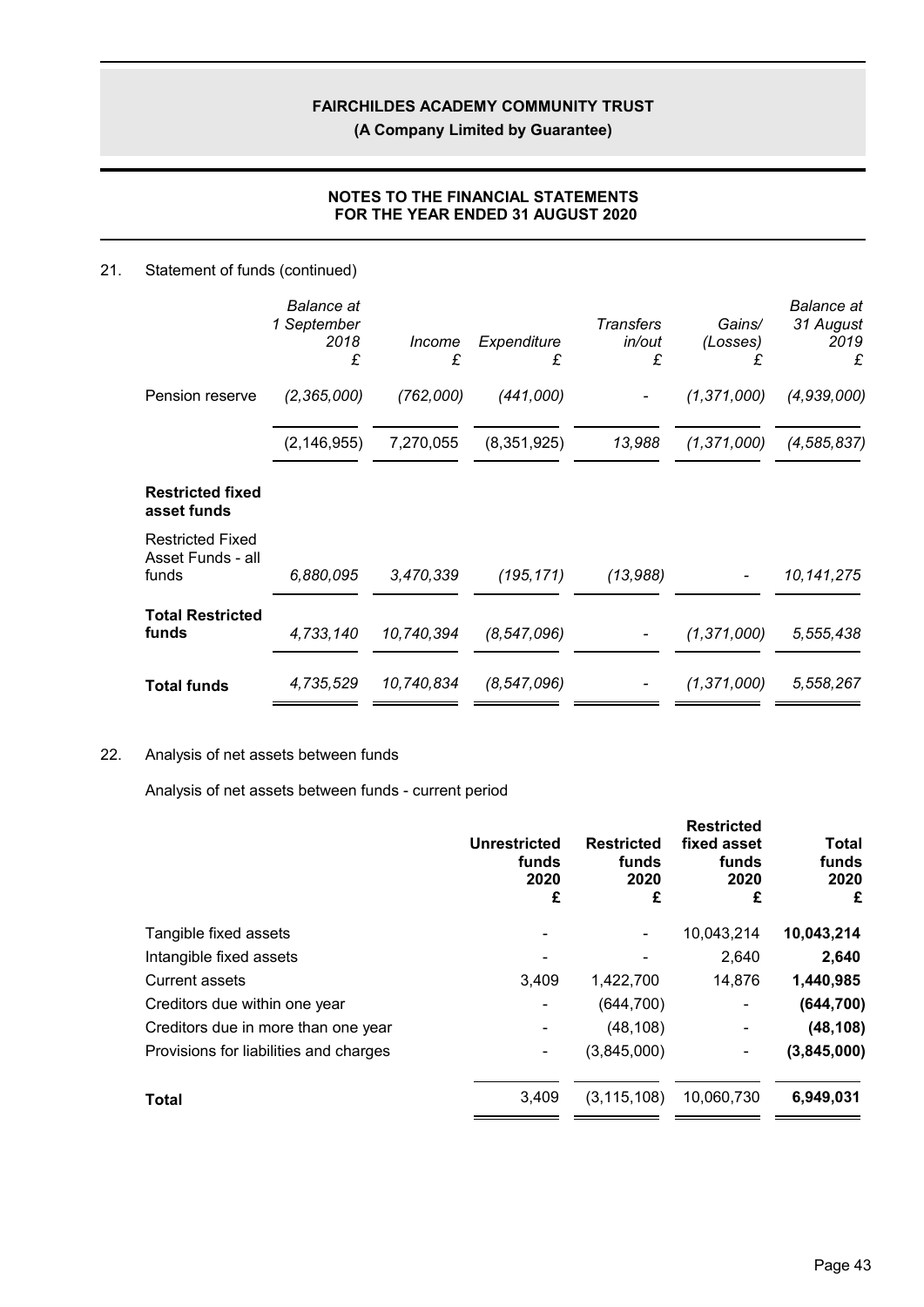**(A Company Limited by Guarantee)**

# **NOTES TO THE FINANCIAL STATEMENTS FOR THE YEAR ENDED 31 AUGUST 2020**

# 22. Analysis of net assets between funds (continued)

Analysis of net assets between funds - prior period

|                                        |              |             | Restricted  |             |
|----------------------------------------|--------------|-------------|-------------|-------------|
|                                        | Unrestricted | Restricted  | fixed asset | Total       |
|                                        | funds        | funds       | funds       | funds       |
|                                        | 2019         | 2019        | 2019        | 2019        |
|                                        | £            | £           | £           | £           |
| Tangible fixed assets                  |              |             | 10,119,899  | 10,119,899  |
| Intangible fixed assets                |              |             | 5,879       | 5,879       |
| Current assets                         | 2,829        | 902,540     | 15,497      | 920,866     |
| Creditors due within one year          |              | (491, 959)  | ۰           | (491, 959)  |
| Creditors due in more than one year    |              | (57, 418)   | ۰           | (57,418)    |
| Provisions for liabilities and charges |              | (4,939,000) |             | (4,939,000) |
| Total                                  | 2,829        | (4,585,837) | 10,141,275  | 5,558,267   |
|                                        |              |             |             |             |

23. Reconciliation of net (expenditure)/income to net cash flow from operating activities

|                                                                                       | 2020<br>£  | 2019<br>£     |
|---------------------------------------------------------------------------------------|------------|---------------|
| Net (expenditure)/income for the period (as per Statement of Financial<br>Activities) | (369, 236) | 2, 193, 738   |
| <b>Adjustments for:</b>                                                               |            |               |
| Depreciation                                                                          | 191,730    | 195,171       |
| Capital grants from DfE and other capital income                                      | (85, 735)  | (240, 339)    |
| Interest receivable                                                                   | (580)      | (440)         |
| Defined benefit pension scheme cost less contributions payable                        | 570,000    | 349,000       |
| Defined benefit pension scheme finance cost                                           | 95,000     | 92,000        |
| Decrease/(increase) in debtors                                                        | 48,574     | (161, 421)    |
| Increase/(decrease) in creditors                                                      | 152,358    | (7, 203)      |
| Non-cash assets gifted on conversion to academy status                                |            | (2, 590, 438) |
| Defined benefit pension scheme administration costs                                   | 1,000      |               |
| Net cash provided by/(used in) operating activities                                   | 603,111    | (169, 932)    |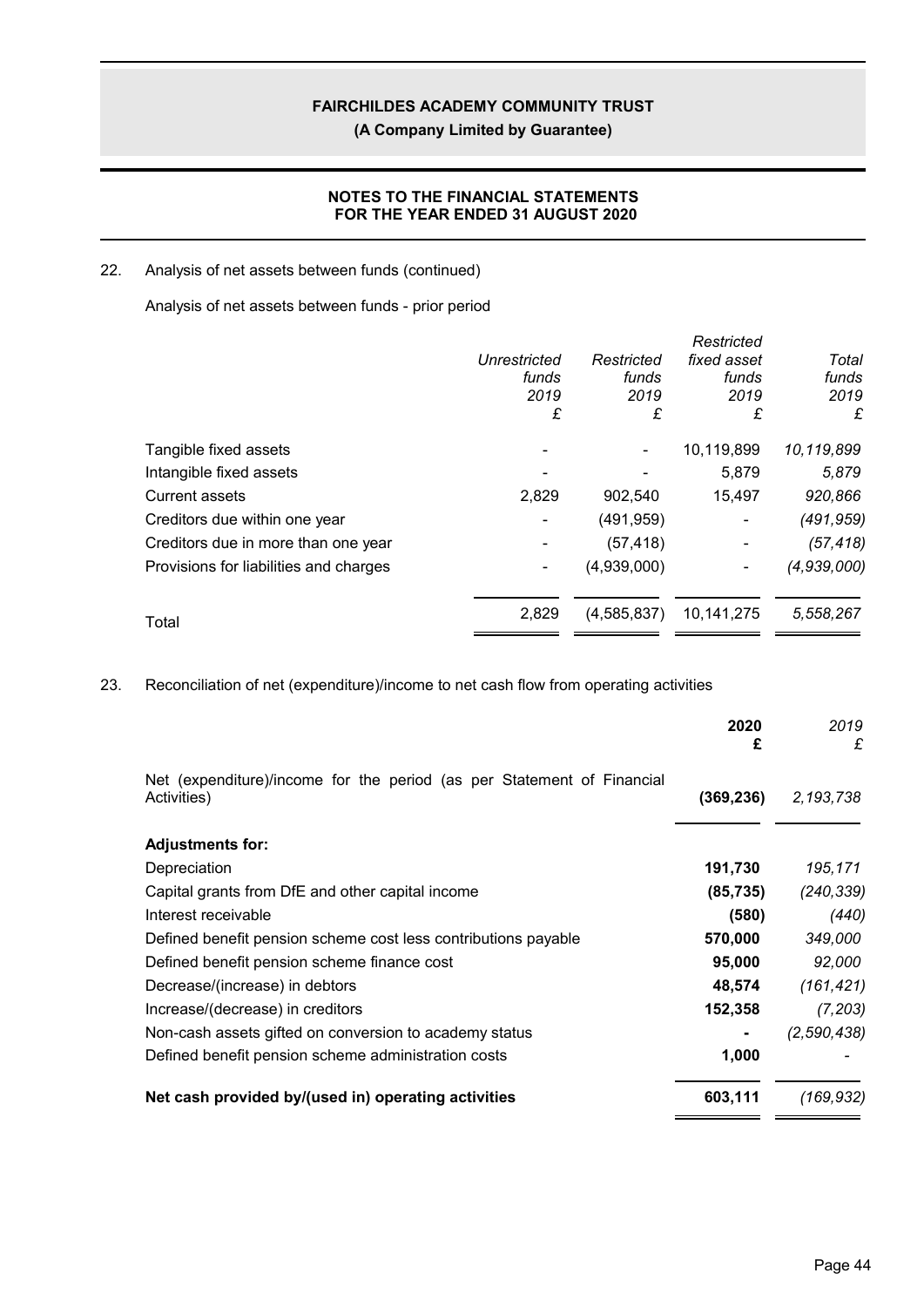**(A Company Limited by Guarantee)**

# **NOTES TO THE FINANCIAL STATEMENTS FOR THE YEAR ENDED 31 AUGUST 2020**

| Cash flows from financing activities                |                                                            |                   |
|-----------------------------------------------------|------------------------------------------------------------|-------------------|
|                                                     | 2020                                                       | 2019<br>£         |
|                                                     |                                                            | 36,091            |
|                                                     |                                                            | (2,091)           |
| Cash gifted on conversion                           |                                                            | 122,438           |
| Net cash (used in)/provided by financing activities | (8,927)                                                    | 156,438           |
| Cash flows from investing activities                |                                                            |                   |
|                                                     | 2020<br>£                                                  | 2019<br>£         |
| Dividends, interest and rents from investments      | 580                                                        | 440               |
| Purchase of intangible assets                       |                                                            | (4, 400)          |
| Purchase of tangible fixed assets                   | (111, 806)                                                 | (286, 469)        |
| Capital grants from DfE Group                       | 85,735                                                     | 240,339           |
| Net cash used in investing activities               | (25, 491)                                                  | (50,090)          |
| Analysis of cash and cash equivalents               |                                                            |                   |
|                                                     | 2020                                                       | 2019<br>£         |
| Cash in hand                                        | 1,178,023                                                  | 609,330           |
| <b>Total cash and cash equivalents</b>              | 1,178,023                                                  | 609,330           |
|                                                     | Cash inflows from new borrowing<br>Repayments of borrowing | £<br>(8,927)<br>£ |

27. Analysis of changes in net debt

| At 1             |         |                        |
|------------------|---------|------------------------|
| <b>September</b> |         | At 31                  |
| 2019             |         | Cash flows August 2020 |
| £                | £       | £                      |
| 609,330          | 568,693 | 1,178,023              |
| (8, 544)         | (383)   | (8,927)                |
| (57, 418)        | 9,310   | (48, 108)              |
| 543,368          | 577,620 | 1,120,988              |
|                  |         |                        |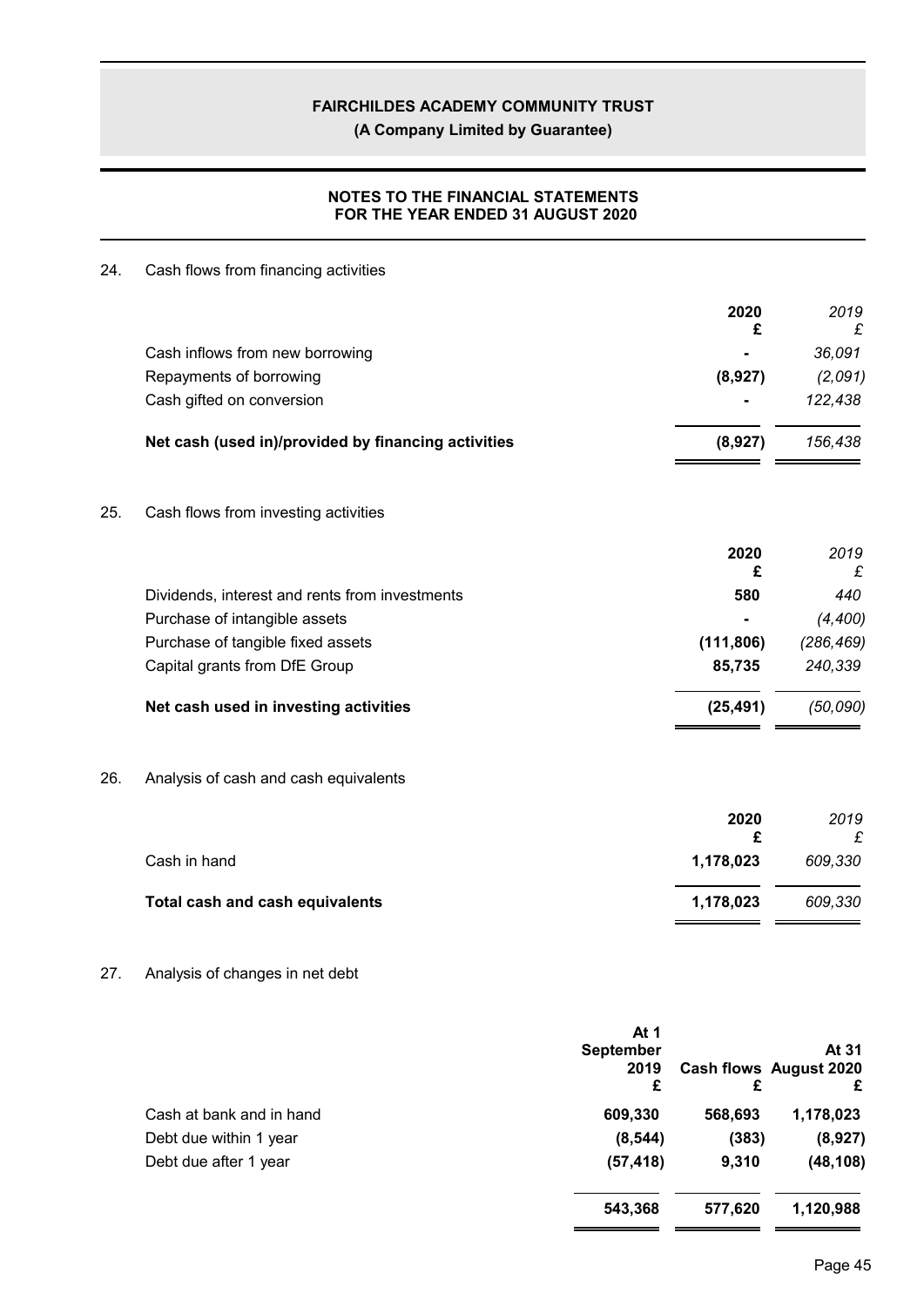**(A Company Limited by Guarantee)**

# **NOTES TO THE FINANCIAL STATEMENTS FOR THE YEAR ENDED 31 AUGUST 2020**

#### 28. Capital commitments

|                                                               | 2020    | 2019 |
|---------------------------------------------------------------|---------|------|
|                                                               |         |      |
| Contracted for but not provided in these financial statements |         |      |
| Acquisition of tangible fixed assets                          | 106.185 |      |
|                                                               |         |      |

#### 29. Pension commitments

The Academy's employees belong to two principal pension schemes: the Teachers' Pension Scheme England and Wales (TPS) for academic and related staff; and the Local Government Pension Scheme (LGPS) for non-teaching staff, which is managed by London Borough of Croydon Pension Fund. Both are multi-employer defined benefit schemes.

The latest actuarial valuation of the TPS related to the period ended 31 March 2016 and of the LGPS 31 August 2020.

There were no outstanding or prepaid contributions at either the beginning or the end of the financial year.

#### Teachers' Pension Scheme

The Teachers' Pension Scheme (TPS) is a statutory, contributory, defined benefit scheme, governed by the Teachers' Pension Scheme Regulations 2014. Membership is automatic for full-time teachers in academies. All teachers have the option to opt-out of the TPS following enrolment.

The TPS is an unfunded scheme to which both the member and employer makes contributions, as a percentage of salary - these contributions are credited to the Exchequer. Retirement and other pension benefits are paid by public funds provided by Parliament.

Valuation of the Teachers' Pension Scheme

The Government Actuary, using normal actuarial principles, conducts a formal actuarial review of the TPS in accordance with the Public Service Pensions (Valuations and Employer Cost Cap) Directions 2014 published by HM Treasury every 4 years. The aim of the review is to specify the level of future contributions. Actuarial scheme valuations are dependent on assumptions about the value of future costs, design of benefits and many other factors. The latest actuarial valuation of the TPS was carried out as at 31 March 2016. The valuation report was published by the Department for Education on 5 March 2019. The key elements of the valuation and subsequent consultation are:

- employer contribution rates set at 23.68% of pensionable pay (including a 0.08% administration levy)
- total scheme liabilities (pensions currently in payment and the estimated cost of future benefits) for service to the effective date of £218,100 million and notional assets (estimated future contributions together with the notional investments held at the valuation date) of £196,100 million, giving a notional past service deficit of £22,000 million
- the SCAPE rate, set by HMT, is used to determine the notional investment return. The current SCAPE rate is 2.4% above the rate of CPI, assumed real rate of return is 2.4% in excess of prices and 2% in excess of earnings. The rate of real earnings growth is assumed to be 2.2%. The assumed nominal rate of return including earnings growth is 4.45%.

The next valuation result is due to be implemented from 1 April 2023.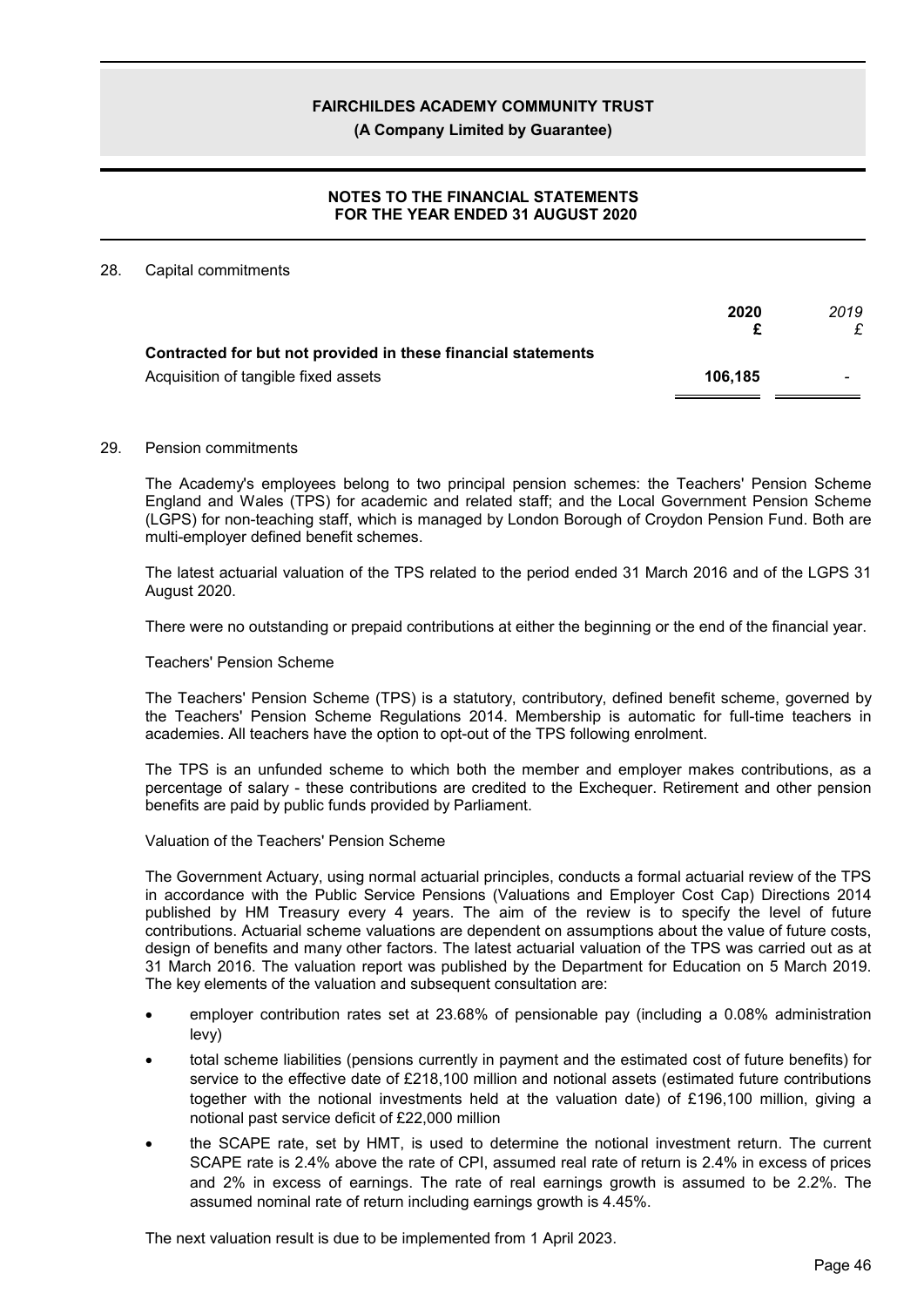**(A Company Limited by Guarantee)**

# **NOTES TO THE FINANCIAL STATEMENTS FOR THE YEAR ENDED 31 AUGUST 2020**

#### 29. Pension commitments (continued)

The employer's pension costs paid to TPS in the year amounted to £596,558 *(2019 - £434,509)*.

A copy of the valuation report and supporting documentation is on the Teachers' Pensions website (https://www.teacherspensions.co.uk/news/employers/2019/04/teachers-pensions-valuation-report.aspx).

Under the definitions set out in FRS 102, the TPS is an unfunded multi-employer pension scheme. The Academy has accounted for its contributions to the scheme as if it were a defined contribution scheme. The Academy has set out above the information available on the scheme.

### Local Government Pension Scheme

The LGPS is a funded defined benefit pension scheme, with the assets held in separate trusteeadministered funds. The total contribution made for the year ended 31 August 2020 was £472,000 *(2019 - £533,000)*, of which employer's contributions totalled £360,000 *(2019 - £415,000)* and employees' contributions totalled £ 112,000 *(2019 - £118,000)*. The agreed contribution rates for future years are between 17.4 and 19.1 per cent for employers and 5.5 and 9.9 per cent for employees.

As described in note 1.12 the LGPS obligation relates to the employees of the Academy, who were the employees transferred as part of the conversion from the maintained school and new employees who were eligible to, and did, join the Scheme in the year. The obligation in respect of employees who transferred on conversion represents their cumulative service at both the predecessor school and the Academy at the balance sheet date.

Parliament has agreed, at the request of the Secretary of State for Education, to a guarantee that, in the event of academy closure, outstanding Local Government Pension Scheme liabilities would be met by the Department for Education. The guarantee came into force on 18 July 2013.

Principal actuarial assumptions

London Borough of Croydon Pension Fund

|                                                    | 2020 | 2019 |
|----------------------------------------------------|------|------|
|                                                    | %    | %    |
| Rate of increase in salaries                       | 2.2  | 2.9  |
| Rate of increase for pensions in payment/inflation | 2.2  | 2.4  |
| Discount rate for scheme liabilities               | 17   | 1.8  |

The current mortality assumptions include sufficient allowance for future improvements in mortality rates. The assumed life expectations on retirement age 65 are:

|                       | 2020<br>Years | 2019<br>Years |
|-----------------------|---------------|---------------|
| <b>Retiring today</b> |               |               |
| Males                 | 21.9          | 22.3          |
| Females               | 23.9          | 24.4          |
| Retiring in 20 years  |               |               |
| Males                 | 22.5          | 24.0          |
| Females               | 25.3          | 26.2          |
|                       |               |               |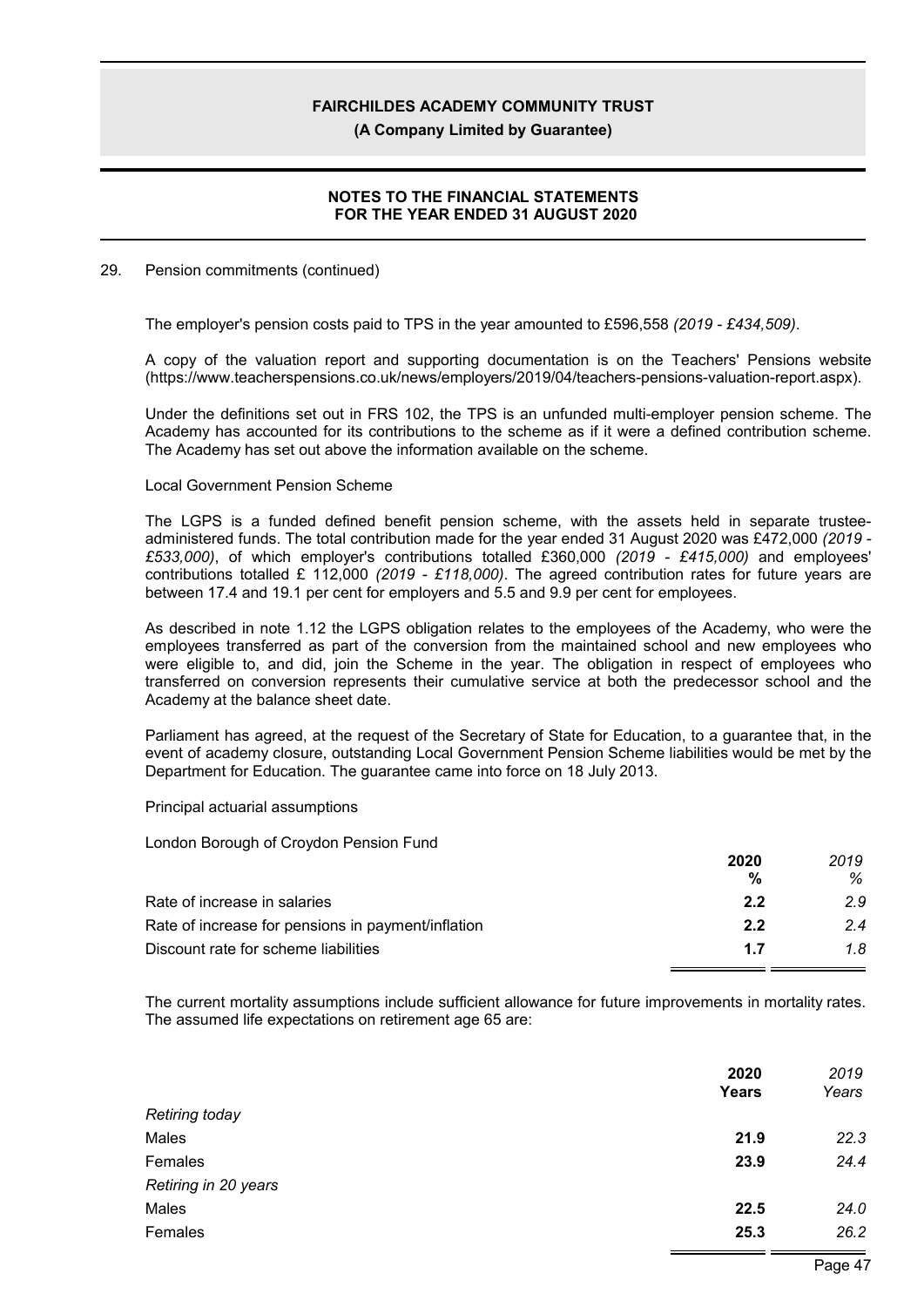**(A Company Limited by Guarantee)**

# **NOTES TO THE FINANCIAL STATEMENTS FOR THE YEAR ENDED 31 AUGUST 2020**

## 29. Pension commitments (continued)

Sensitivity analysis

## London Borough of Croydon Pension Fund

| £000 | £000 |
|------|------|
| 214  | 207  |
| 175  | 51   |
|      |      |

Share of scheme assets

The Academy's share of the assets in the scheme was:

|                              | 2020<br>£ | 2019<br>£ |
|------------------------------|-----------|-----------|
| Equities                     | 3,437,000 | 2,582,000 |
| Corporate bonds              | 1,182,000 | 958,000   |
| Property                     | 697,000   | 583,000   |
| Cash and other liquid assets | 54,000    | 42,000    |
| Total market value of assets | 5,370,000 | 4,165,000 |

The actual return on scheme assets was £852,000 *(2019 - £220,000)*.

The amounts recognised in the Statement of Financial Activities are as follows:

|                                                                  | 2020<br>£   | 2019<br>£ |
|------------------------------------------------------------------|-------------|-----------|
| Current service cost                                             | (930,000)   | (764,000) |
| Past service cost                                                | (1,000)     |           |
| Interest income                                                  | 77,000      | 101,000   |
| Interest cost                                                    | (172,000)   | (193,000) |
| Total amount recognised in the Statement of Financial Activities | (1,026,000) | (856,000) |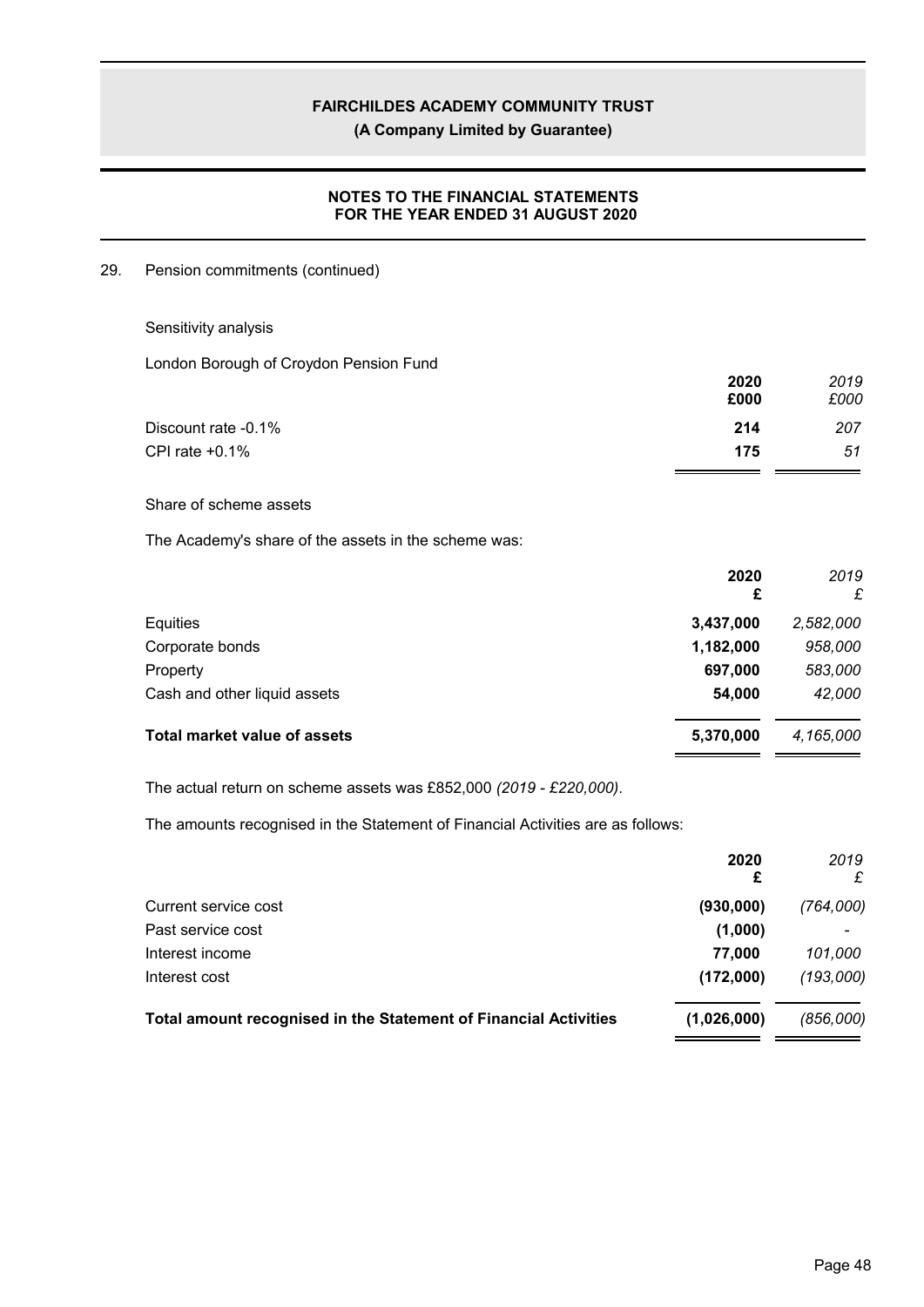**(A Company Limited by Guarantee)**

# **NOTES TO THE FINANCIAL STATEMENTS FOR THE YEAR ENDED 31 AUGUST 2020**

### 29. Pension commitments (continued)

Changes in the present value of the defined benefit obligations were as follows:

|                              | 2020<br>£      | 2019<br>£ |
|------------------------------|----------------|-----------|
| At 1 September               | 9,097,000      | 5,322,000 |
| Conversion of academy trusts | $\blacksquare$ | 1,198,000 |
| Current service cost         | 930,000        | 764,000   |
| Interest cost                | 172,000        | 193,000   |
| Employee contributions       | 112,000        | 118,000   |
| Actuarial (gains)/losses     | (908,000)      | 1,591,000 |
| Benefits paid                | (196,000)      | (89,000)  |
| Past service costs           | 1,000          |           |
| At 31 August                 | 9,208,000      | 9,097,000 |

Changes in the fair value of the Academy's share of scheme assets were as follows:

|                              | 2020<br>£ | 2019<br>£ |
|------------------------------|-----------|-----------|
| At 1 September               | 4,165,000 | 2,964,000 |
| Conversion of academy trusts | ٠         | 436,000   |
| Interest income              | 77,000    | 101,000   |
| Actuarial gains              | 852,000   | 220,000   |
| Employer contributions       | 360,000   | 415,000   |
| Employee contributions       | 112,000   | 118,000   |
| Benefits paid                | (196,000) | (89,000)  |
| At 31 August                 | 5,370,000 | 4,165,000 |

#### 30. Members' liability

Each member of the charitable company undertakes to contribute to the assets of the company in the event of it being wound up while he/she is a member, or within one year after he/she ceases to be a member, such amount as may be required, not exceeding £10 for the debts and liabilities contracted before he/she ceases to be a member.